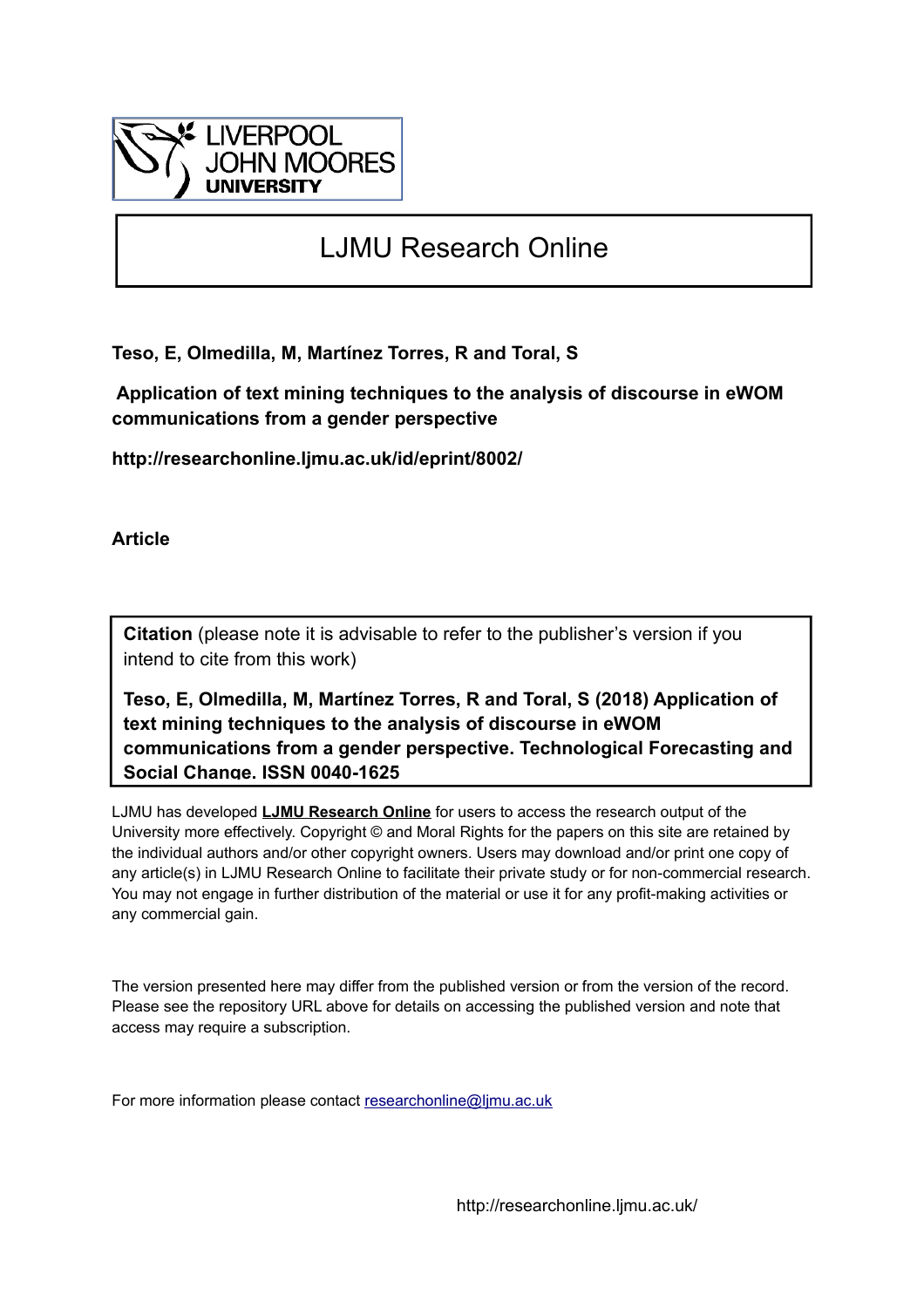# **Application of Text Mining techniques to the Analysis of Discourse in eWOM Communications from a Gender Perspective**

## **Abstract:**

The emergence of online user-generated content has raised numerous questions about discourse gender differences as compared to face-to-face interactions. The intended gender-free equality of Internet has been challenged by numerous studies, and significant differences have been found in online communications. This paper proposes the application of text mining techniques to online gender discourse through the analysis of shared reviews in electronic word-of-mouth communities (eWOM), which is a form of user-generated content. More specifically, linguistic issues, sentiment analysis and content analysis were applied to online reviews from a gender perspective. The methodological approach includes gathering online reviews, pre-processing collected reviews and a statistical analysis of documents features to extract the differences between male and female discourses in a specific product category. Findings reveal not only the discourse differences between women and men but also their different preferences and the feasibility of predicting gender using a set of frequent key terms. These findings are interesting both for retailers so they can adapt their offer to the gender of customers, and for online recommender systems, as the proposed methodology can be used to predict the gender of users in those cases where the gender is not explicitly stated.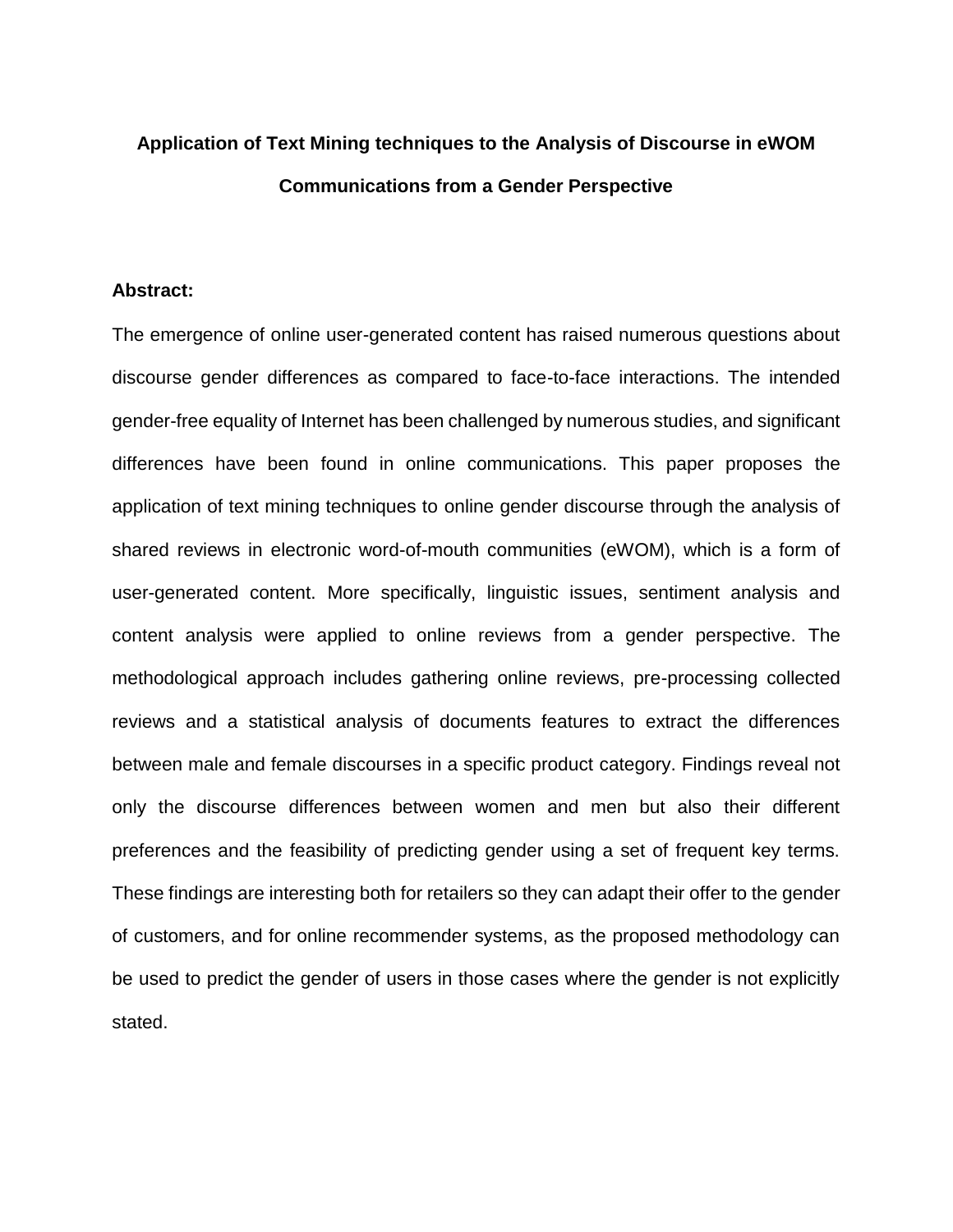**Keywords** electronic word-of-mouth; eWOM; user-generated content; discourse analysis; sentiment analysis; content analysis.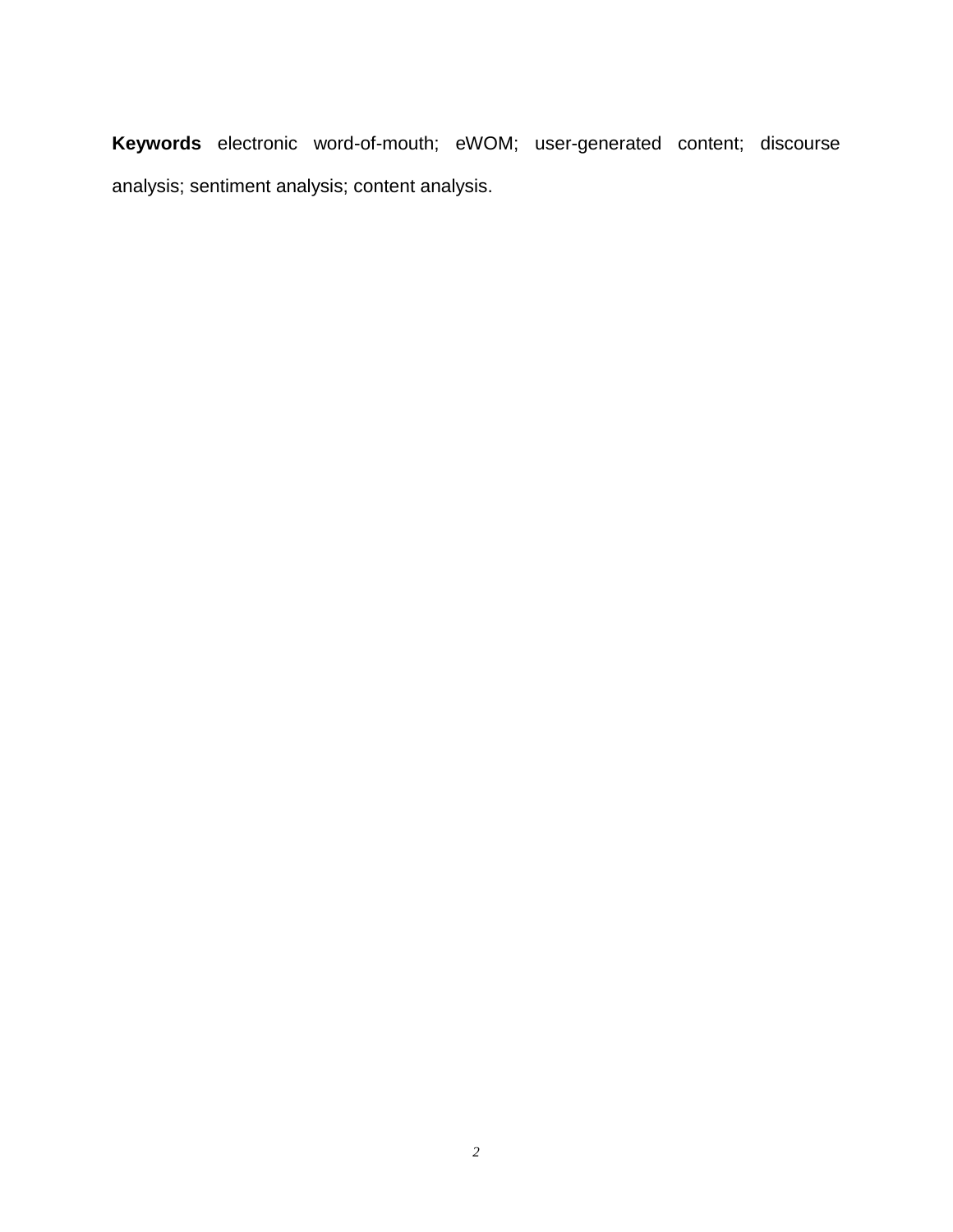## **1. Introduction**

Over the last few decades, language has become a very important aspect of gender studies. Language is an inherently social phenomenon and can provide an insight into how men and women approach their social worlds (Newman et al., 2008). In fact, many studies have focused on analysing to what extent men and women use language differently (Brownlow et al., 2003; Colley et al., 2004). There is evidence to indicate meaningful differences in men's and women's language, not only differences in pronunciation and intonation, but also in vocabulary and syntax (Xia, 2013). For instance, women are likely to use more intensive adverbs, more conjunctions, and more modal auxiliary verbs, while men swear more, use longer words, use more articles, and use more references to location (Mehl & Pennebaker, 2003). Similarly in social interactions, gender differences regarding chosen topics have been reported. Women are generally more interested in talking about family affairs, such as the education of children, clothes, cooking, fashion, etc. whereas men are more likely to choose topics such as politics, economy, stock and shares, sports and current news (Xia, 2013).The words people use in their daily lives can reveal important aspects not only about their personalities but also about their preferences or choices (Pennebaker et al., 2003). This information can have a business value, as many retailers are interested in knowing gender differences when customers make purchasing decisions or in online recommender systems.

A traditional limitation of gender discourse studies is that large samples are required to obtain broad conclusions about how men and women differ in their language use across settings. Today, the emergence of user-generated content is alleviating this problem, as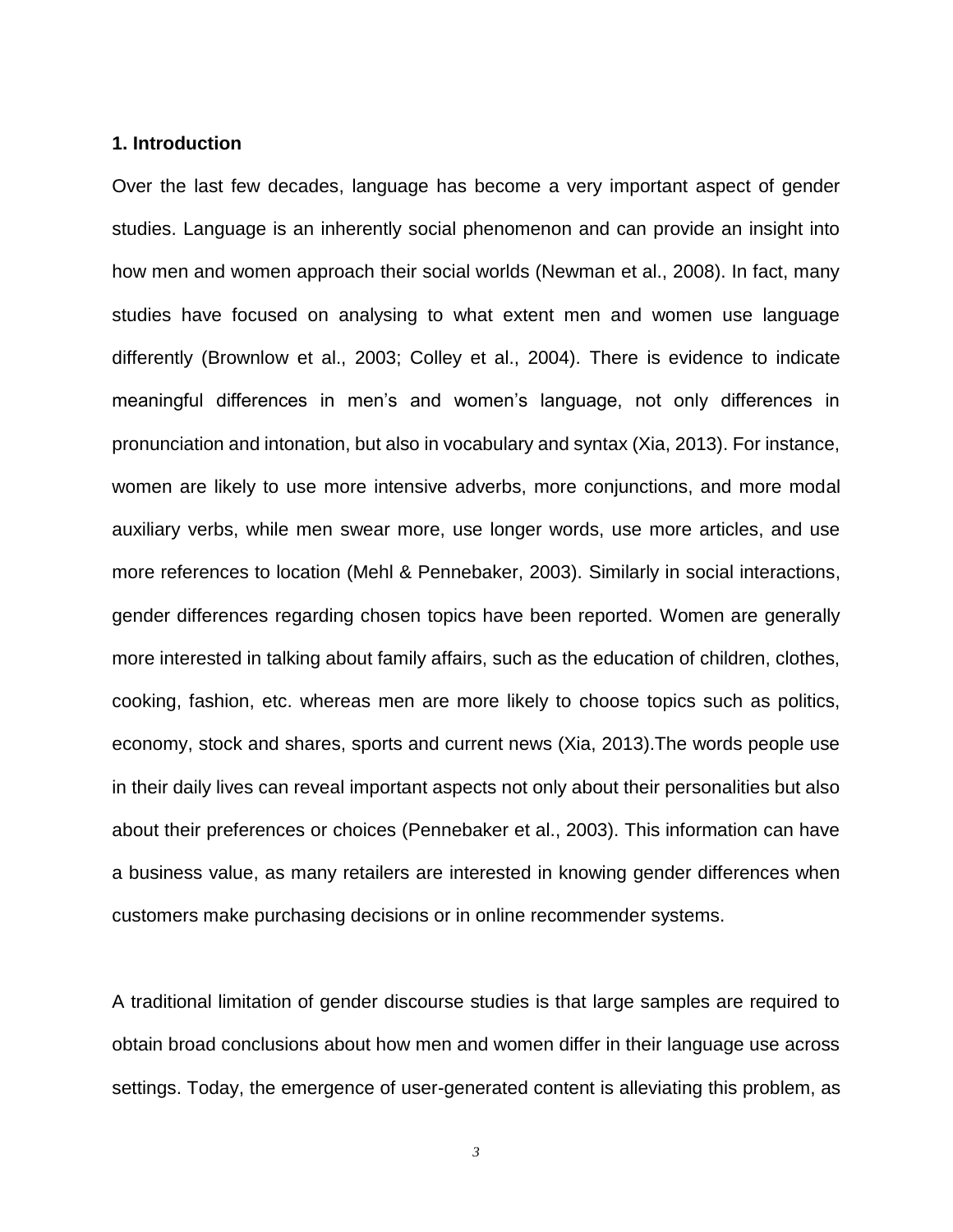the Internet can provide many texts on a wide variety of themes that can be easily identified as belonging to men or women. For instance, opinion websites or electronic word-of-mouth (eWOM) communities make a vast amount of information about people's preferences accessible. Gender information is something web users are not usually too reluctant to provide on online communities. A second limitation relates to the methodological perspective when analysing discourse differences. Qualitative analyses are difficult to carry out when the data sample is large. In contrast, quantitative analyses rely on natural language processing, which is based on the idea that features of language or word use can be counted and statistically analysed. This paper overcomes these two limitations by using data from a popular eWOM community. eWOM is the most pervasive form of user-generated business discourse (Vásquez, 2015). It involves positive or negative statements made by customers about a product or a company which is made available to many people via the Internet (Hennig-Thurau et al, 2004), so it can be considered a specific type of user-generated content focused on products or companies (Wang & Rodgers, 2010). This study focuses on eWOM communication in a consumer opinion website, ciao.co.uk, which enables consumers to post reviews of products and services or simply view other consumers' experiences. More specifically, the study focuses on the category of books. The overall objective is the application of text mining techniques, such as linguistic dimensions analysis, sentiment analysis and content analysis to find if there are significant differences in the discourse of men and women when reviewing and commenting books. The application of the two first techniques emphasizes the gender differences regarding the linguistic dimension (the use of pronouns, swear words, auxiliary verbs …) and emotions (positive and negative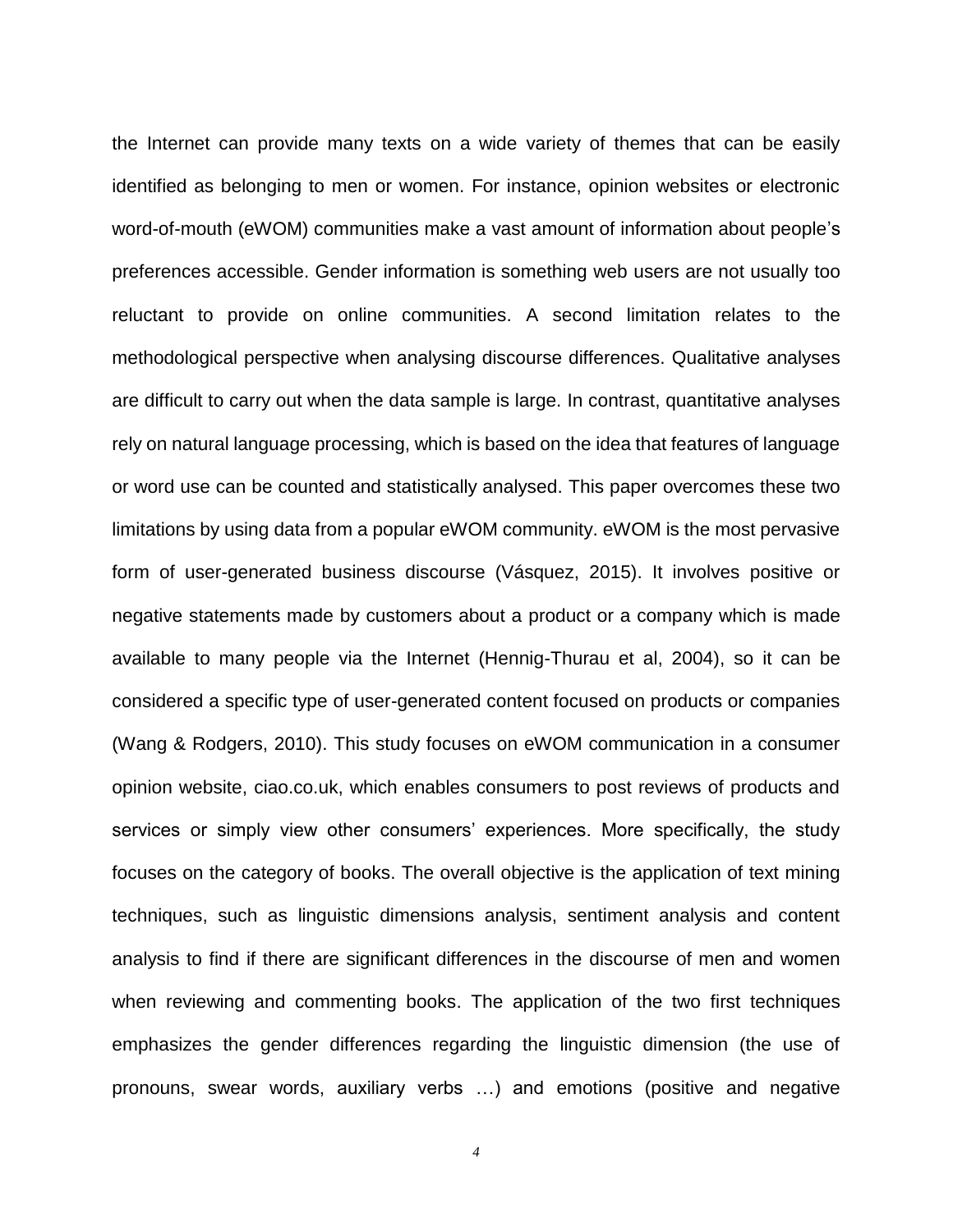emotions, anger, anxiety …). Content analysis is a method for interpreting the meaning of texts and quantifying the frequency of those interpretations (Dumay & Cai, 2014), and it can be used to determine the thematic preferences, or even for gender prediction in those reviews where the gender of the author is not provided. Unlike previous discourse gender studies, the use of computational techniques for collecting, pre-processing and analysing documents can automate the whole process, so a large sample of documents can be considered. By answering this objective, this paper aims to contribute to the general debate of whether the language of online communication is gender free or whether it is influenced by patterns of male dominance which have traditionally been observed in face-to-face communication. Hence, this study analyses if the potential degree of invisibility and anonymity afforded by the Internet (Hollenbaugh & Everett, 2013) is present in a eWOM website by analysing online consumer reviews. Note that we refer to socially constructed gender not biological sex.

The paper is structured as follows: next section briefly reviews the literature in the field of text analysis related to gender discourse studies; section 3 introduces the research questions; section 4 describes the research design, including data collection and proposed methodology; section 5 describes the findings and discusses their meaning and implications, and finally, section 6 details the conclusions.

## **2. Related Work**

#### *2.1. Discourse gender differences*

The study of language and gender has increasingly become the study of gender and discourse. Discourse has been defined as language in context (Bucholtz, 2003). Context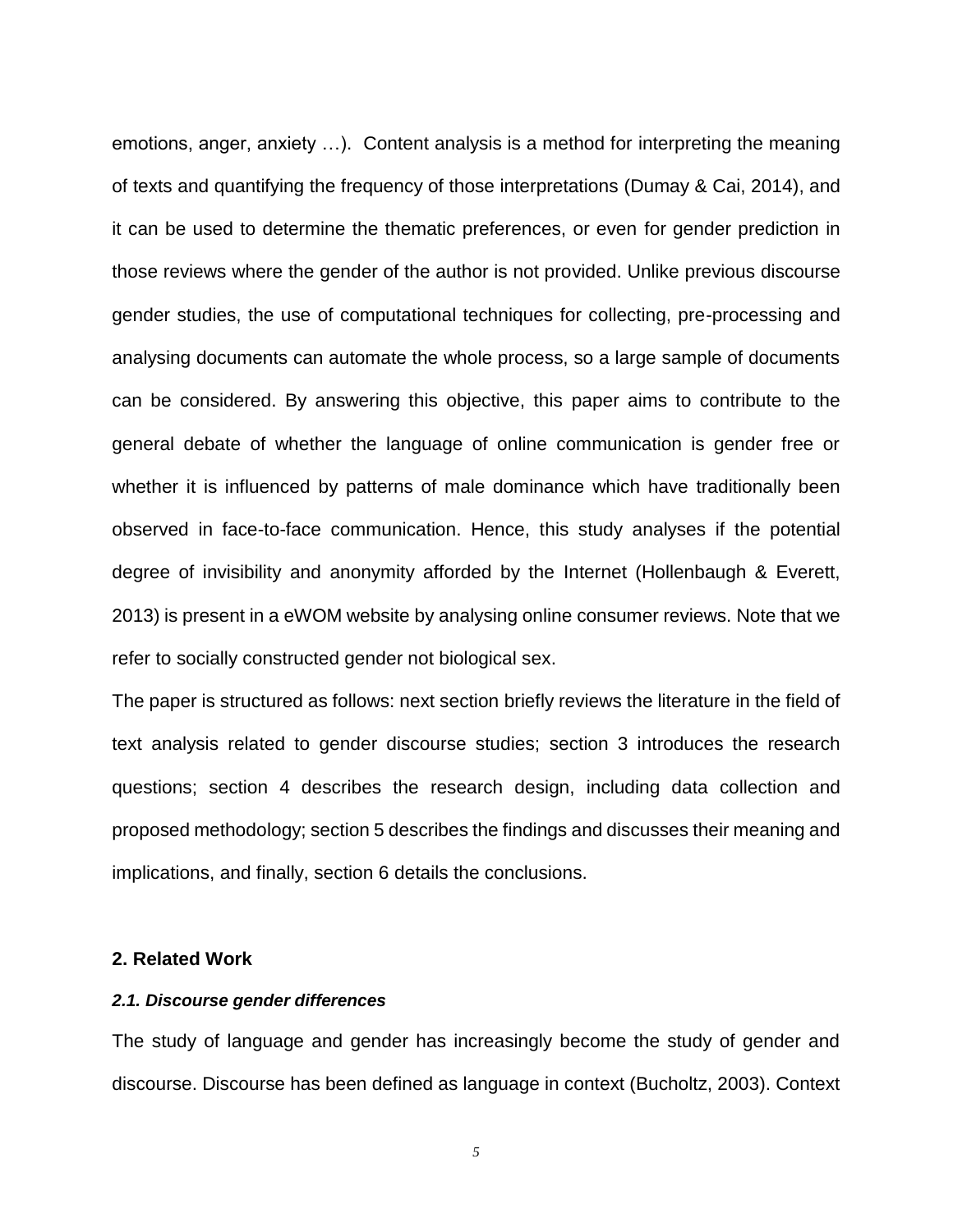refers to the language as it is used in social situations and interactions. Most narrative researchers assume that language is, by definition, contextual so phrases or entire texts must be considered within the context of the speaker and the relationship between the speaker and the audience (Pennebaker et al., 2003). Differences in the way men and women use language have long been of interest in the study of discourse. Previous research on gender differences in language use suggests that men tend to use language more for the instrumental purpose of conveying information while women are more likely to use verbal interaction for social purposes with verbal communication serving as an end in itself (Newman et al., 2008). Women are more likely to ask questions in daily conversations while men are more direct and use more commands telling people to do something. Women have also been found to use longer sentences while men use more words overall and take more speaking "turns" in conversation (Newman et al., 2008; Mulac & Lundell, 1994). There are some other aspects where there is no clear consensus. For instance, some studies report that women are more likely to use first-person singular pronouns (Mehl and Pennebaker, 2003) although the word "I" connotes individualism or selfishness, which fits the male stereotype better than the female stereotype (Newman et al., 2008). Regarding emotions, most studies report that women refer to emotion more often than men (Thomson & Murachver, 2001). According to Mehl and Pennebaker (2003), women use more references to positive emotion whereas men use more to negative emotion words in their daily language.

The advent of the Internet and Web 2.0 has opened new opportunities for analysing the relationship between gender and discourse. Computer-mediated communication (CMC) is essentially a different context with its own characteristics (Herring & Stoerger, 2013).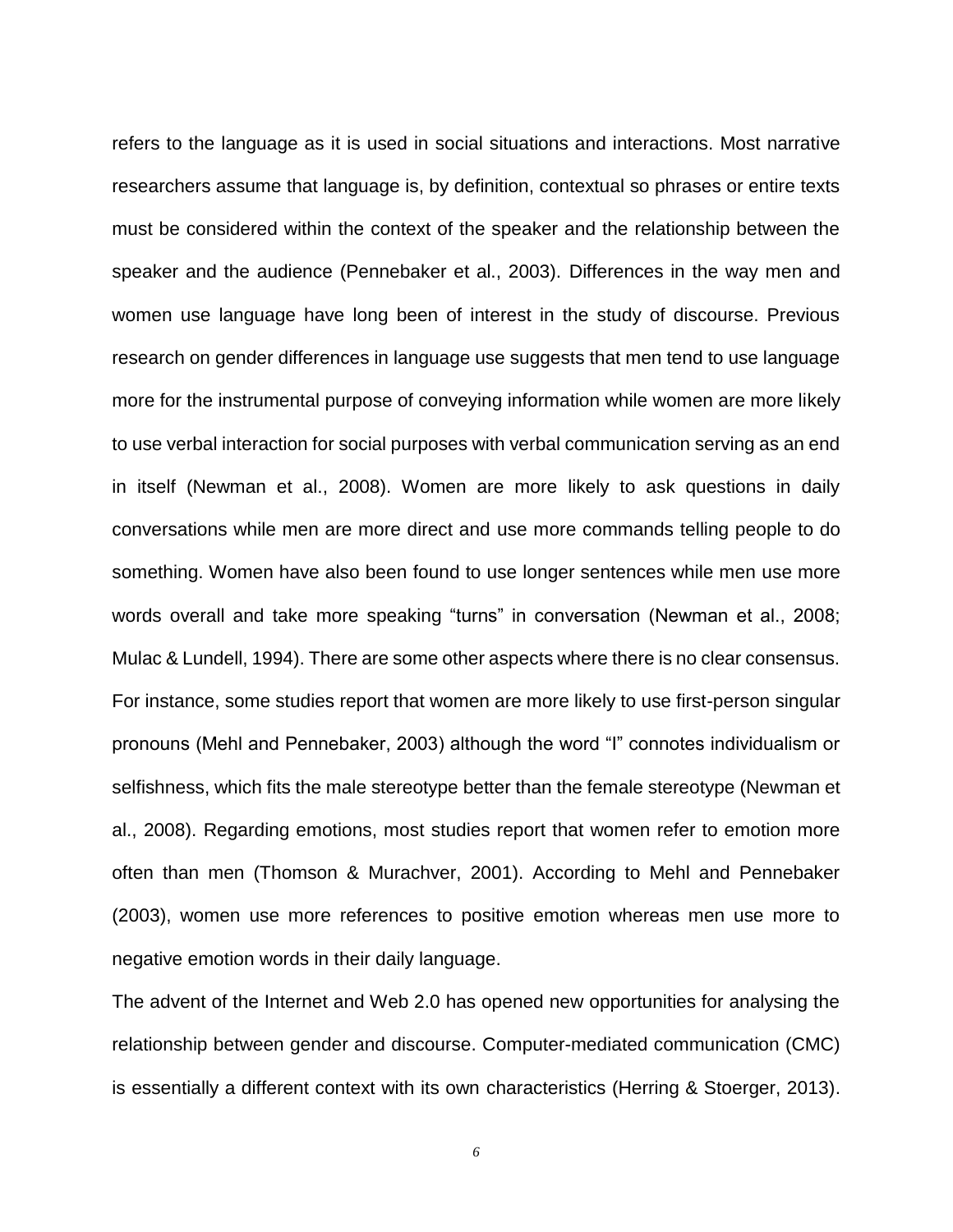Electronic discourse shows elements of both written language and speech. It is sent and received so rapidly that it nears the interactivity of speech, and conversations can emerge. Electronic messages are less censored and more informal than writing intended for hard copy, and tend to mimic the paralinguistic features of spoken conversation (Thomson & Murachver, 2001). The emergence of user-generated content and virtual communities have broaden the scope of gender studies (Zhang et al., 2013). One of the most significant topics in the literature focuses on the anonymity of the internet that makes gender of online communications invisible or irrelevant (Herring, 2008), as users share information hidden behind an alias, where the gender is not usually evident. Some studies suggest similarities in the way in which men and women use and interact within online support groups. For instance, Thomson and Murachver (2001) conclude that men and women are equally likely to ask questions and offer compliments, apologies, and opinions in email communication. However, although gender anonymity would supposedly allow women and men to participate equally on online communications as opposed to the male dominance traditionally observed in face-to-face communication (Herring, 2003), there is a large body of evidence that contradicts this claim (Dwight, 2004; Herring & Stoerger, 2013). In this line, some studies reported gendered styles of communicating (Burri et al., 2006; Blank & Adams-Blodnieks, 2007). An extensive review about gender differences in computer-mediated communication can be found in Mo et al. (2009).

It has also been highlighted the relevant role of gender in virtual communities, both in communication and e-commerce transactions (Ulbrich et al., 2011). Women are more likely to use the Internet to give and receive social support and their e-commerce transactions are more emotional, while men tend to be more pragmatic in their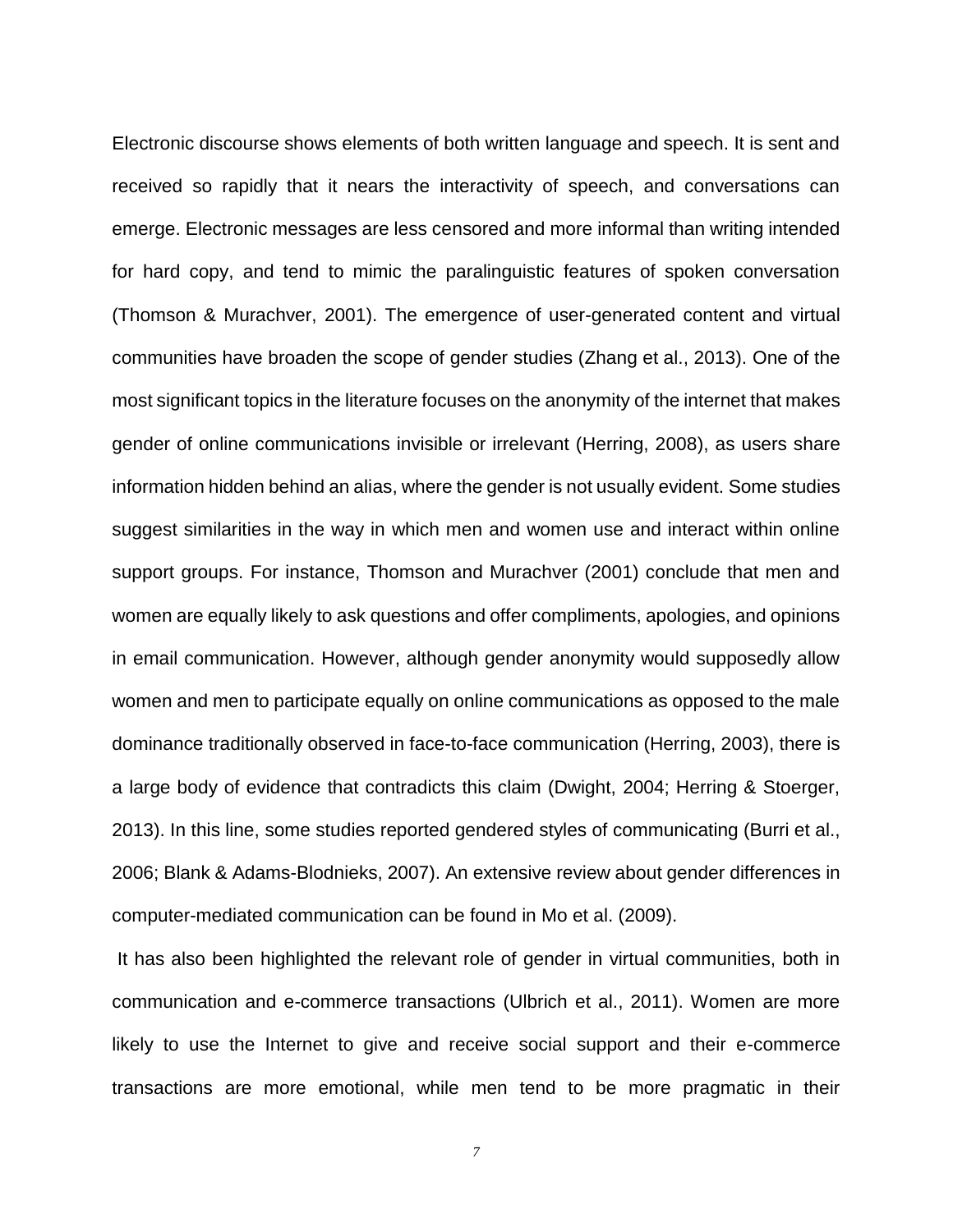communication style and in their e-commerce transactions (Fan and Miao, 2012). Previous studies have also focused on gender differences when expressing positive or negative orientation, or emotions such as happiness, love, and life satisfaction (Newman et al., 2008). However, most studies typically consider face-to-face communication rather than communication through social media, despite the importance that electronic communication has today. This is because many researchers still assume that text-based online communications could not transmit socio-emotional content the same way as faceto-face communications (Sproull & Kiesler, 1986). However, later analyses showed that text-based online communications can support socio-emotional and relational communications when users feel they are connected to their online communities (Walther, 1992; Zhang, et al., 2013). This paper contributes to the debate about gender neutrality of the web by analysing gender differences in online communications from a gender perspective and by comparing these differences with those reported for face-toface communication.

#### *2.2. Thematic preferences from a gender perspective*

Opinion and eWOM websites provide an excellent resource for companies to publicly access shared opinions and understand consumers' preferences. Prior studies have applied various opinion mining methods using natural language processing or text mining techniques (Yan et al., 2015; Xiao et al., 2016). However, only a few number of studies considered the variable gender as an input for determining such consumer preferences. Kim et al. (2007) focused on online travel information and obtained some significant items that could be associated to females and males. More specifically, women were more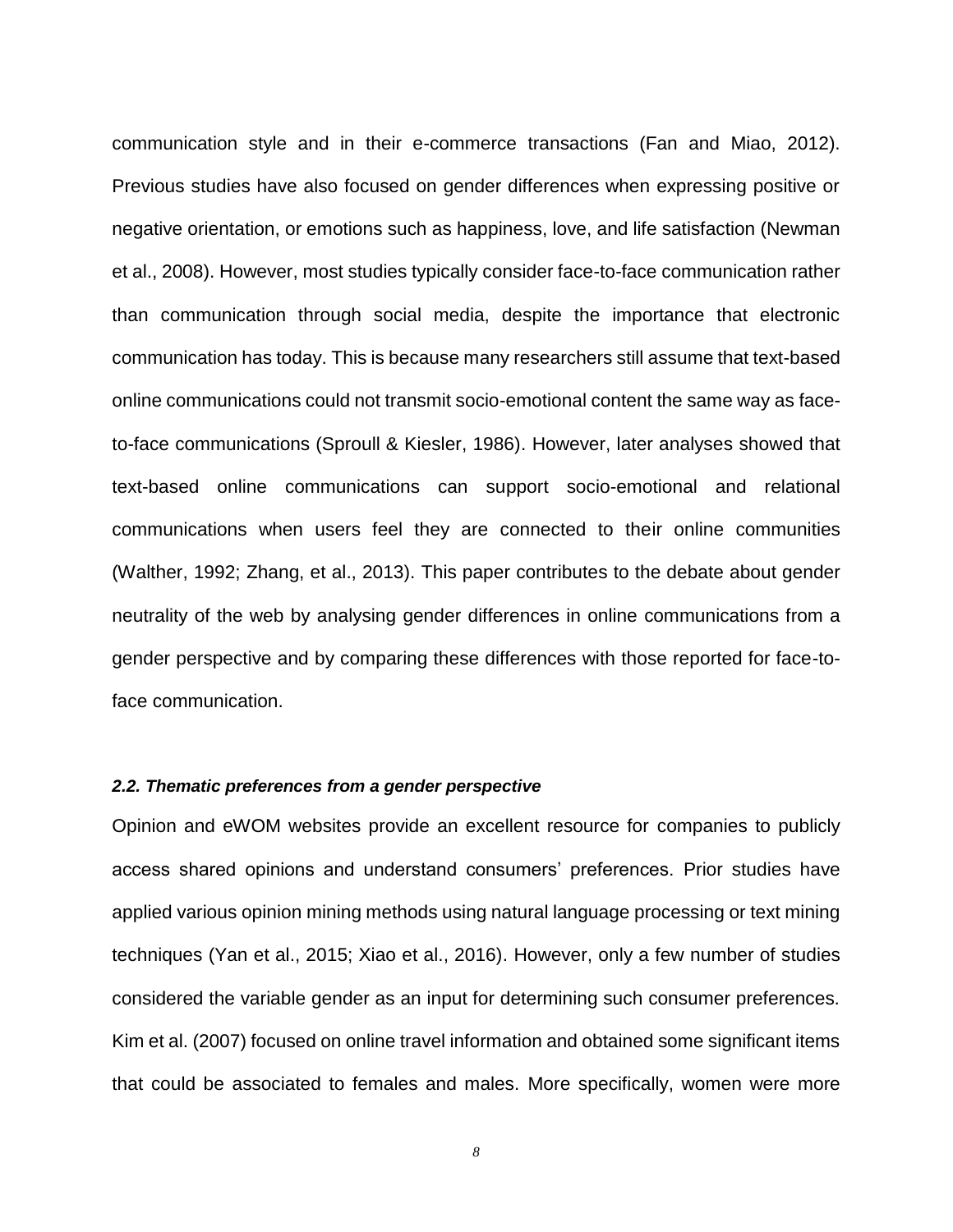interested in terms like "entertainment," "local information," "restaurant," and "map" while men were more likely interested on information related to "flight", "accommodation", "rental car" and "weather". It can be noticed that generally, women are more interested about more subjective features than men, more focused about topics that can be quantitatively measured in terms of price or temperature. This conclusion is in line with the study by Park et al. (2009), which concluded that females are likely to read customer reviews more when shopping for experience goods (subject to more subjective standards derived from the experience with the product) than when shopping for search goods (subject to more objective standards). A tendency for men and women to prefer designs produced by people of the same gender was postulated by Moss et al (2007). In the specific context of books, gender stereotypes have been studied regarding children's book preferences (Mohr et al., 2006). Findings of this study reveals that boys prefer books about male characters while girls prefer stories with female protagonists. Girls are also more enthusiastic about stories highlighting family, friendships, and home life. In contrast, boys prefer nonfiction stories, particularly sports, science, and history information. This study also reveals that gender stereotypes are not inherited but more

culturally influenced.

#### *2.3. Methodological approaches to the analysis of discourse*

One important limitation of previous studies is the size of the sample. Before the advent of the Internet, large samples were difficult to collect and the hand coding of features also limited the scope of studies (Newman et al., 2008). With the emergence of user-generated content, this limitation can be overcome, as there are many websites where people share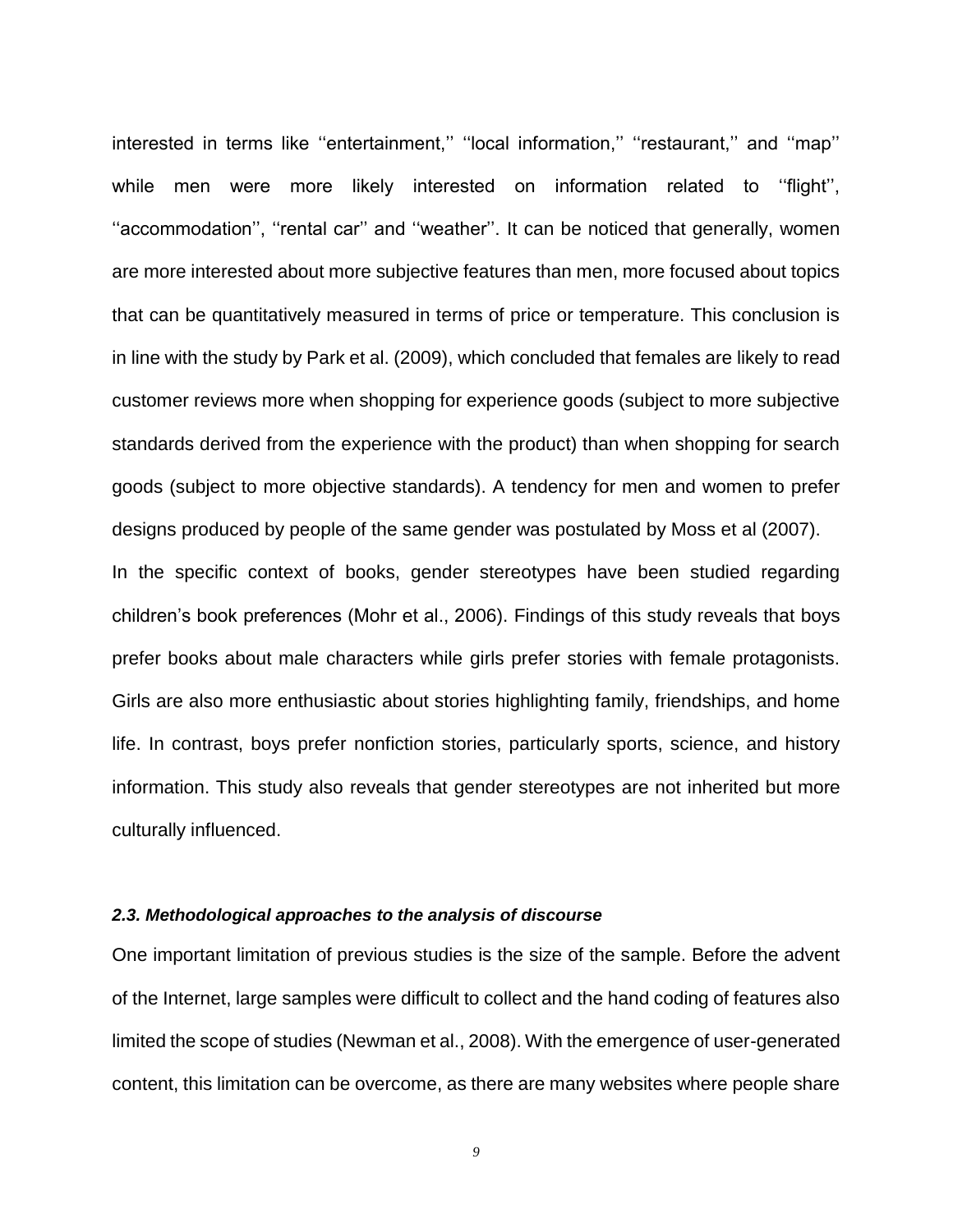information. Hand coding can also be replaced by natural language processing techniques, which are able to computationally collect and process hundreds or thousands of documents. To do that, the computer programme must browse the website or part of it following its hyperlink structure while downloading the information of interest (Martinez-Torres, 2014). A computer programme that performs this double objective is called a crawler, and it must be customised for each case, as every website is structured and programmed in very different ways (Martinez-Torres & Olmedilla, 2016). Once the reviews are recorded and available, there a number of text mining techniques that can be applied depending on the objective of the study.

There are three text mining techniques that have been applied to discourse analysis. They rely on the extraction of relevant terms or keywords (obtained from the text itself or from dictionaries) and the calculation of features associated to these terms such as the Term frequency (TF) or the TF-IDF (Term-Frequency-Inverse Document Frequency). Then, statistical analyses or machine learning techniques can be applied to these features in order to obtain some interpretation of collected documents (Martínez-Torres & Díaz-Fernández, 2014).

The first technique is sentiment analysis, which refers to the detection and classification of the sentiment expressed by an opinion holder. Sentiment analysis, also known as "opinion mining", summarizes large amounts of data to identify sentiment polarity (positive, negative or neutral) or the prevailing emotions (anger, sadness, trust …) to make the online generated content easier to process and understand (Khan et al., 2014; Kim et al., 2017). There are two main approaches to extracting sentiments automatically (Pang and Lee, 2008). The first is the lexical-based approach, which involves calculating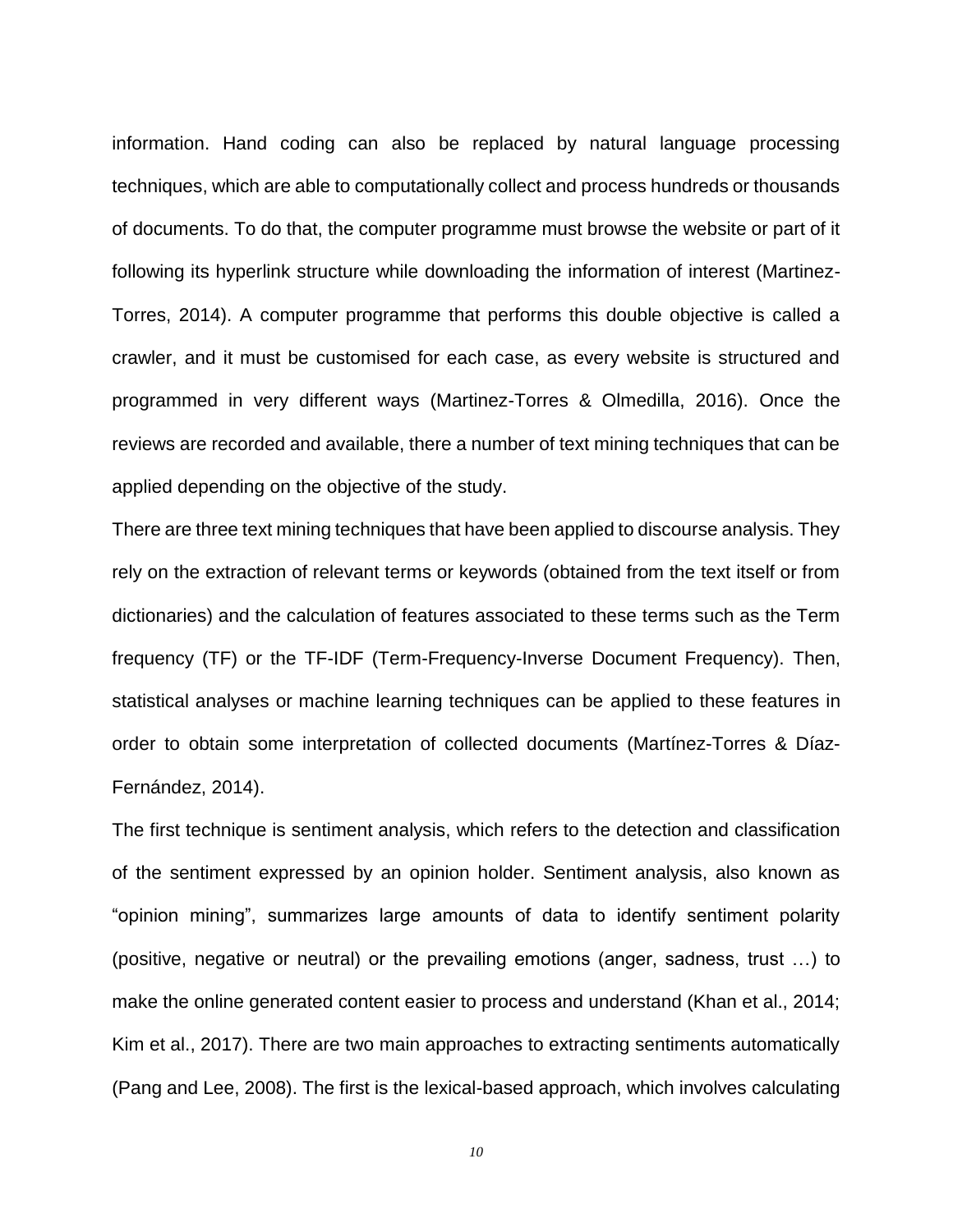the semantic orientation for an online review by determining whether the sentences express positive or negative feelings (Zhang et al., 2013; Martinez-Torres et al., 2013). This approach is based on a dictionary of predefined list of opinion words, where each word is associated with a specific sentiment. The text's overall semantic orientation or prevailing emotion is then determined by aggregating the individual word scores, as retrieved from the sentiment lexicon (Hogenboom et al, 2014). Examples of such dictionaries are LIWC, AFIN-111, etc (González-Rodríguez et al., 2016). The Linguistic Inquiry and Word Count (LIWC) is another dictionary of 6400 words categorized by independent judges into over 70 linguistic dimensions, including standard language categories, psychological processes, relativity-related words and traditional content dimensions (Pennebaker & Graybeal, 2001). AFINN-111 is a dictionary of English words rated for valence with an integer between minus five (negative) and plus five (positive) for 2477 word forms, and can be used for sentiment analysis applications (Nielsen, 2011). The second approach makes use of machine learning techniques and involves building classifiers from labelled instances of texts or sentences through a supervised classification process (Ortigosa et al., 2014). The advantage of machine learning techniques is that they can create trained models for specific contexts. However, they also require the availability of labelled data, which compromises their applicability with new data, as it is the case of shared reviews through eWOMs. Additionally, dictionaries also allow performing a linguistic analysis, which basically measures the percentage of words in the text that are pronouns, articles, auxiliary verbs, etc.

In the context of discourse analysis, a number of studies have been conducted on several well-known online consumer review sites such as Amazon, Tripadvisor (Vásquez, 2012)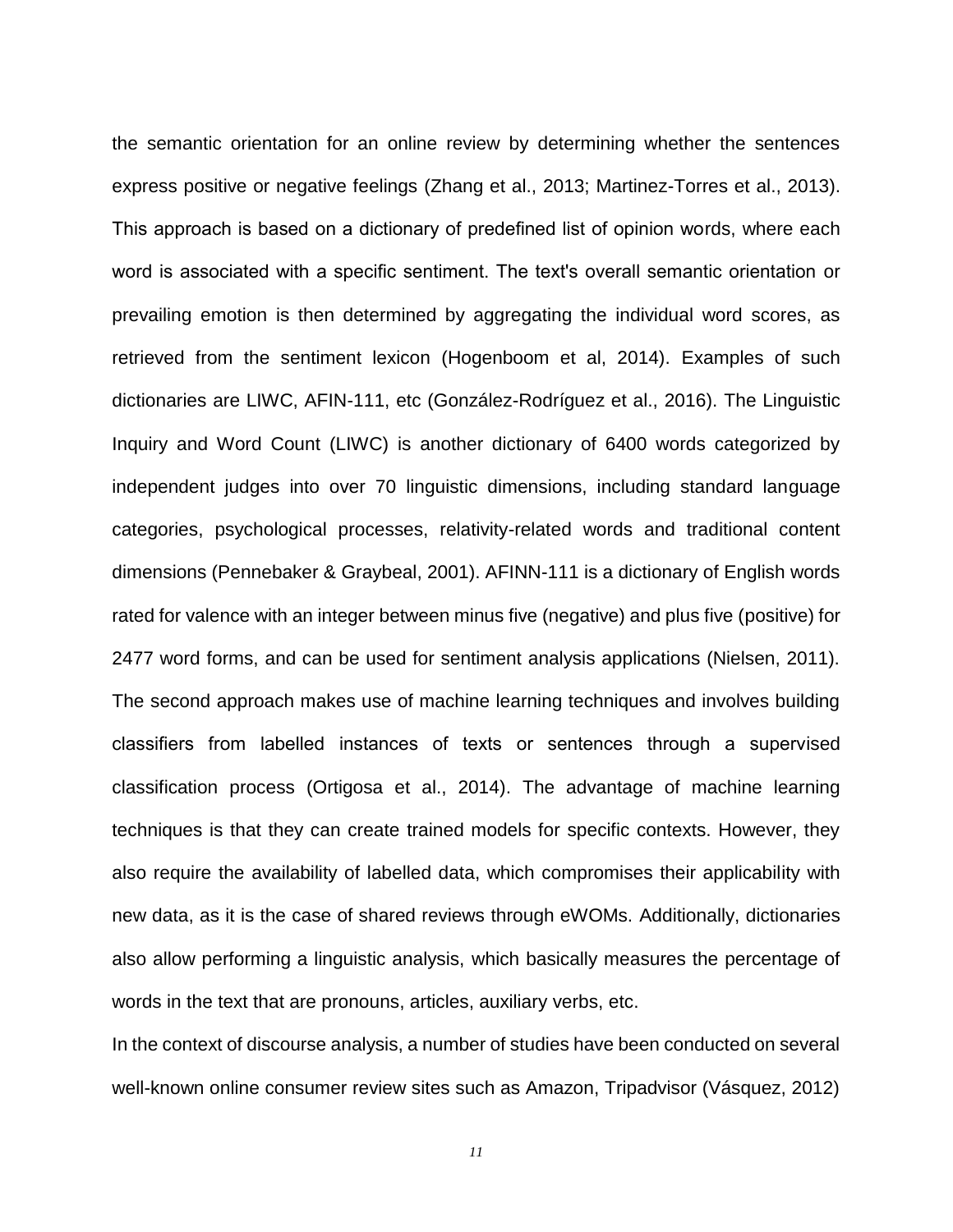or Yelp (Luca, 2011). Amazon, for instance, has attracted a lot of research from marketing, economics and information science. Studies on Amazon reviews from computational fields involve sentiment analysis (Dave et al, 2003) whereas other studies examine online reviews from a linguistic perspective; for example, Pollach (2006) used a methodology which combines elements of case study research, textual analysis and corpus linguistics. It has been argued that pronouns, swear words, negative emotion words, and past tense verbs had correlations with personality profiles (Ziegler et al., 2011). Vásquez (2015) concludes that a closer analysis of discourse is needed in order to develop a more nuanced understanding of this new form of social media. Whereas there is a growing literature on the analysis of consumer opinion websites (Pollach, 2006; Fan & Miao, 2012, etc), not a great deal of research has been conducted on the influence of eWOM from a gender perspective.

The second set of techniques is topic modelling, which consists of extracting the main topics of discussion within a corpus of documents. To this aim, a set of terms are chosen (typically using features such as their TF or TF-IDF values) and then documents are represented as vectors of terms (Paltoglou & Thelwall, 2010). Dimensionality reduction methodologies such as Latent Semantic Indexing (LSI) or Latent Dirichlet Allocation (LDA) are next applied to disambiguate terms and to provide a lower-dimensional representation of documents that better reflects hidden dimensions (Martínez-Torres et al., 2013). These dimensions or topics are finally obtained through unsupervised clustering algorithms. Identification of main themes and topics has been extensively conducted in asynchronous online discussions to obtain the preferences of users. For instance, topic modelling was applied to obtain the preferences of Starbucks consumers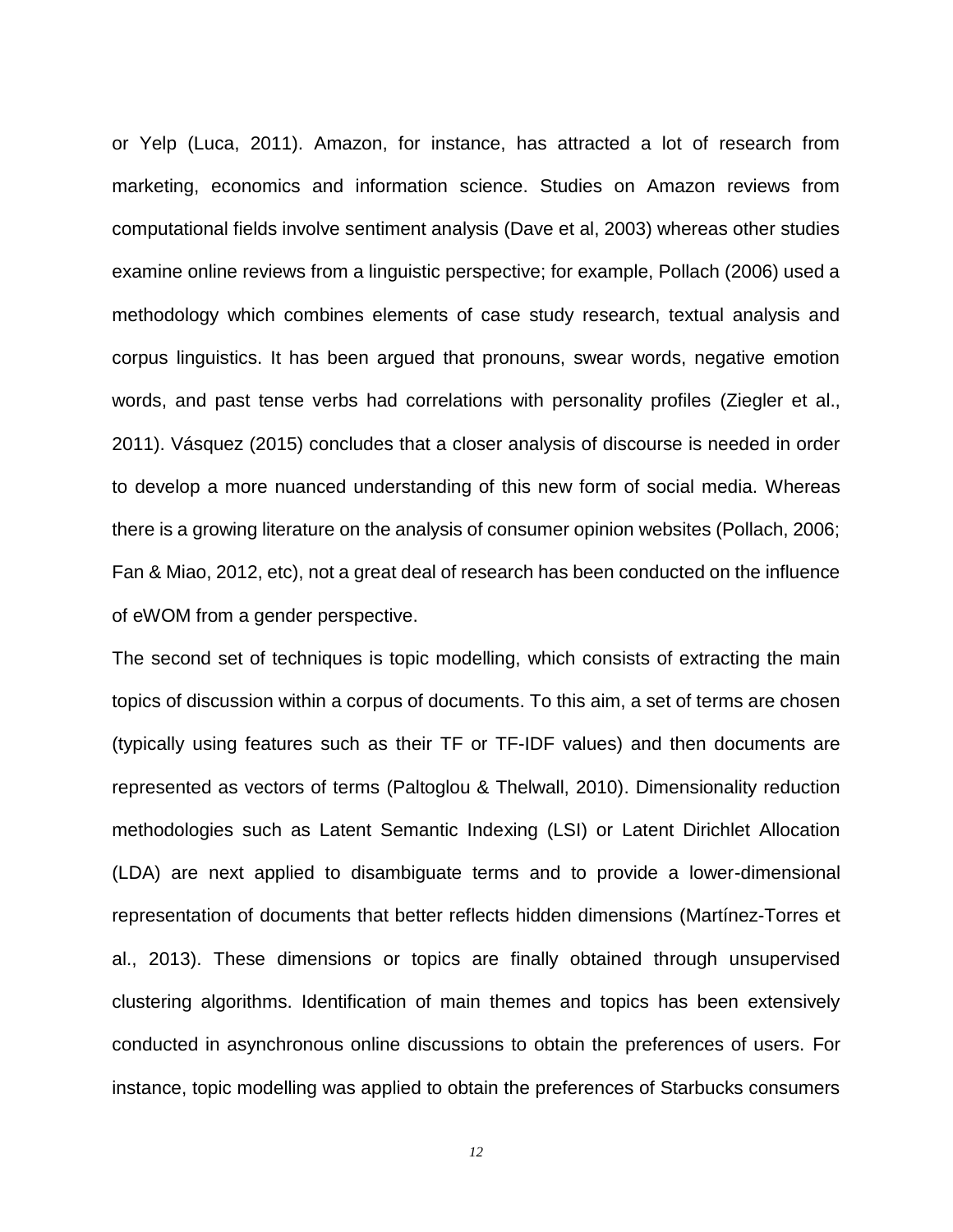(Martínez-Torres et al., 2015a) and the main topics of discussion in the open innovation community of Dell, called Dell IdeaStorm (Martínez-Torres, 2015). It has also been used to measure the quality of discourse by identifying the main themes and their magnitude in online discussions (Kovanović et al., 2015). Again, very few studies have considered the gender perspective. For instance, Tvinnereim & Fløttum (2015) considered the influence of gender, among other control variables, in answers to open-ended survey questions about climate change.

Finally, the third set of techniques is key words analysis, which consists of extracting relevant terms within a corpus of documents (again using features such as their TF or TF-IDF values) and analyse the relationships among them. As a difference to topic modelling, where the number of topics is unknown a priori, in key word analysis the classes are known in advance. Findings can be graphically visualized using a correspondence analysis, which is a grouping method used for understanding similarities and association between variables (key terms) and classes (Whitlark & Smith, 2001). The resulting graph is the bi-plot, which shows the correspondence between key terms and classes according to their distance to each other, so the closer the items the higher their similarity (Toral et al., 2017). In the context of discourse analysis, key word analysis has been applied to obtain the unique attributes of tourist destinations (Toral et al., 2017) and for authorship identification of online messages (Zheng et al., 2006).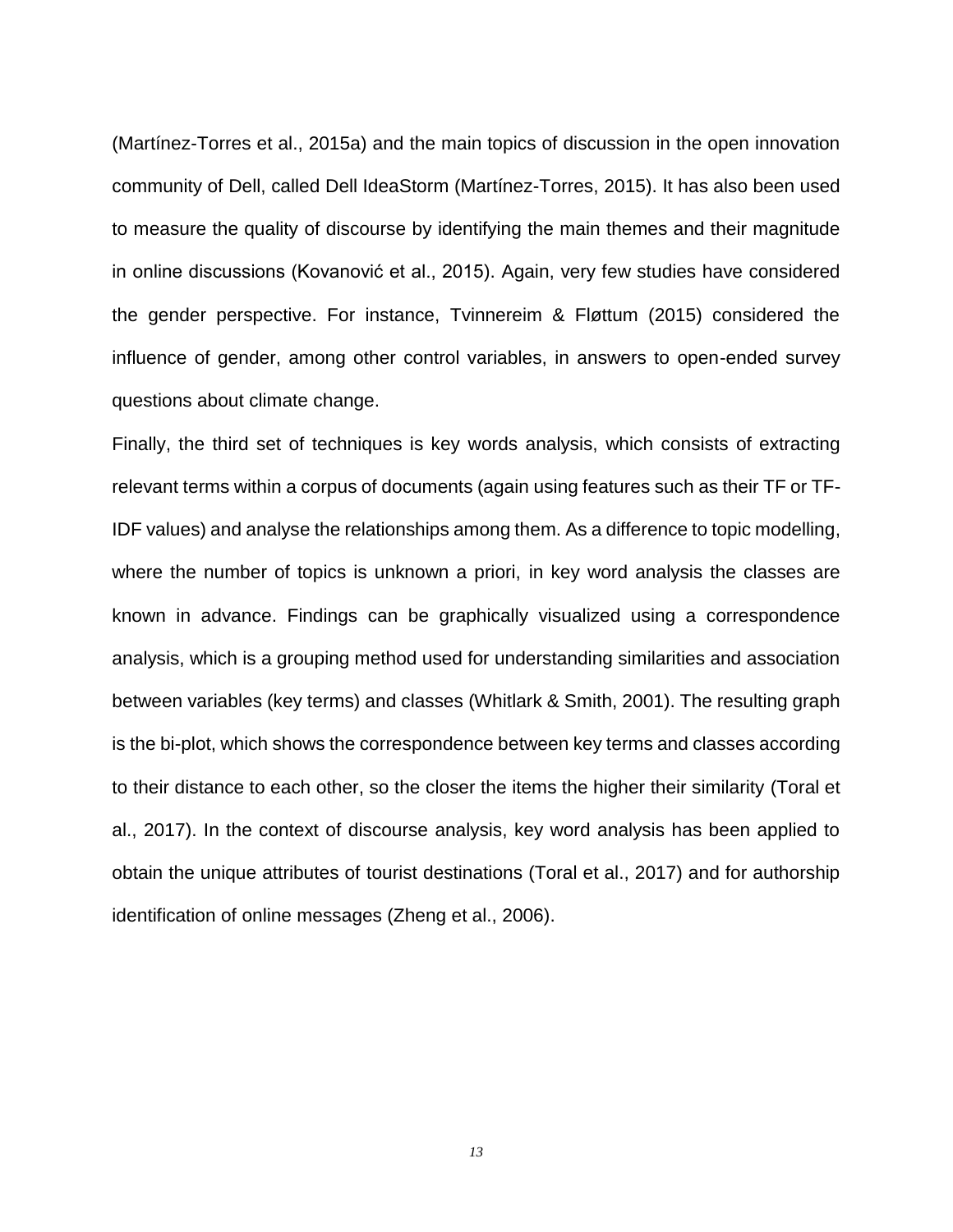#### **3. Research questions**

Content analysis techniques can be used to predict several attributes of authors such as gender, age or even the authorship of a document (Koppel et al., 2004). However, computer-mediated communications are different from other forms of written language typically used in authorship analysis. In the particular case of eWOM communities, it is a one to many communication type, as posted reviews can be read by many people interested in that product or service. Online reviews are more evaluative than narrative as their primary function is to rate, evaluate, describe and provide recommendations to others for or against a particular product or service. Therefore, reviewers tend to show personal preferences and emotions (Kucukyilmaz et al., 2008). Typically, reviewers use the first-person singular when posting reviews, so gender cannot be distinguished by the pronoun "I". Additionally, and unlike other languages, in English there is no grammatical gender. Although some papers have addressed the topic of authorship identification, they carry out such identification with authors that are regular contributors or follow a specific writing style. For instance, Zheng et al., (2006) considered Internet newsgroup messages and authors posting from 30 to 92 messages, and Abbasi & Chen (2005) studied the specific context of extremist-group web forum messages, using 20 messages for each of 20 authors. However, gender identification in eWOM is a different issue as most of the users only post one or two reviews. As a result, gender prediction must focus on discourse differences regarding preferences and emotions.

Therefore, the first research question can be formulated as follows: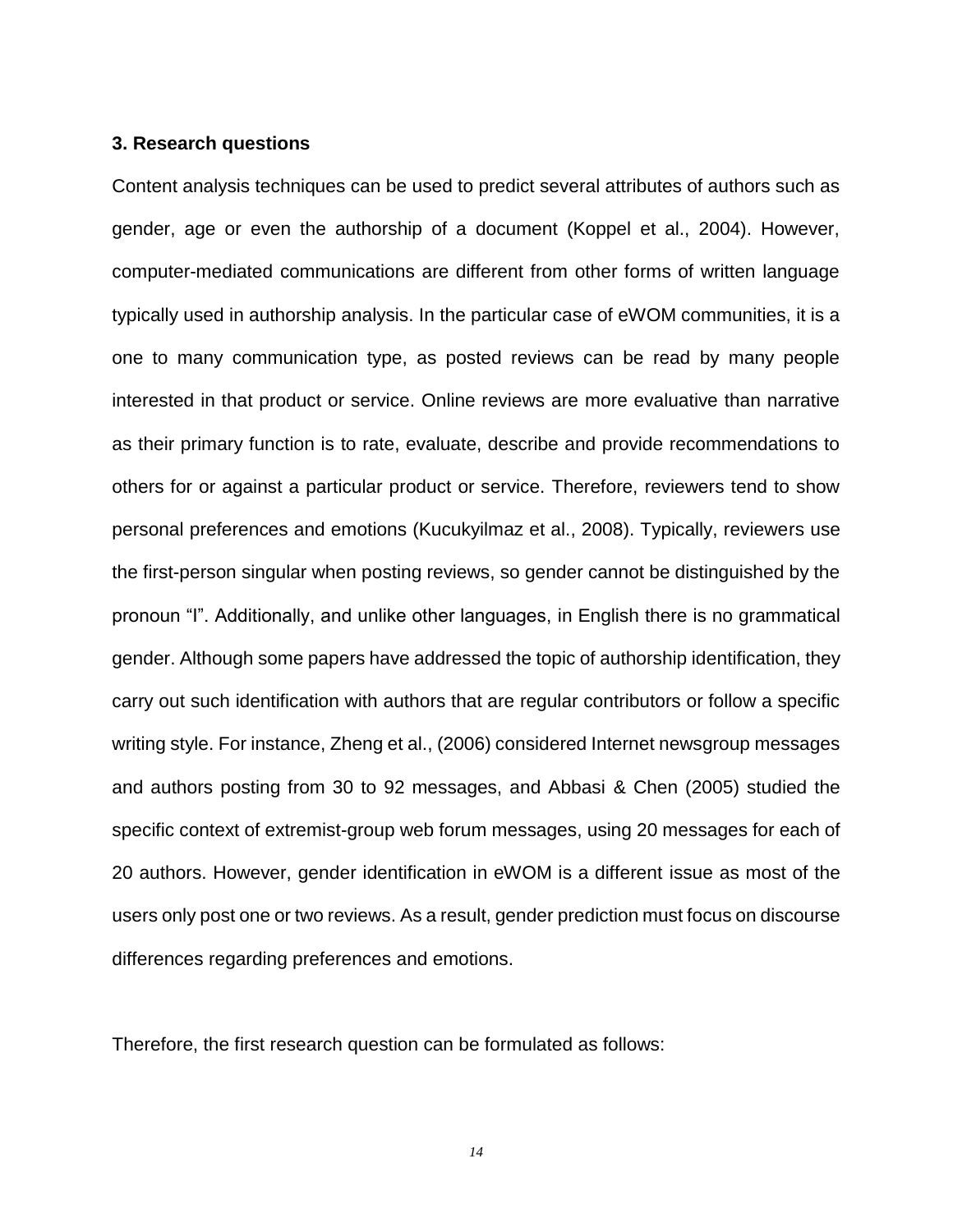*RQ1: Is it possible to distinguish online reviews posted by males and females using a set of frequent key terms?*

From the viewpoint of marketing, knowing user preferences is extremely important for customer segmentation. Instead of expensive surveys for market analysis and segmentation, social media is also a useful resource for content analysis, it is less timeconsuming and cheaper. Through the Web, it is possible to obtain hundreds or thousands of opinions, so companies and retailers can retrieve information about the strengths and weaknesses of both their products and their competitors. Although there are several online review-based preference measurement models (Decker and Trusov, 2010; Lee and Bradlow, 2011), none of them has considered a gender perspective based on discourse analysis. Gender information can be very useful in recommender systems, which are important and popular tools to analyse users' behaviour over the Web and to generate recommendations regarding their preferences (Mishra et al., 2015). They are typically based on users' past preferences and the sequence of visited web pages, as personal information about users is not usually available. However, registered users in eWOM communities can optionally provide some personal information. Generally, it is compulsory to choose a username and password, but providing data such as gender, age, date of birth, postal address, and country is not. Although many people are reluctant to provide personal data, gender is the exception. As a result, using predictive tools or consulting stored data, gender can be known in advance in most cases, and distinguishing topics of interest by gender can be very useful for recommender systems. In general, gender preferences tends to follow gender stereotypes, and there is a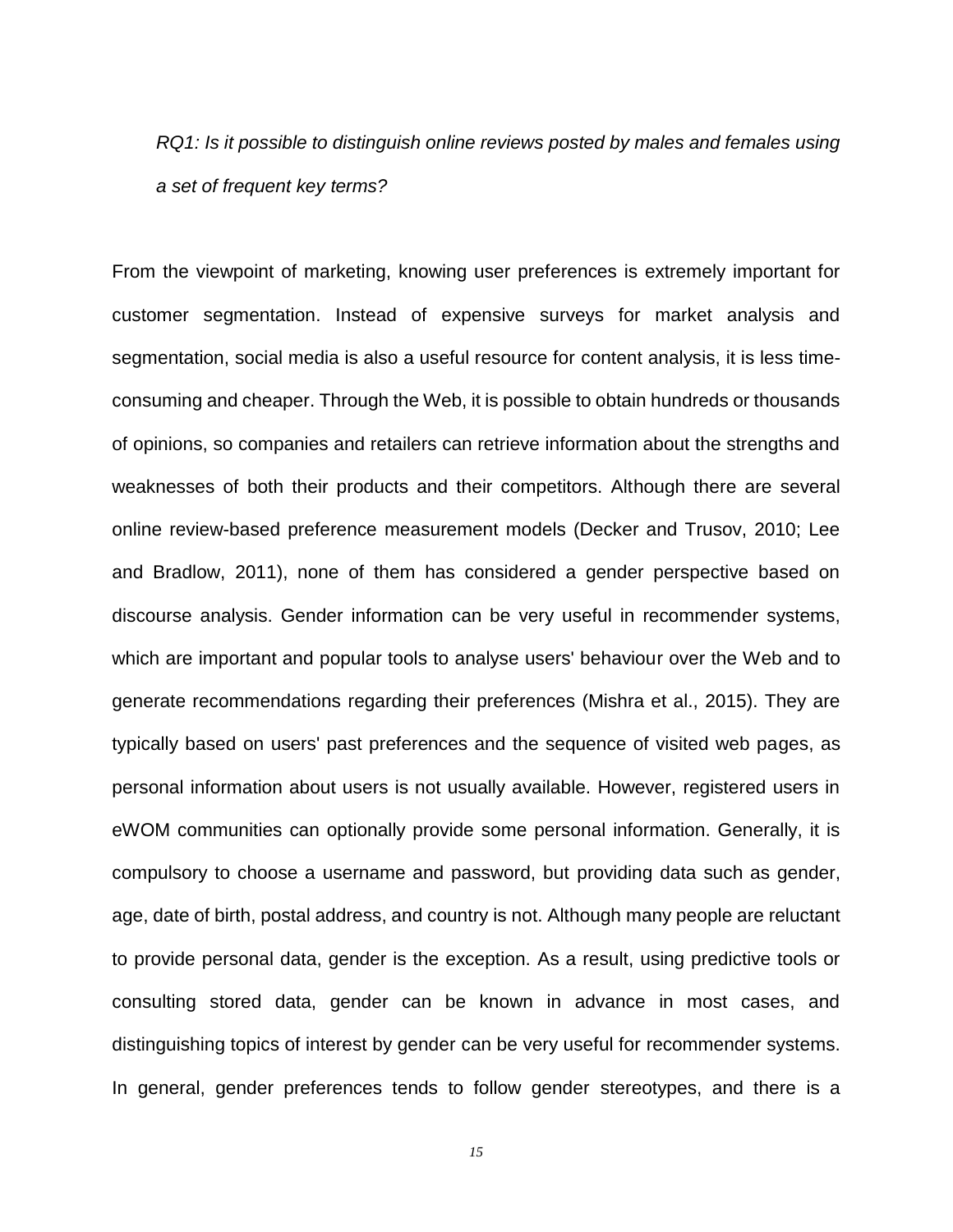tendency to maintain separate homogeneous preferences of topics depending on gender (Mohr et al., 2006) or homogeneous decision making (Gorman, 2005). However, Internet anonymity and the gender neutrality of the web postulated in some previous studies can change consumer habits. Through eWOM communities, users can engage in discussions and learn from other users that are hidden behind an alias, so females and males can share comments and opinions about topics traditionally assigned to one of both groups. This leads to the second research question:

*RQ2: Which are the main topics of interest for males and females based on the discourse analysis of eWOM content?*

#### **4. Methodological approach**

[Figure 1](#page-50-0) details the steps of the methodological approach followed. First, posted reviews by females and males are collected and pre-processed. Then, two dictionary-based text mining techniques and two content analysis techniques are applied to determine the differences of female and male discourse in eWOM communications and to answer the research questions. Next subsections details the main elements of [Figure 1.](#page-50-0)

FIGURE 1

## *4.1 Data collection and pre-processing*

In this study, a specific programme crawler was developed using R, which is a free software environment for statistical computing and graphics [\(http://www.r-project.org/\)](http://www.r-project.org/). The function *readLines()*, which belongs to the base package of R, is used to download the *HTML* data, and the function *htmlParse()* is used to generate an R structure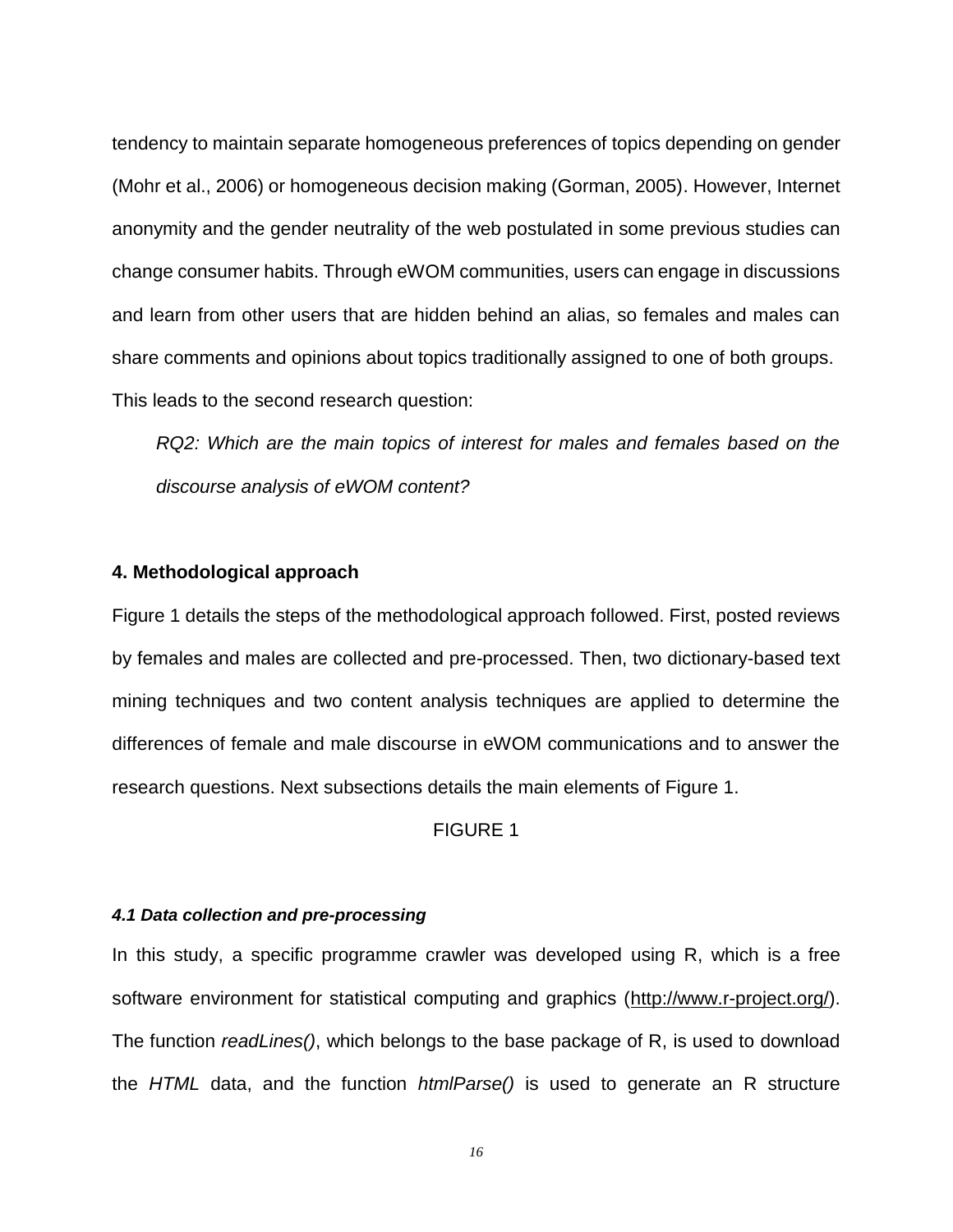representing the *HTML* tree. The content of interest is identified and collected using the *XPath* language, which can be easily integrated within *XML* package in R. *XPath* is a language created for doing queries in *XML* content and it is used to find and collect meaningful information with an *XML* document (Gottlob et al., 2003). The function *xpathSApply()*, also belonging to the *XML* package, was used to perform such queries and scrape some specific attributes of the downloaded pages, such as the title and body of the review, the tags that specify the subcategory the posted review belongs to and the user's gender.

Text pre-processing includes removing punctuation and numbers, converting all uppercase to lower-case letters, and a tokenization process to obtain single words. Next, a stop word filter and a stemming process was applied. Stop words are used to remove irrelevant terms and function words (articles, conjunctions, pronouns, etc.). Stemming consists of reducing each word to its basic form (Kayser & Blind, 2017). The stemming framework proposed by Porter (1980) was applied to obtain this common base form.

#### *4.2 Sentiment analysis*

In this project, the lexical-based approach is used by means of the Linguistic Inquiry and Word Count (LIWC) dictionary, which is a general-purpose dictionary that can be used to measure various language dimensions, including positive or negative emotions, selfreferences, causal words, etc. The English version of the LIWC is composed of 6,400 words and word stems (Pennebaker et al., 2015). It distinguishes 21 standard linguistic dimensions (e.g., percentage of words in the text that are pronouns, articles, auxiliary verbs, etc.) and many psychological processes that include positive and negative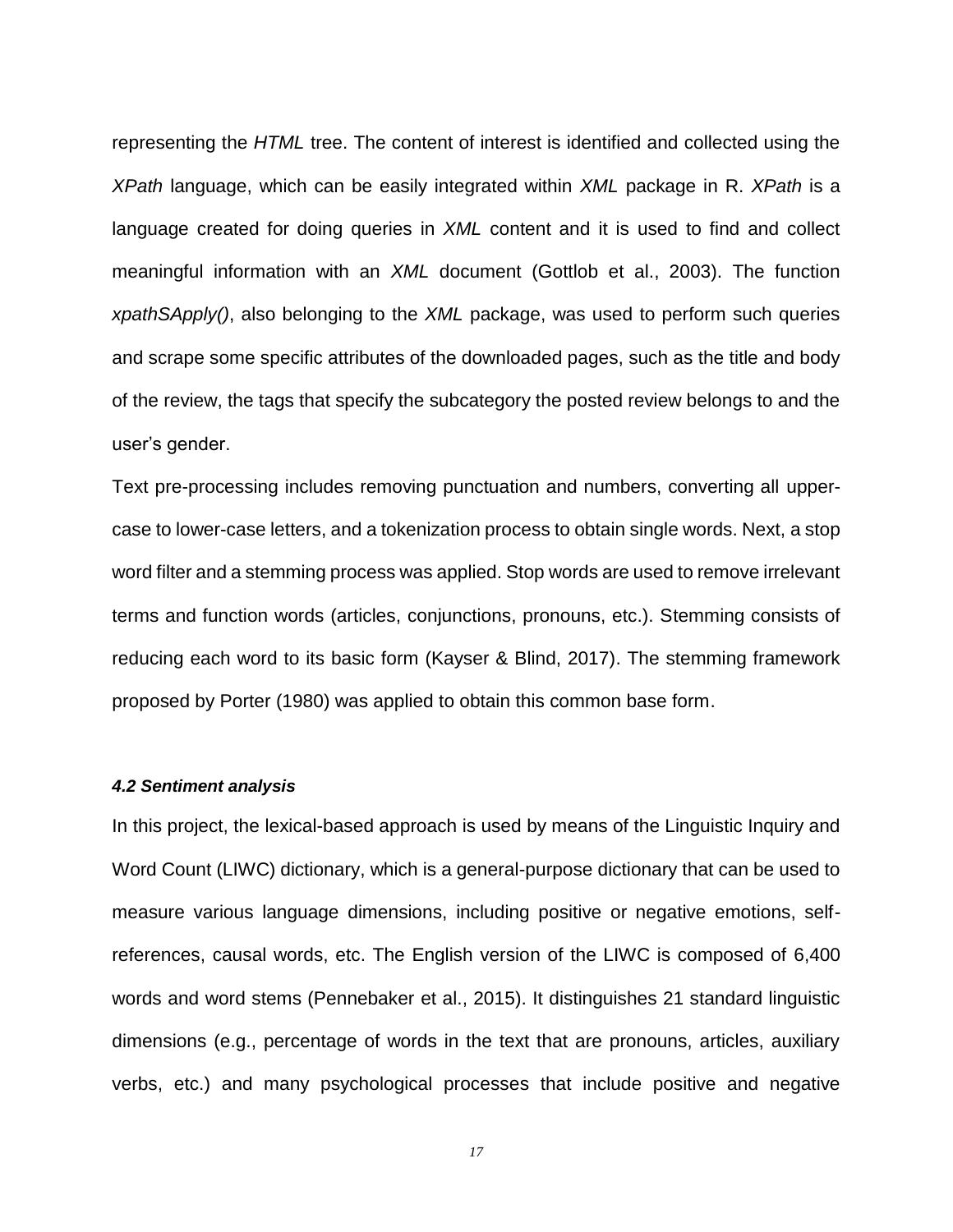emotions. Using the tokenized terms after pre-processing the set of collected documents and the dictionary, the number of occurrences per linguistic dimension and psychological process is accounted separately for documents belonging to females and males. Next, a chi-square test is then applied to check if there is a significant difference between females and males regarding that linguistic dimension or psychological process.

#### *4.3 Content analysis*

Following the scheme of [Figure 1,](#page-50-0) a bag of words is selected using those tokenized terms with the highest value of TF-IDF metric, which provides a simple model to evaluate the relevance of keywords within a corpus or large collection of documents. TF considers that the importance of a term is proportional to its frequency in the collection of documents, while IDF assumes that the importance of a term relative to a document is inversely proportional to the frequency of occurrence of this term in all the documents (Azam & Yao, 2012). The intuition behind this measure is that the importance of a term to a document is dependent on its frequency as well as the degree of rareness at the document level in the corpus. This condition can also be mixed with some minimum values of frequency and case occurrence. Additionally, an exclusion process may also be applied to remove words that should not be included in the content analysis, such as pronouns, conjunctions, etc., and to remove some words used too frequently or with little discriminative value (i. e. books).

Once a set of words ordered by the TF-IDF value is obtained, a chi-square goodness of fit is applied to check which words are predictors of texts belonging to males or females. Those words exhibiting a statistical significant difference between men and women are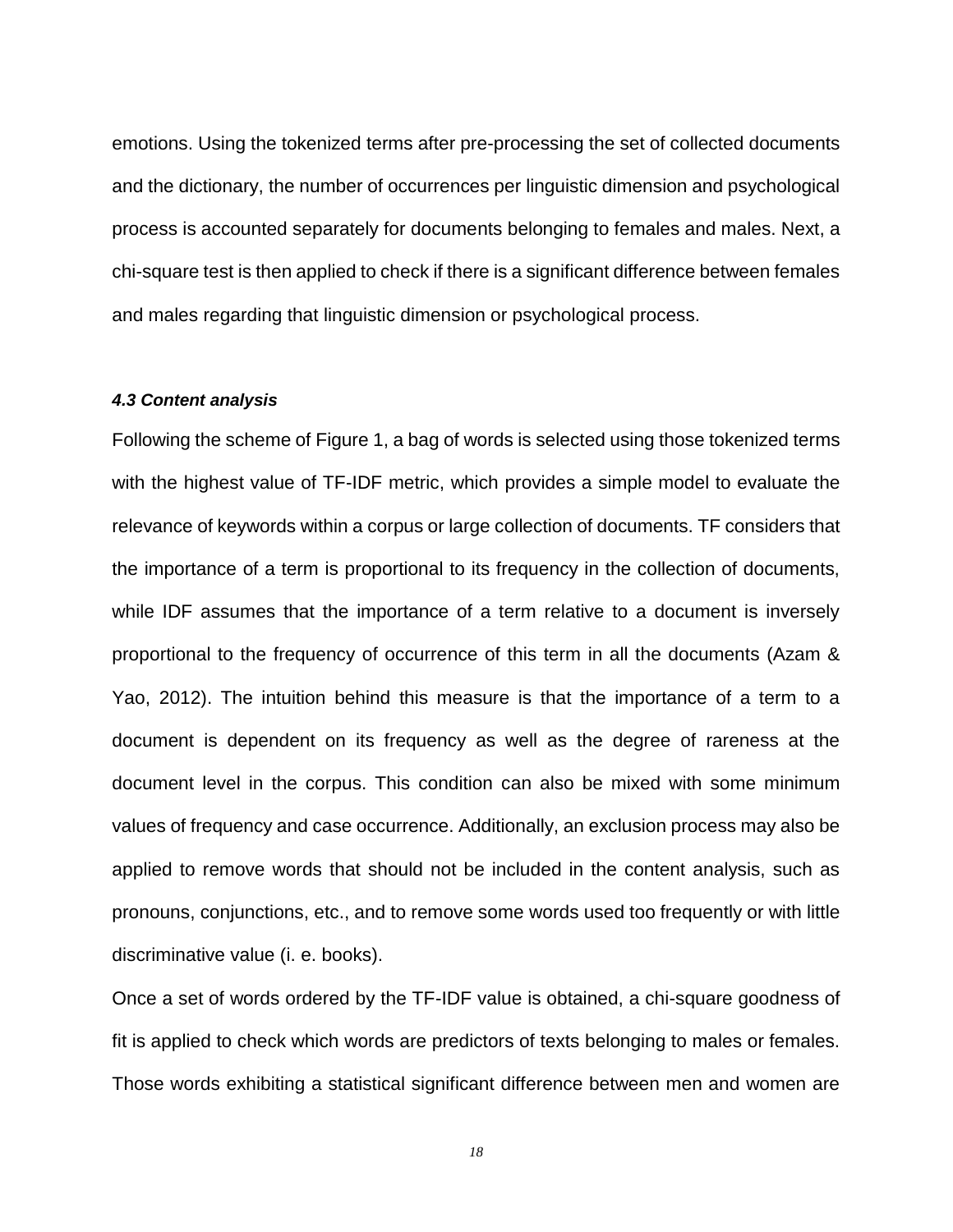representative of their corresponding discourse, while those other words without statistical difference cannot be associated as belonging to one of them.

Finally, those words exhibiting such statistically difference will be used to build a Naïve Bayes classifier (Mendoza, 2012). This classifier is used to solve a text classification problem, which basically consists of assigning a document *D* to one of a set of *M* predefined categories *C={c1,c2,…,cM}*, such as the users' gender. A shared review *d* can be represented as the set of *K* attributes or keywords previously obtained *d=(w1,w2,…,wK)*. The aim of a probabilistic text classifier is to determine the class label *c'* that yields the highest posterior probability *P(c|d)*:

$$
c' = \arg\max_{c \in C} \{P(c|d)\}
$$

In the case of the Naïve Bayes classifier, *P(c|d)=(P(d)\*P(d|c))/P(d).* The computation of *P(d|c)* is difficult due to the huge space of possible documents. However, this computation can be simplified if it is assumed that all the attribute values *w<sup>j</sup>* are independent given the category label *c*. The previous equation can then be reduced to:

$$
P(c|d) = P(c) \cdot \frac{\prod_{j=1}^{K} P(w_j|c)}{P(d)}
$$

The maximum likelihood Naïve Bayes classifier is obtained by assuming a uniform prior over categories and seeking the optimal category which maximizes the posterior *P(c|d)*:

$$
c' = \arg \max_{c \in C} \left\{ P(c) \cdot \prod_{j=1}^{K} P(w_j|c) \right\} = \arg \max_{c \in C} \left\{ \prod_{j=1}^{K} P(w_j|c) \right\}
$$

The output metrics to evaluate the classifier will be the precision and recall, which can be computed from the confusion matrix of the binary classification problem.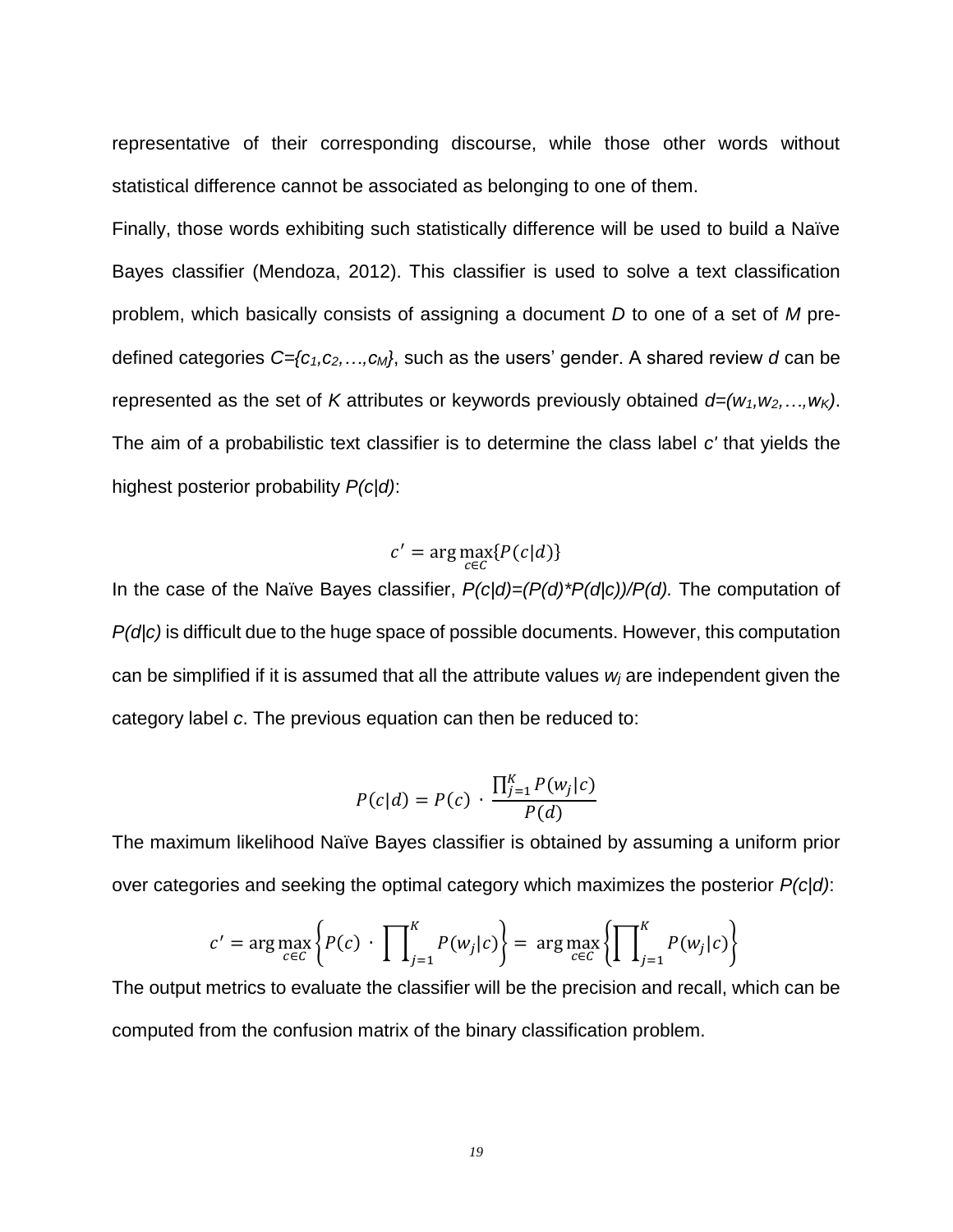The obtained bag of words is also used to perform a topic modelling to find hidden topics from a corpus of text (Momeni & Rost, 2016). A frequently used topic modelling algorithm is latent semantic indexing, that applies a singular value decomposition to the original representation of documents as vectors of terms. The dimensionality reduction is achieved after this decomposition by keeping only the largest eigenvalues. The similarity among documents is then measured in this reduced space representation, and a cluster analysis is finally applied to obtain the hidden topics (Thorleuchter & Van den Poel, 2014). An important parameter when performing topic modelling is the selection of the number of topics, which in turns depends on the clustering algorithm. Typically, clustering algorithms select the number of clusters by representing the sum of squared error versus the number of clusters and then applying the elbow criterion. However, when dealing with a corpus of documents, it is also important to apply the analyst judgement (Uys et al., 2008). Some level of granularity is desired but avoiding either superfluous detail or a too coarsely grained solution.

## **5. Application study**

## *5.1 Data set*

The research focuses on Ciao UK, a well-known eWOM website covering a wide variety of products. Ciao is one of the largest eWOM communities in Europe available in locallanguage versions, with more than 1.3 million members that have posted more than 7 million reviews on 1.4 million of products (Arenas-Márquez et al., 2014, Olmedilla et al., 2016b). The study focuses on the UK site, which has around 44.350 registered users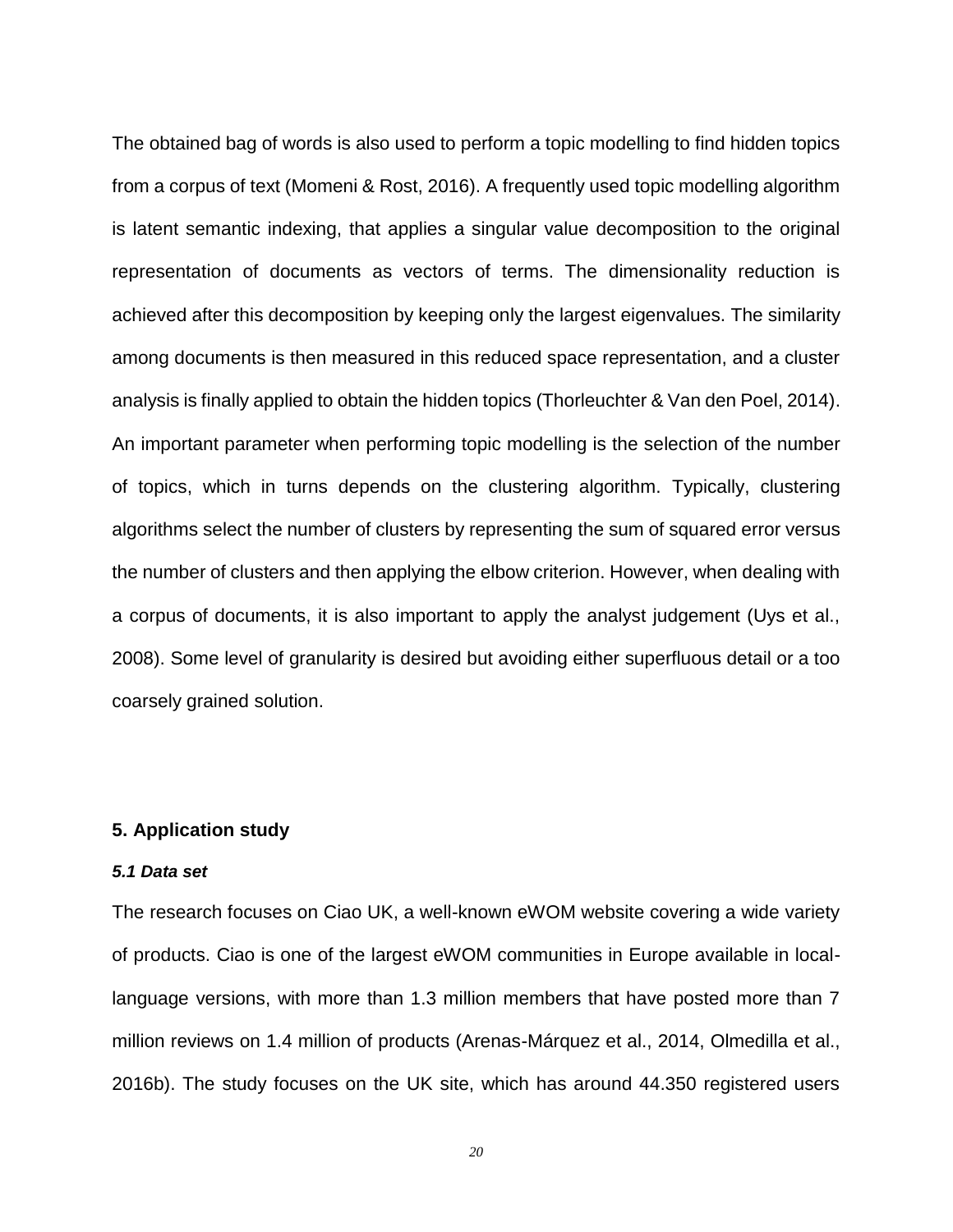(Olmedilla et al., 2016a). The users' profile potentially includes personal information about users, but the majority leave most of this information blank. However, gender is perhaps the information most commonly provided. In the case of Ciao UK, over 95% of users provide gender information while for instance only 10% provide information about age. Although the data found in the website is publicly available and can be visualized for free, collecting and structuring all the data requires the use of computational techniques. The huge volume of data makes a manual download unaffordable so a computer programme must be used to perform this task. The collection of data can be automated using a computer programme accessing the source code in HTML. While browsing the website, the computer programme can discriminate the meaningful information and store the relevant variables for the study (Martínez-Torres et al., 2015a).

The data set consists of the title and body of the reviews posted at<http://www.ciao.co.uk/> within the category of Books, the tags that specify the subcategory within the generic category of Books, and the gender of the user posting the review. A total of 7450 reviews were collected using the designed crawler. Most of the reviews belong to women, a total of 5367, while only 2083 were posted by men. The larger class (women) was subsampled using random subsampling techniques in order to balance out the dataset (He & Garcia, 2009). The result is a total of 2083 reviews for women and 2083 for men, so both classes are balanced.

The selection of terms (bag of words) was done collecting 200 terms ordered by their TF\*IDF value, with the additional conditions of considering only those terms with a frequency higher than 500 and removing those terms occurring in more than 70% of cases. As a result, a list of 200 words with a minimum value of TF\*IDF=1504.10 was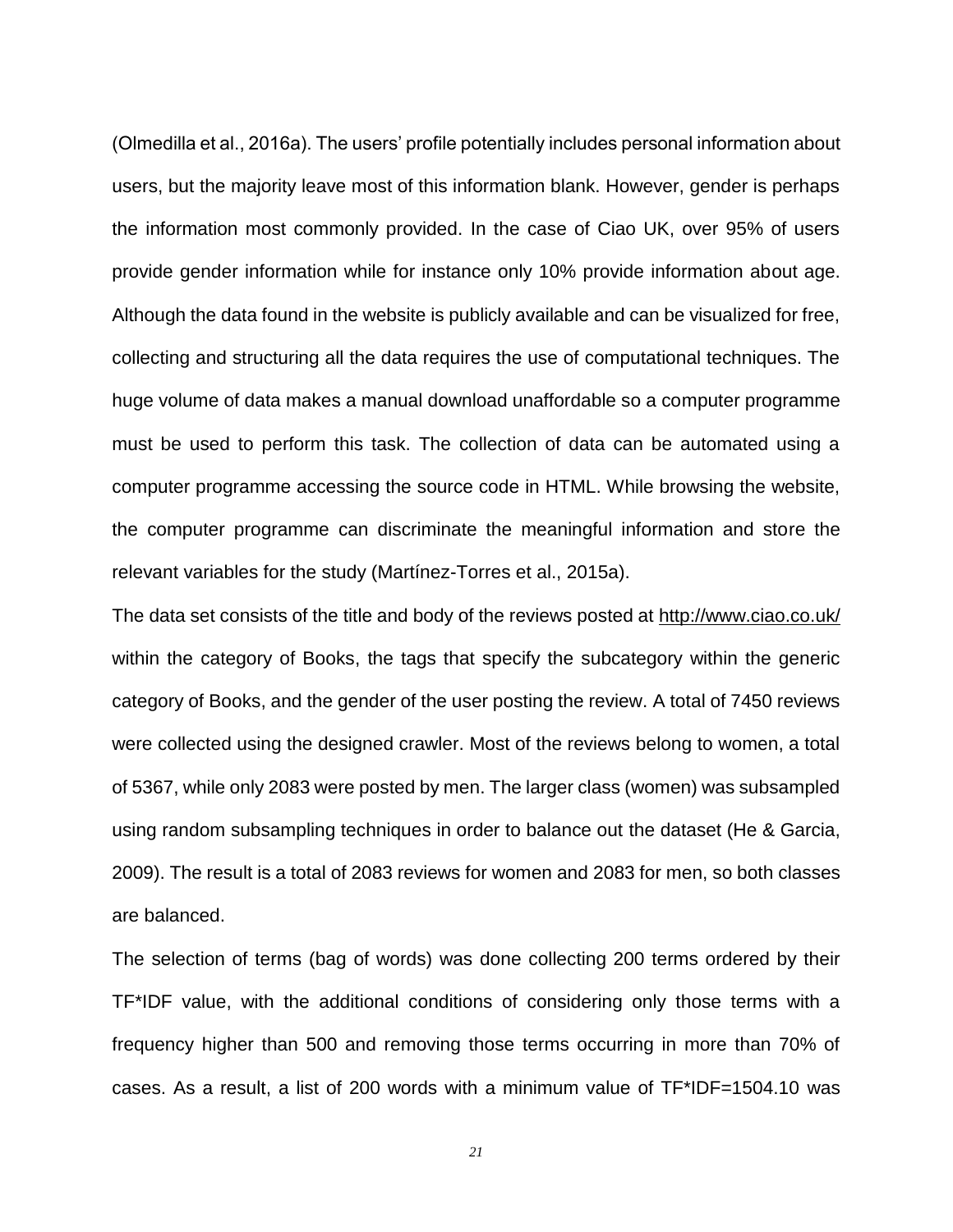obtained. Very frequent and meaningless words, such as 'book' or 'read' were excluded as they appear in more than 70% of reviews and have no discriminative power between males and females, despite having a TF\*IDF value above the threshold. Therefore, considering a maximum frequency is an additional filter.

#### *5.2 Results*

The selected dictionary, the LIWC dictionary, classifies English words according to the linguistic dimension they belong to. Therefore, it can be used to differentiate women and men's discourse in online communications regarding linguistic dimensions. Following the scheme of the upper part of Figure 1, a chi-square test was conducted to study the relationships between the linguistic dimensions and gender. The results are included in Table 1. In those cases where the *p* value is lower than 0.05 (highlighted in grey in Table 1), the null hypothesis can be rejected so an association can be determined between the corresponding linguistic dimension and gender.

### TABLE 1

## FIGURE 2

To illustrate the association of linguistic dimensions with male and female, a correspondence analysis was conducted [\(Figure 2\)](#page-51-0). As this study is only considering two categories, male and female, the resulting correspondence analysis is a line (the diagonal of [Figure 2\)](#page-51-0) over which the different linguistic dimensions are represented, the left side being male and the right side female. The closer to the left or right side of the diagonal,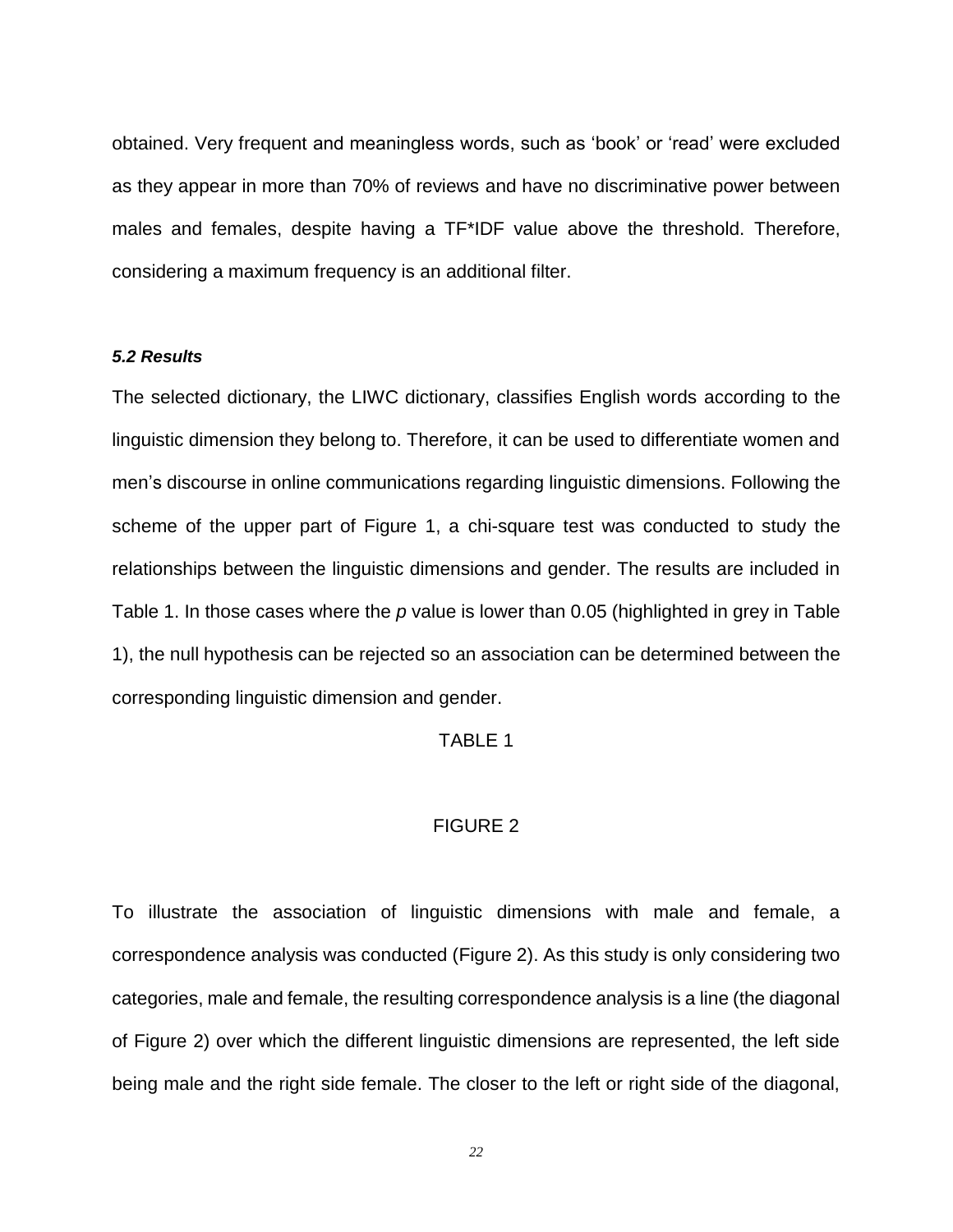the stronger relationship with male and female, respectively. There are also some dimensions that cannot be associated to men or women as the difference is not statistically significant (the ones closer to the centre of the diagonal).

The LIWC dictionary also classifies words attending to the psychological processes they are associated to (second row of Figure 1). Again, a chi-square test was conducted to study the relationships between some psychological processes and gender.

## TABLE 2

The statistically significant psychological processes which discriminate between women's and men's discourse are highlighted in grey in Table 2 (*p* value lower than 0.05). Similarly, [Figure 3](#page-52-0) illustrates the gender association of considered processes. The results show that women are more likely to express positive emotions in their reviews while men tend to be more negative. Women are more likely to choose topics related to friends, sex and family, which are also associated with women preferences regarding books.

## FIGURE 3

Our research question asked whether it is possible to distinguish men and women's discourse using a set of key terms. This is the content analysis included in the lower part of Figure 1. The selection of key terms was performed using the TF\*IDF criterion, and a key term analysis was conducted following the branch marked with "1" in Figure 1. A chisquare test was used to assess whether the relationships between words and gender are statistically significant, given  $p \le 0.05$ . Tables 3 and 4 below show that 127 words out of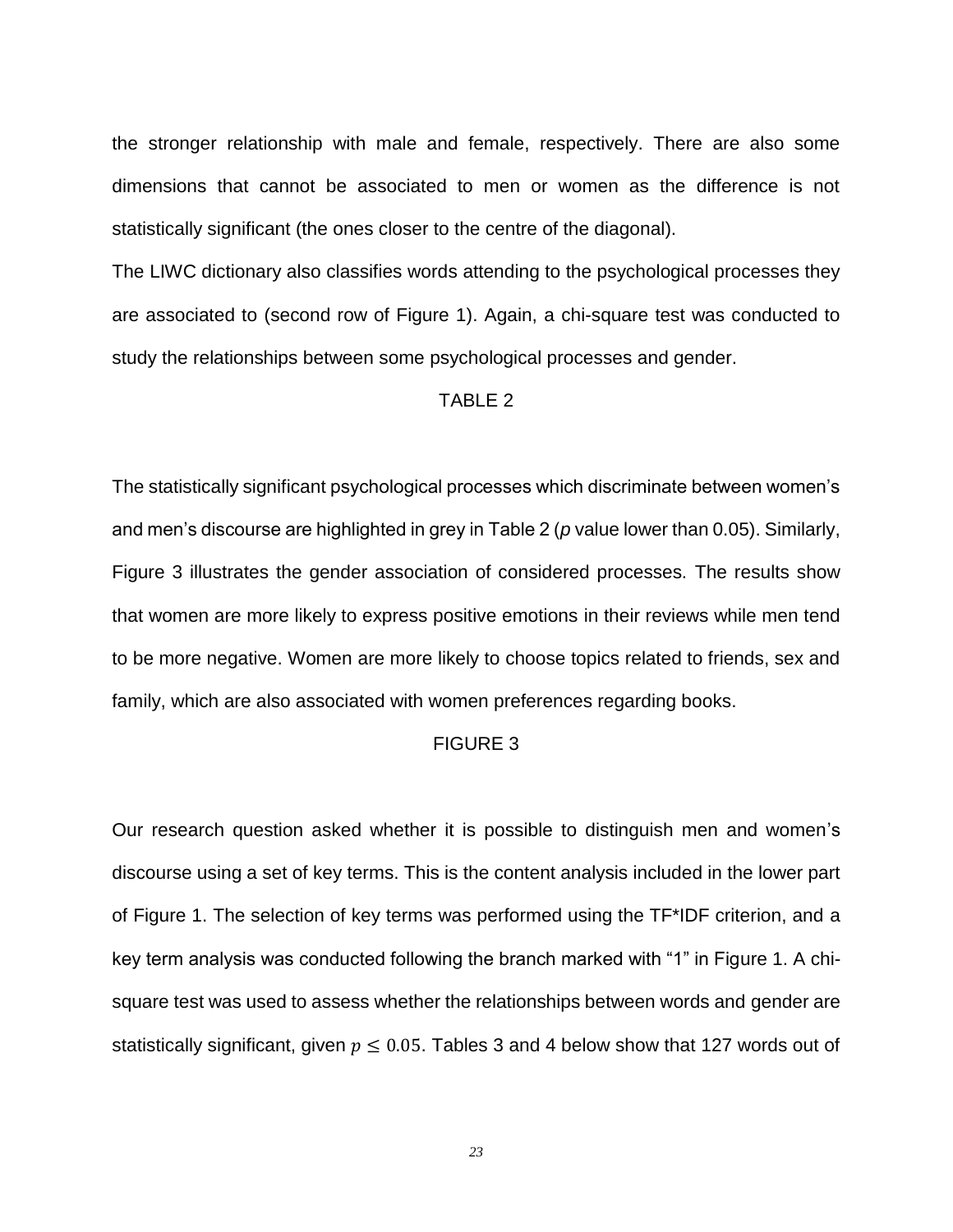the original 200 were selected as statistically significant. Moreover, 81 of them are predictors of female reviews (Table 3) whilst 46 are predictors of male reviews (Table 4).

## TABLE 3

#### TABLE 4

Although the set of words obtained is significantly associated to men and women discourse, the research question *RQ1* asks if it is possible to classify men and women's discourse based on a set of keywords. For this purpose, the whole set of words (127) was used to build a Naïve Bayes classifier in order to determine their predictive power. The results of the Naïve Bayes classifier using a 10 folds cross validation is detailed in [Table](#page-47-0)  [5,](#page-47-0) which shows the confusion matrix and the precision and recall for female, male and total.

## TABLE 5

The total precision and recall is around 65%, which means that most of the reviews can be correctly associated to men and women using no other information than a set of key words. Therefore, the online discourse of men and women can be differentiated using a set of keywords. Obviously, the higher the number of keywords, the better the performance of the classifier. However, the main drawback of using a large set of keywords is that it is more difficult to interpret the main topics of preferences of men and women.

The second research question, RQ2, refers to distinguishing the topics of interest for males and females based on the discourse analysis of eWOM content. This is also part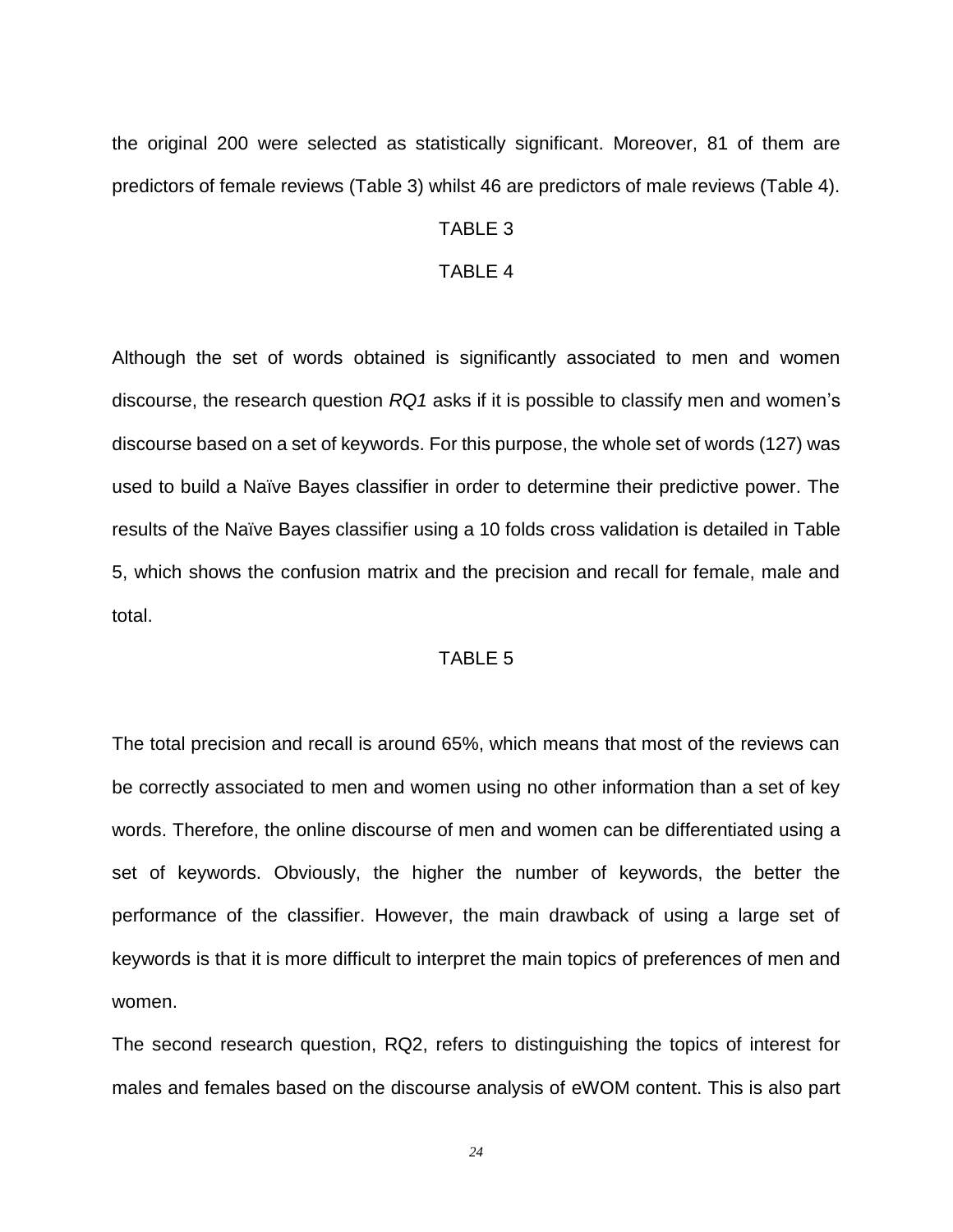of the content analysis, but using in this case the branch marked with "2" in the lower part of Figure 1. To this end texts associated to women and men were analysed separately by applying the topic modelling technique. Using the bag of words obtained through the TF-IDF value, a singular value decomposition was applied to the documents as vectors of terms in order to measure their similarity in the new space representation. Finally, the k-means clustering algorithm was used to obtain the final number of topics. The selection of the number of topics is based on the elbow criterion but also on the analyst decision. The idea is to keep the coherence and homogeneity of each cluster. As a result, seven and six topics were obtained for females and males, respectively. Tables 6 and 7 show the topics most likely to correspond to females and males respectively alongside some of the keywords for each of the subgroups. Both tables include the name of each cluster, the keywords associated to each of them and the percentage of variance explained by each cluster.

## TABLE 6

## TABLE 7

The findings show a clear difference in the book topics chosen by women and men. Women are more interested in books about love and character stories, family and children, cookbooks and thrillers, while men prefer historical, humanistic and war books. Women also show an interest in learning through reading while men prefer to obtain some entertainment from reading. The common topic for women and men refers to book recommendations, as expected in online review websites.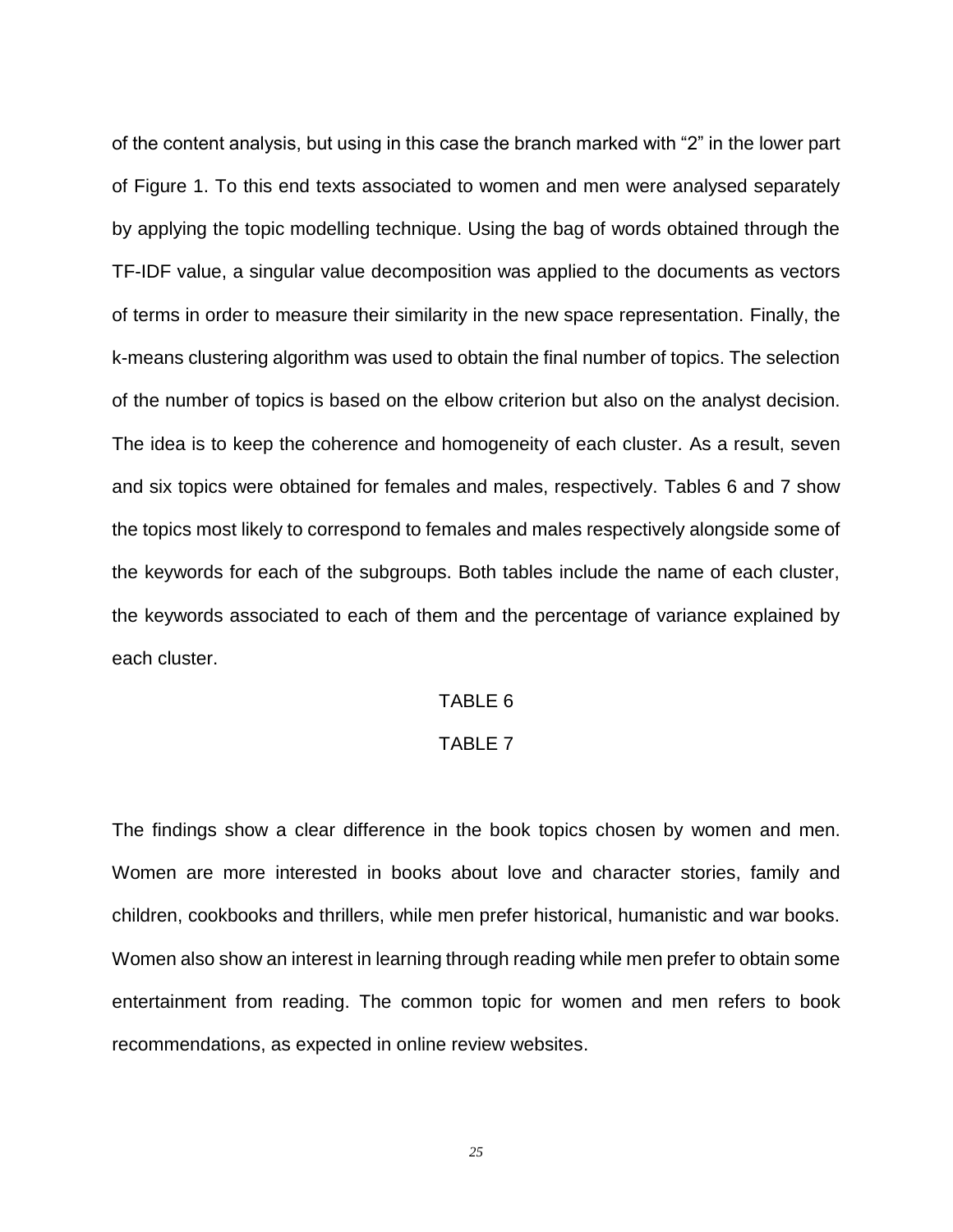To validate the preferences obtained, the posted reviews about books were grouped and counted using the tag system of the books categories within Ciao. [Table 8](#page-49-0) details the distribution or reviews per tag for females and males.

#### TABLE 8

The patterns reveal by this table follow the patterns obtained by topic modelling. There is a clear difference towards females regarding children's books, crime and thriller books, romance books, lifestyle books and modern fiction books. Lifestyle books refer to topics like health, beauty, home, food and family, which are clearly distinguished in our analysis as belonging to females' topics. Modern fiction books refer to modern books published by best seller writers. On the contrary, males exhibit preferences for arts & music books (this tag includes films, tv, arts, …), biography books, history books, humour books, science fiction books and sports books. Again, these topics fall within the preferences revealed by topic modelling for men.

## **6. Discussion and implications**

The application of text mining techniques to a large sample collected using a crawler can provide the differences in online discourse and preferences from a gender perspective and it can also be used to compare such differences with those reported for face-to-face communications in previous studies.

One of the findings of this study is that there are differences in the online discourse of men and women and that they show similar differences to those seen in face-to-face communications, as pointed out in previous studies. The prediction that online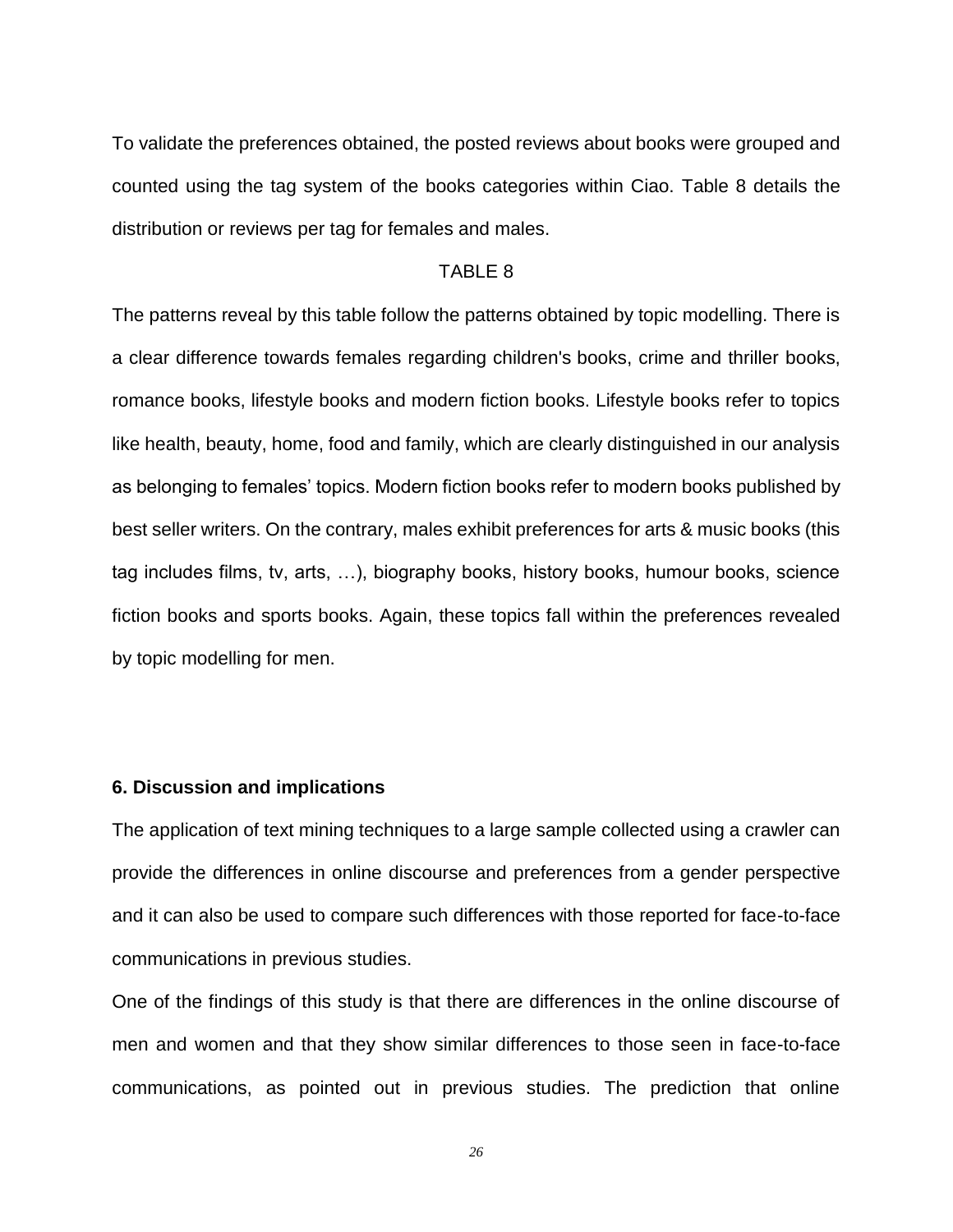communications would be gender neutral grew upon the assumption of anonymity. However, the findings contradict this prediction (Schiffrin et al., 2008), and online discourse tends to replicate gender patterns previously observed in spoken interactions (Zhao et al., 2008). In general, some authors agree that gender discourse must be analysed in the context of the specific online interaction. For instance, women are more active on social networking sites such as Facebook and Twitter while men participate more on music sharing sites (Herring & Stoerger, 2013). In the context of eWOM and books, results from Table 1 shows significant differences in 14 of the 21 linguistic forms analysed. Newman et al (2008) argue that these linguistic functions (nouns, pronouns, verbs, etc) appear to be good markers of how individuals relate to the world. Women appear to use more pronouns than men while men use more swear words (Mehl and Pennebaker, 2003). With regard to the use of auxiliary verbs, the findings of this study appear to correlate with previous research that women use more uncertainty expressions such as seem to, could, may, etc. Women also tend to use more frequently the present tense (Irigaray, 2004). The use of generic mass quantifiers such as some, every, every, all, etc. can also be addressed as part of women discourse while men tend to be more specific with numbers (Coulthard & Coulthard, 2014). Finally, the first person singular is significantly used more by females while the second person appears more frequently in male reviews (Newman et al, 2008; Argamon et al., 2003). However, in contrast to previous studies (Jun, 2012), women use more impersonal pronouns (one, they, it). It is worth mentioning the low rate of use of future tense, which can be explained because reviews refers to past experiences of users, so past and present tenses are more frequent. Additionally, adverbs, conjunctions and function words do not show significant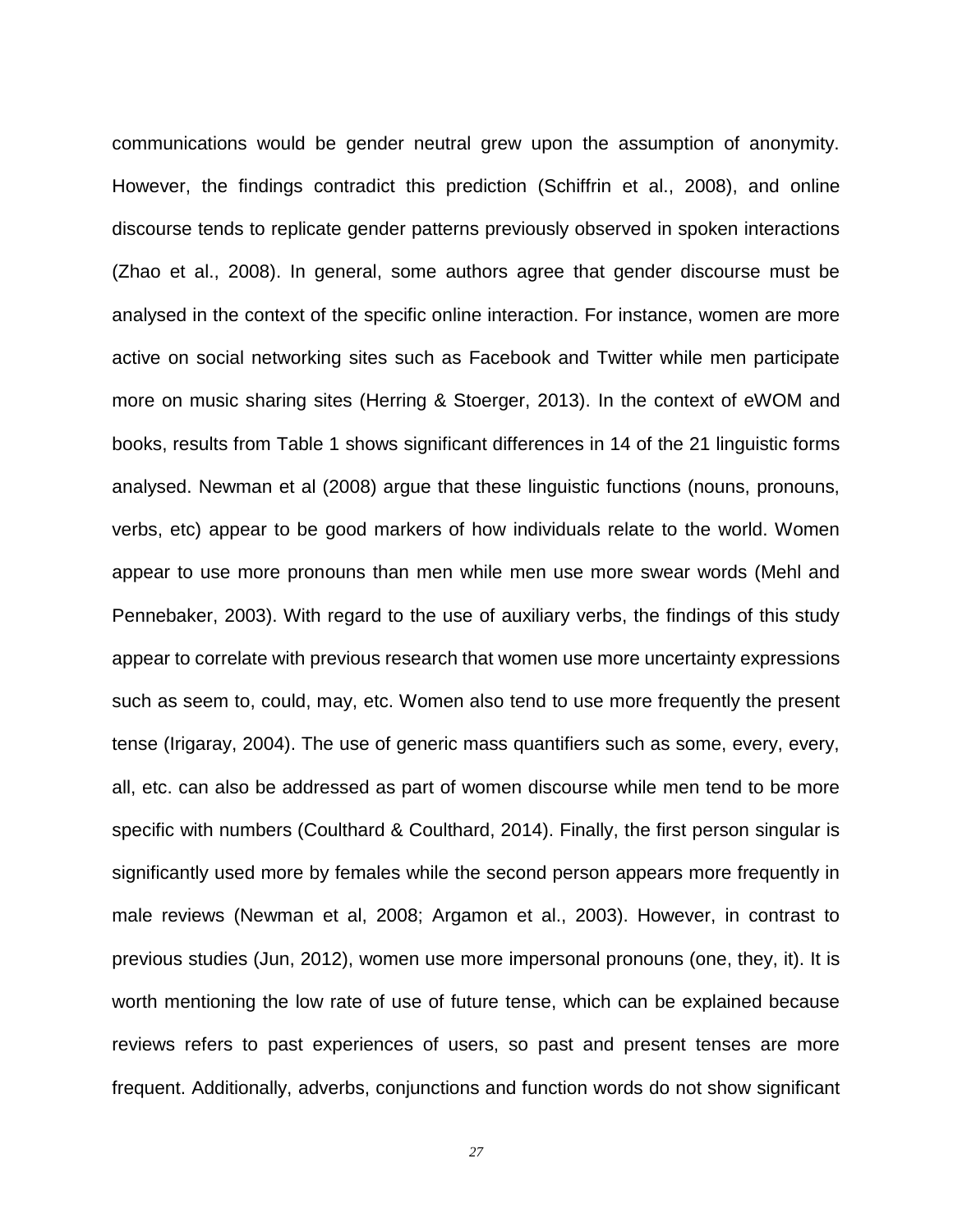differences. Function words are made up of pronouns, prepositions, articles, conjunctions and auxiliary verbs (Tausczik and Pennebaker, 2010). It has also been suggested that females and males respond differently when they process and provide information (Richard et al., 2010). As a result, there are also differences in the discourse regarding the different psychological processes, highlighted in this study. As shown in Table 2, most of these processes are associated to women as they appear to talk more about social and affective processes (Mohr et al., 2006).

The present research included a gender classification of online reviews based on a set of attributes or keywords. Attributes can be user-specific or message-specific (Kucukyilmaz et al., 2008). As we assume no previous knowledge about users, who use an alias, attributes are message-specific and they were selected attending to their TF\*IDF values. Findings reveal that it is possible to classify accurately documents belonging to men and women using a small set of attributes which answers our first research question. The possibility of distinguishing online reviews posted by males and females using a set of frequent key terms means that there is no gender neutrality on the web, despite authors being hidden behind an alias.

The association of keywords and gender also reveals gender preferences related to books. A content analysis was carried out to extract the main topics of interest for women and men in the category of books. Results revealed different preferences regarding thematic approach and aim of the reading, more learning-oriented in the case of women and more entertainment-oriented in the case of men. These results tend to follow gender stereotypes also present in the offline world (Mohr et al., 2006). From a practical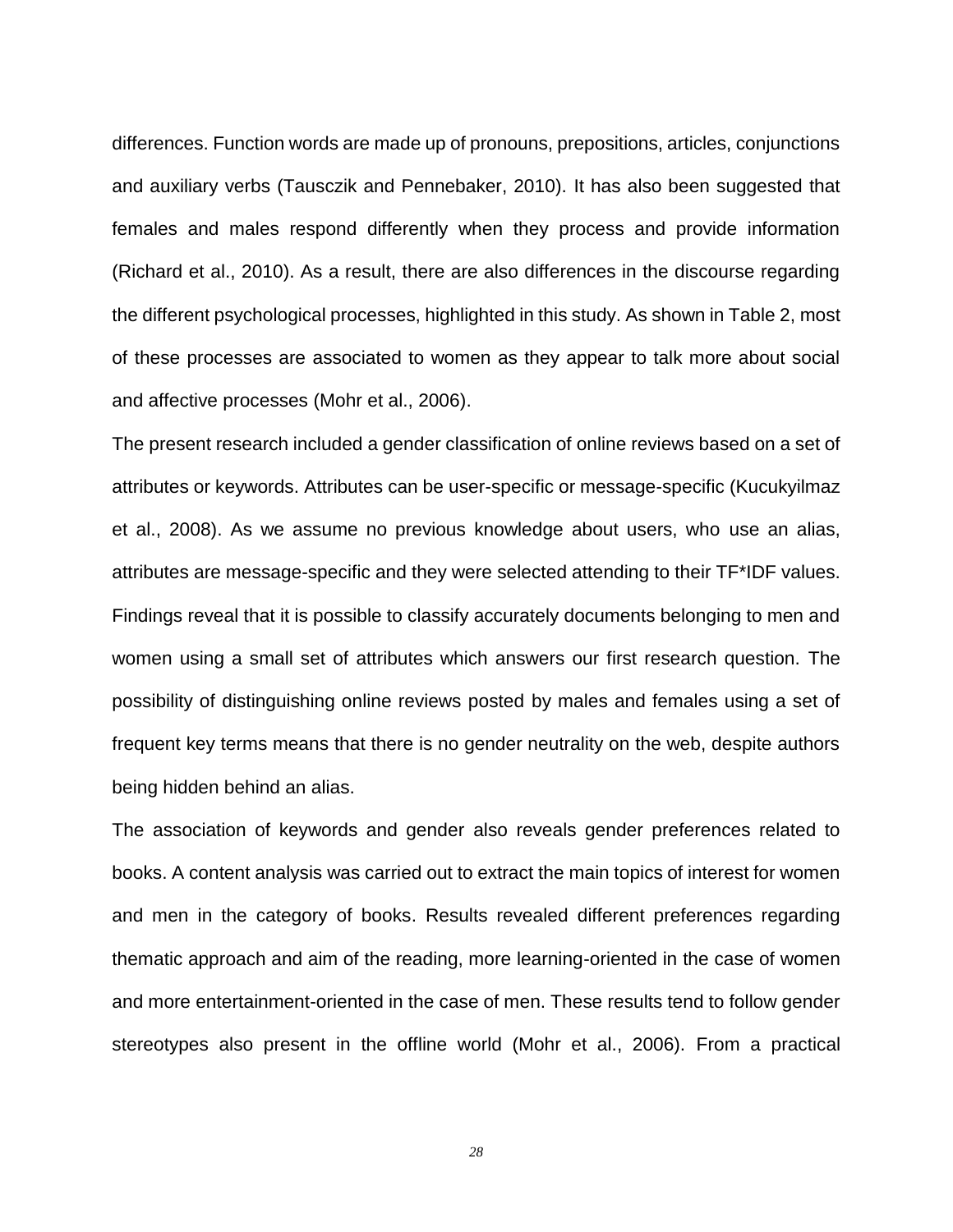perspective, [Figure 4](#page-53-0) summarizes those words that can help marketers when targeting females and males.

As a difference to previous studies related to gender discourse, this study considers a variety of text mining techniques to highlight the differences between males and females regarding linguistic forms, psychological processes and content. The three analyses concluded with significant differences between males and females, despite the anonymity provided by the Internet.

In general, gender is one of the most commons forms of segmentation used by marketers and advertisers. Previous studies have concluded that males and females differ in information process and decision making (Kim et al., 2007). Therefore, understanding online users' preferences from a gender perspective has important implications for online retailers (Hou & Elliott, 2016). For instance, marketers may benefit by creating gendersensitive website content and presentation, and advertisers could develop gendersensitive online communication strategies. Both the content and the presentation of the message could incorporate some of the findings of this study, like addressing the thematic preferences of males and females, or even using a linguistic style closer to the one they like when making reviews.

Another important implication of this study is the possibility of predicting the author's gender based on a set of keywords retrieved from the specific context where discussions took place. This is quite important for online recommender systems, which today represent a key piece in online shopping due to their ability to deliver shopping advice, stimulate consumers' purchase desires and boost sales (Hung, 2005). Previous studies point out that gender plays a moderation role on consumers' acceptance of recommender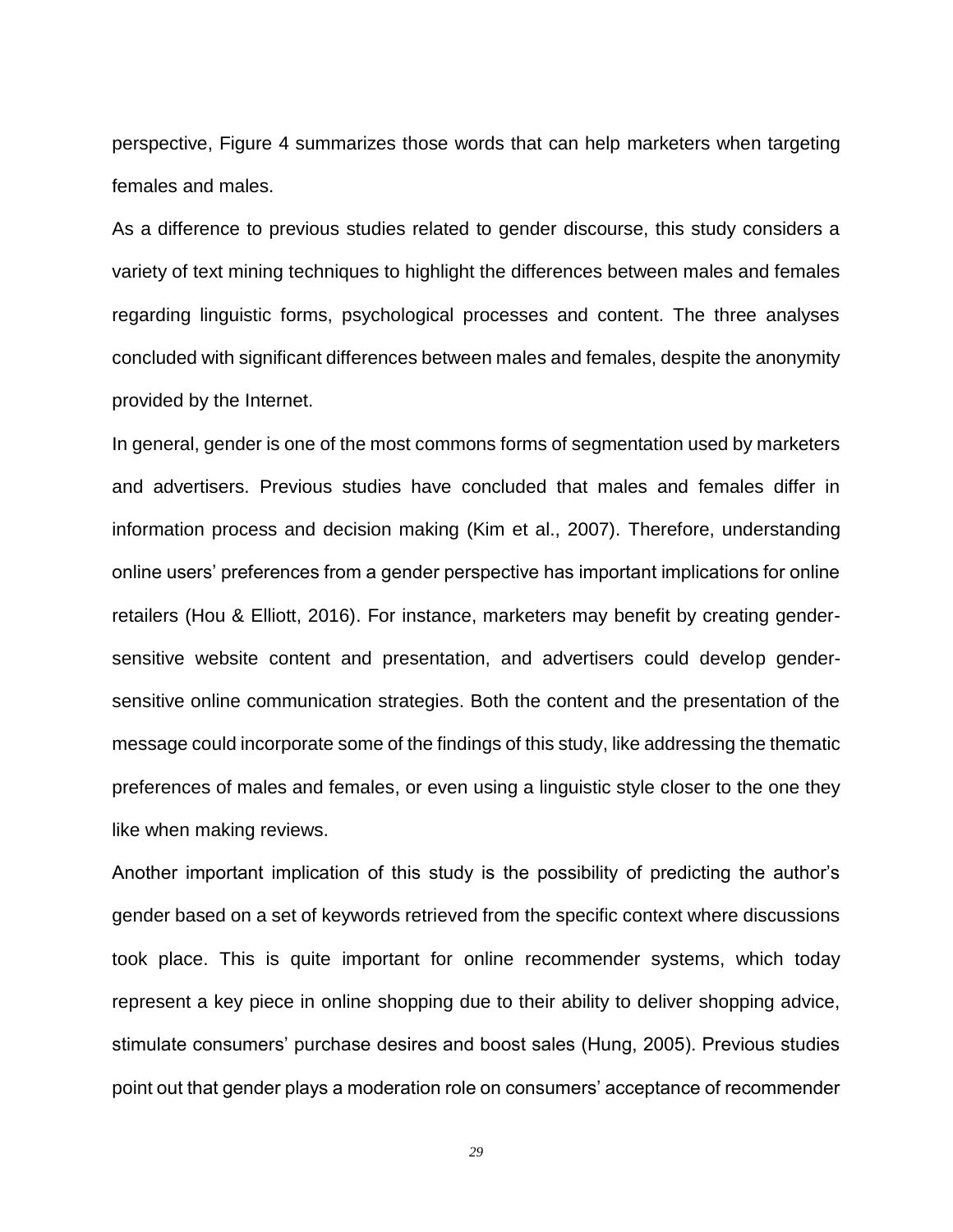system (Doong and Wang, 2011; Martínez-Torres et al., 2015b). Therefore, knowing in advance the author's gender can help recommender systems to provide more accurate advice. Whenever this information is not available, it can be predicted using the methodology proposed in the study.

#### *6.1 Limitations*

This study is limited to a specific website, Ciao UK, and a specific category of products, Books. However, the data collection and analysis method could be extended to other product categories as ciao.com has 28 different product categories, so the present findings could be compared with the rest of categories. Moreover, products can be generally classified as either search products or experience products (Cui et al., 2012). Search products are those products that can be evaluated through objective standards while experience products are typically evaluated by affective attributes. The specific relationship between gender and product category or typology could be further analysed. Another limitation of this work revolves around considering key terms as individual words. The main disadvantage is polysemy, that is, the diversity of meanings a word can have. An alternative consists of using phrases (group of words) that reduces the effect of polysemy, but at the cost of diminishing the importance of some terms when used in different contexts or associated to other terms (Dascalu, 2014).

The number of selected key words is also a parameter that can be further studied. In general, this parameter must balance the accuracy of the identification and the interpretability of results when conducting the topic analysis (Monay & Gatica-Perez,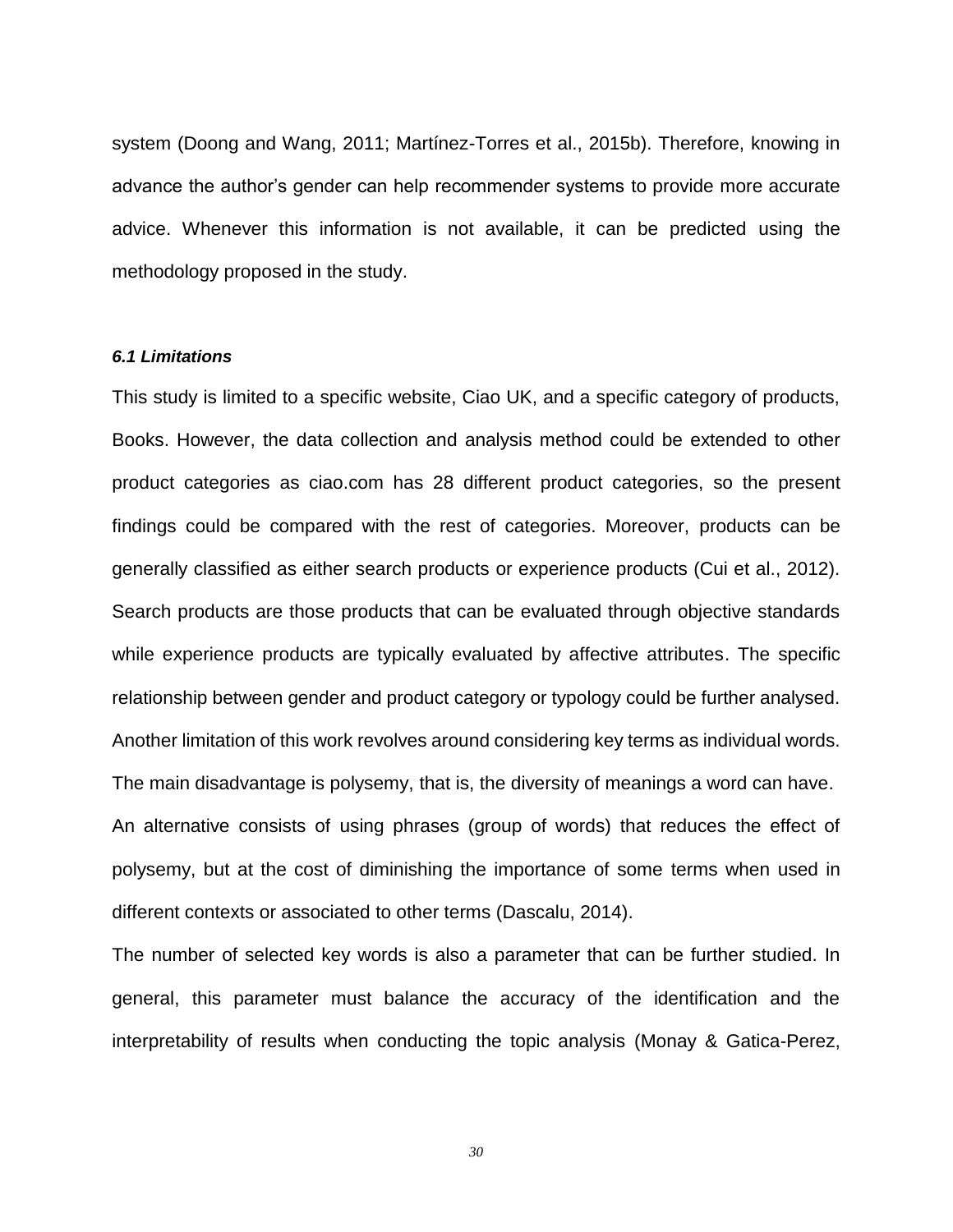2003). A parametric analysis considering different values of the number of keywords can help to select an optimum value.

Finally, the linguistic dimension and psychological processes were analysed using a dictionary. As a different approach, machine-learning techniques working on a set of previously annotated reviews could be used to obtain a context specific dictionary (Ortigosa et al., 2014).

#### **7. Conclusions**

This paper contributes to the debate about gender neutrality of the web. The application of a set of text mining techniques over the collected online reviews belonging to the category of Books within eWOM Ciao UK reveals significant differences between males and females in the linguistic domain, the psychological processes and content. Therefore, it can be concluded that the Internet anonymity is not facilitating the gender neutrality of the web, as claimed by some authors. However, these differences can be exploited by online retailers to provide personalized recommendations or by marketers and advertisers to improve the communication with customers considering gender as another input variable. The possibility of predicting gender, as demonstrated by this study, also opens the way to more customized recommender systems.

#### **Acknowledgements**

This work was supported by the Consejería de Economía, Innovación, Ciencia y Empleo under the Research Project with reference P12-SEJ-328 and by the Programa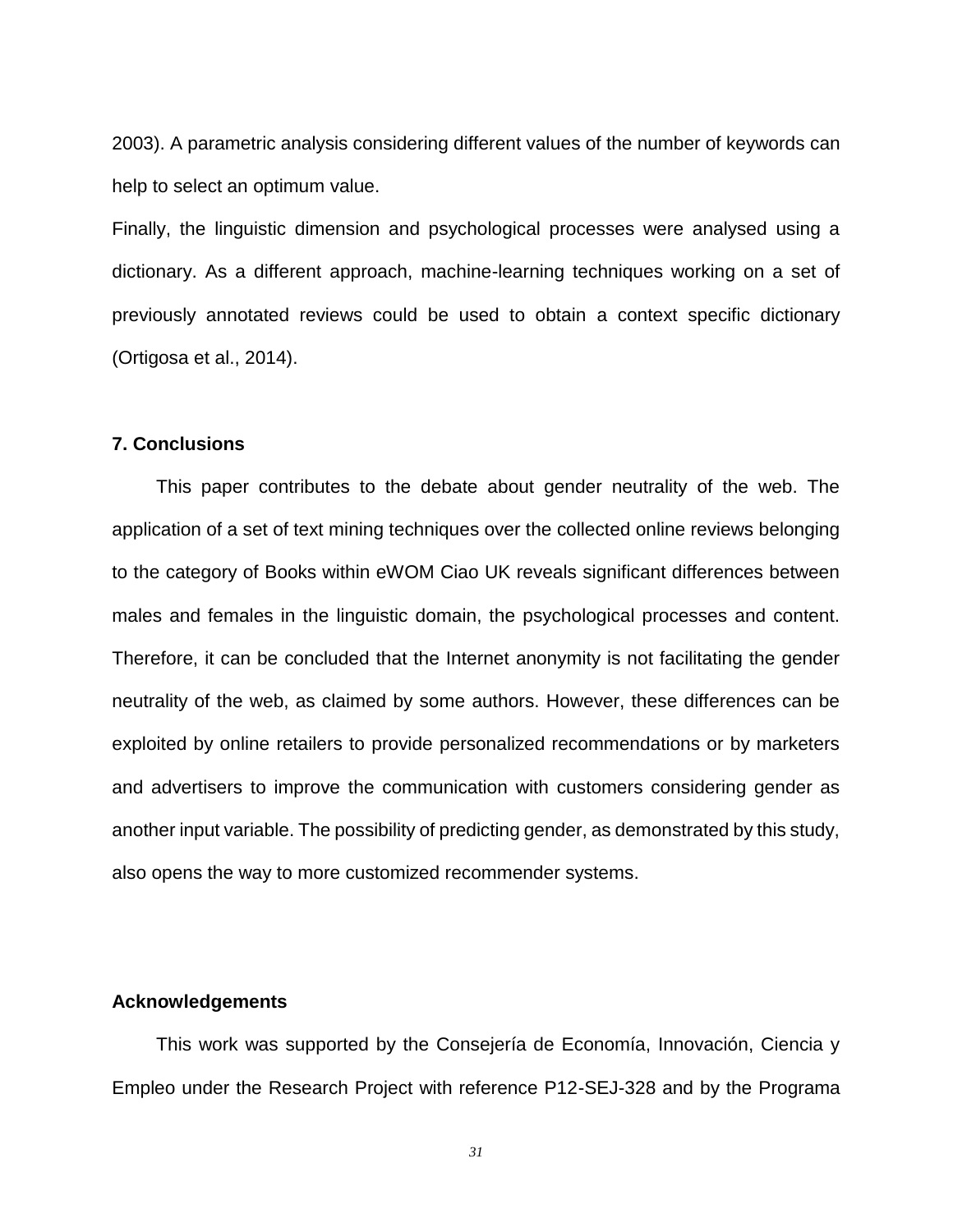Estatal de Investigación, Desarrollo e Inovación Orientada a los Retos de la Sociedad under the Research Project with reference ECO2013-43856-R.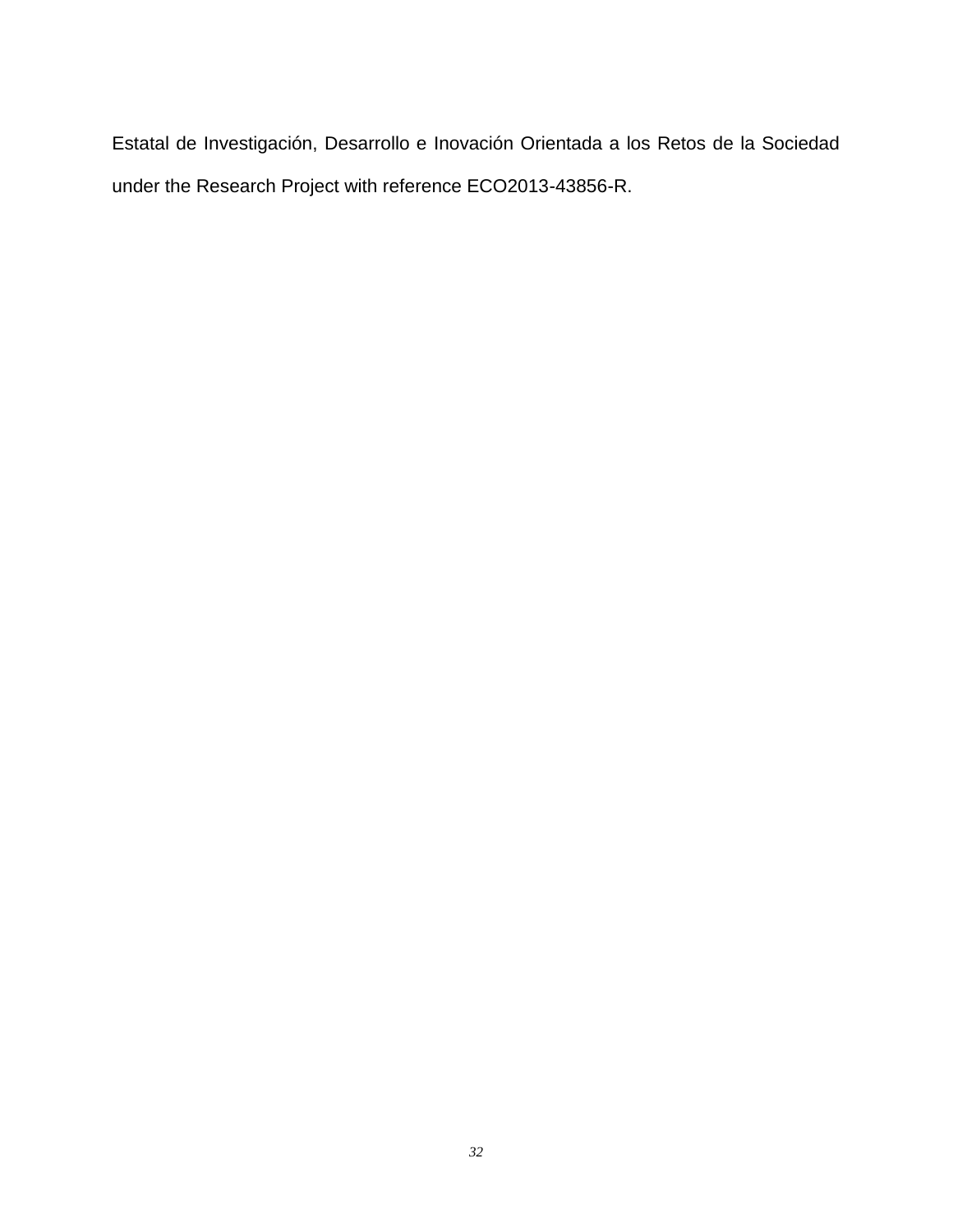#### **References**

- Abbasi, A., & Chen, H. (2005). Applying authorship analysis to extremist-group web forum messages. IEEE Intelligent Systems, 20(5), 67-75.
- Arenas-Márquez, F. J., Martínez-Torres, M. R., Toral, S. L. (2014). Electronic word-ofmouth communities from the perspective of social network analysis, Technology Analysis & Strategic Management, 26 (8): 927-942.
- Argamon, S., Koppel, M., Fine, J., & Shimoni, A. R. (2003). Gender, genre, and writing style in formal written texts, Interdisciplinary Journal for the Study of Discourse. 23(3), 321-346.
- Azam, N., & Yao, J. (2012). Comparison of term frequency and document frequency based feature selection metrics in text categorization, Expert Systems with Applications, 39(5), 4760-4768.
- Blank, T. O., & Adams-Blodnieks, M. (2007). The who and the what of usage of two cancer online communities. Computers in human behavior, 23(3), 1249-1257.
- Brownlow, S., Rosamond, J. A., Parker, J. A. (2003). Gender-linked linguistic behavior in television interviews, Sex Roles, 49 (3-4), pp. 121-132.
- Bucholtz, M. (2003) Theories of discourse as theories of gender: Discourse analysis in language and gender studies. In The handbook of language and gender, J. Holmes and M. Meyerhoff, (Eds). Oxford Blackwell, pp. 43-68.
- Burri, M., Baujard, V., & Etter, J. F. (2006). A qualitative analysis of an internet discussion forum for recent ex-smokers. Nicotine & Tobacco Research, 8(Suppl\_1), S13-S19.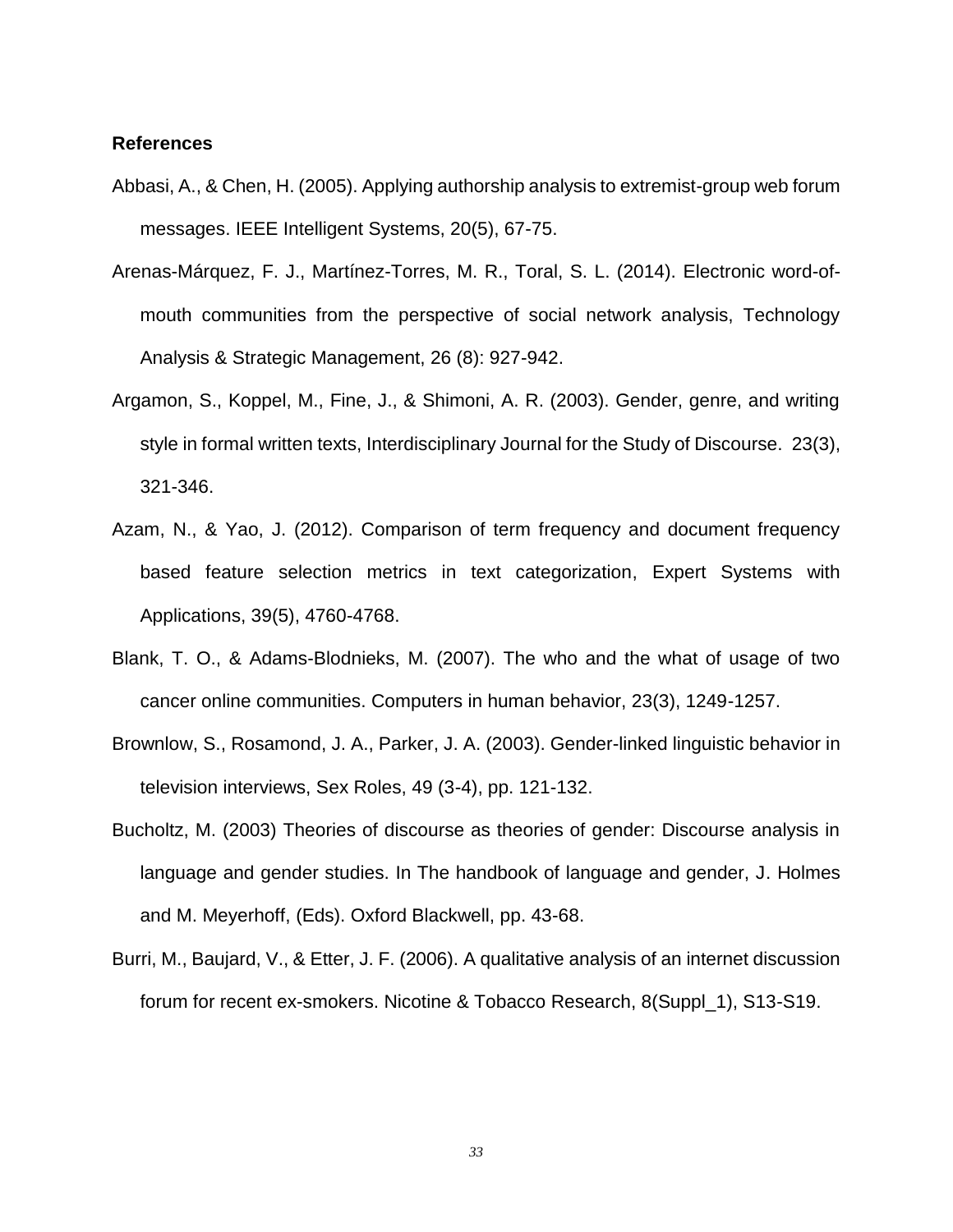Colley, A., Todd, Z., Bland, M., Holmes, M., Khanom, M. & Pike, H. (2004). Style and content in e-mails and letters to male and female friends, Journal of Language and Social Psychology, 23 (3) 369-378.

Coulthard, M., & Coulthard, M. (2014). An introduction to discourse analysis. Routledge.

- Cui, G., Lui, H. K., & Guo, X. (2012). The effect of online consumer reviews on new product sales. International Journal of Electronic Commerce, 17(1), 39-58.
- Dascalu, M. (2014). Computational Discourse Analysis. In Analyzing Discourse and Text Complexity for Learning and Collaborating (pp. 53-77). Springer International Publishing.
- Dave, K. et al (2003) Mining the Peanut Gallery: Opinion extraction and semantic classification of product reviews, Proceedings of the 12<sup>th</sup> International Conference on World Wide Web, New York
- Decker, R., & Trusov, M. (2010). Estimating aggregate consumer preferences from online product reviews, International Journal of Research in Marketing, 27(4), 293-307.
- Doong, H. S., Wang, H. C. (2011). Do males and females differ in how they perceive and elaborate on agent-based recommendations in Internet-based selling?, Electronic Commerce Research and Applications, 10, 595–604.
- Dumay, J., & Cai, L. (2014). A review and critique of content analysis as a methodology for inquiring into IC disclosure. Journal of intellectual capital, 15(2), 264-290.
- Dwight, J. (2004). 'I'm Just Shy': Using Structured Computer-Mediated Communication to Disrupt Masculine Discursive Norms. E-Learning and Digital Media, 1(1), 94-104.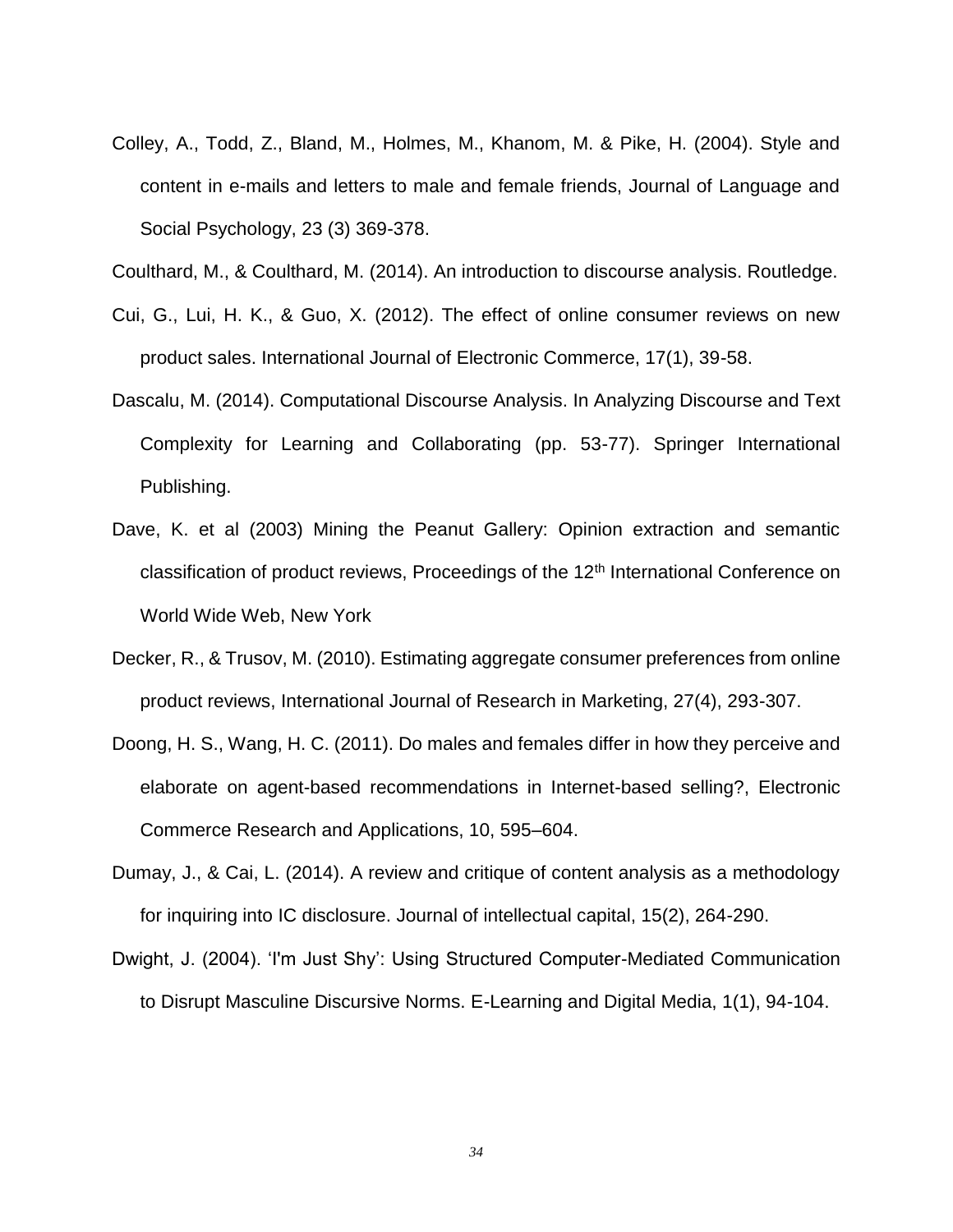- Fan, Y.-W., Miao, Y.-F. (2012). Effect of electronic word-of-mouth on consumer purchase intention: The perspective of gender differences, International Journal of Electronic Business Management, 10 (3) 175-181.
- González-Rodríguez, M. R., M. R. Martínez Torres, and S. Toral. (2016). Post-visit and pre-visit tourist destination image through eWOM sentiment analysis and perceived helpfulness. International Journal of Contemporary Hospitality Management, 28(11): 2609-2627.
- Gorman, E. H. (2005). Gender stereotypes, same-gender preferences, and organizational variation in the hiring of women: Evidence from law firms. American Sociological Review, 70(4), 702-728.
- Gottlob, G., Koch, C., & Pichler, R. (2003). The complexity of XPath query evaluation. In Proceedings of the twenty-second ACM SIGMOD-SIGACT-SIGART symposium on Principles of database systems (pp. 179-190). ACM.
- He, H., & Garcia, E. A. (2009). Learning from imbalanced data, IEEE Transactions on knowledge and data engineering, 21(9), 1263-1284.
- Hennig-Thurau, T. et al (2004) "Electronic word-of-mouth via consumer-opinion platforms: What motivates consumers to articulate themselves on the Internet?" Journal of Interactive marketing, vol 18, pp.38-52
- Herring, S. C. (2003). Gender and power in on-line communication in The Handbook of language and gender, 202-228.
- Herring, S. C., & Stoerger, S. (2013). Gender and (a)nonymity in Computer-Mediated Communication in Erlich et al (eds.) The Handbook of Language, Gender, and Sexuality 2<sup>nd</sup> edition, 567-586.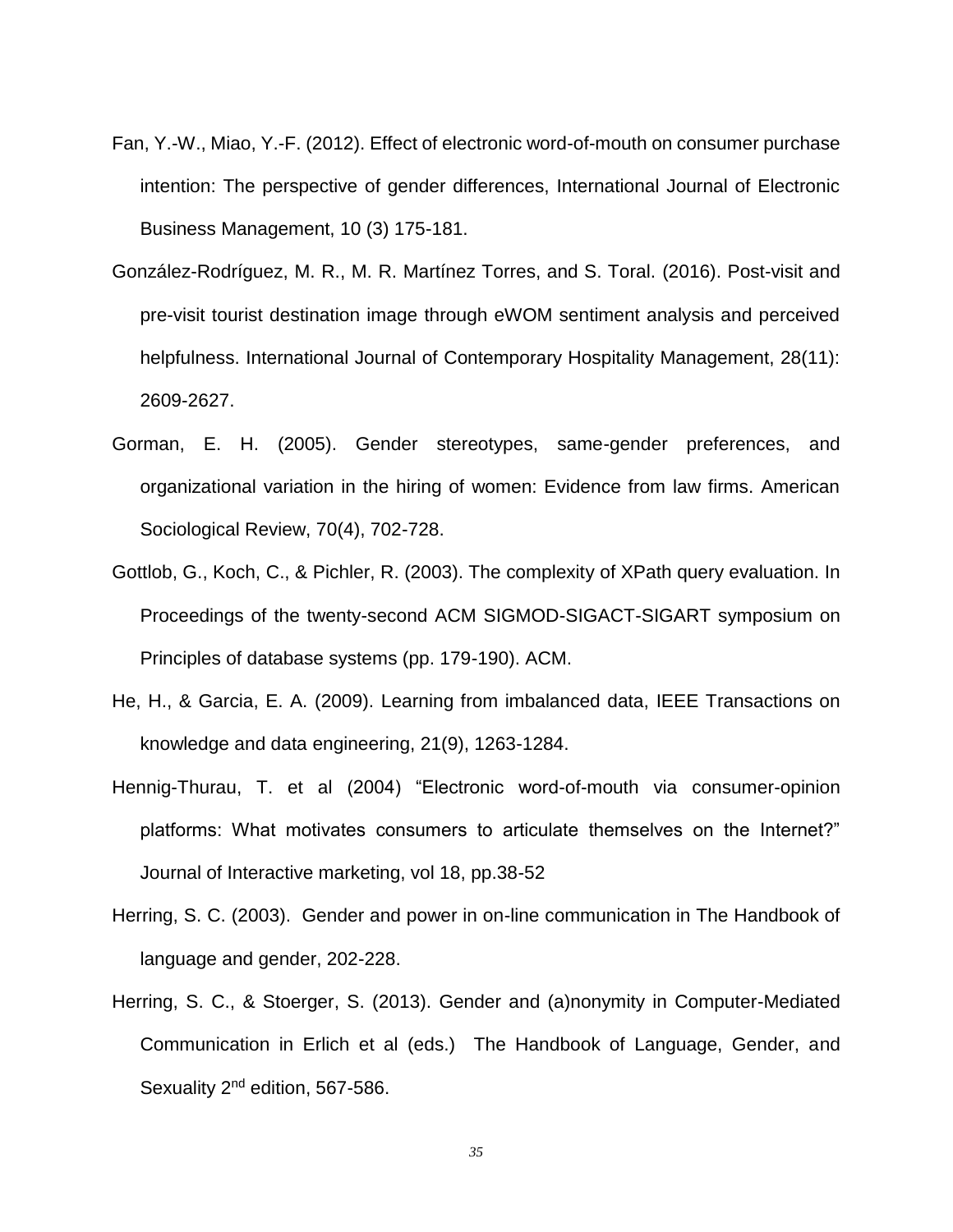- Hogenboom, A., Heerschop, B., Frasincar, F., Kaymak, U., & de Jong, F. (2014). Multilingual support for lexicon-based sentiment analysis guided by semantics, Decision support systems, 62, 43-53.
- Hollenbaugh, E., and. Everett, M. (2013) The effects of anonymity on self‐disclosure in blogs: An application of the online disinhibition effect, Journal of Computer‐Mediated Communication 18 (3), 283-302.
- Hou, J., & Elliott, K. (2016). Gender differences in online auctions. Electronic Commerce Research and Applications, 17, 123-133.
- Hung, L. P. (2005). A personalized recommendation system based on product taxonomy

for one-to-one marketing online. Expert Systems with Applications, 29, 2, 383–392.

Irigaray, L. (Ed.). (2004). Luce Irigaray: key writings. A&C Black.

- Jun, Z. Y. (2012). Gender identity and language usages in masculine-feminine discourse, GSTF Journal of Law and Social Sciences (JLSS), 2(1), 201.
- Kayser, V., & Blind, K. (2017). Extending the knowledge base of foresight: The contribution of text mining. Technological Forecasting and Social Change, 116, 208- 215.
- Khan, F. H., Bashir, S., & Qamar, U. (2014). TOM: Twitter opinion mining framework using hybrid classification scheme, Decision Support Systems, 57, 245-257.
- Kim, D. Y., Lehto, X. Y., & Morrison, A. M. (2007). Gender differences in online travel information search: Implications for marketing communications on the internet. Tourism management, 28(2), 423-433.
- Kim, K., Park, O. J., Yun, S., & Yun, H. (2017). What makes tourists feel negatively about tourism destinations? Application of hybrid text mining methodology to smart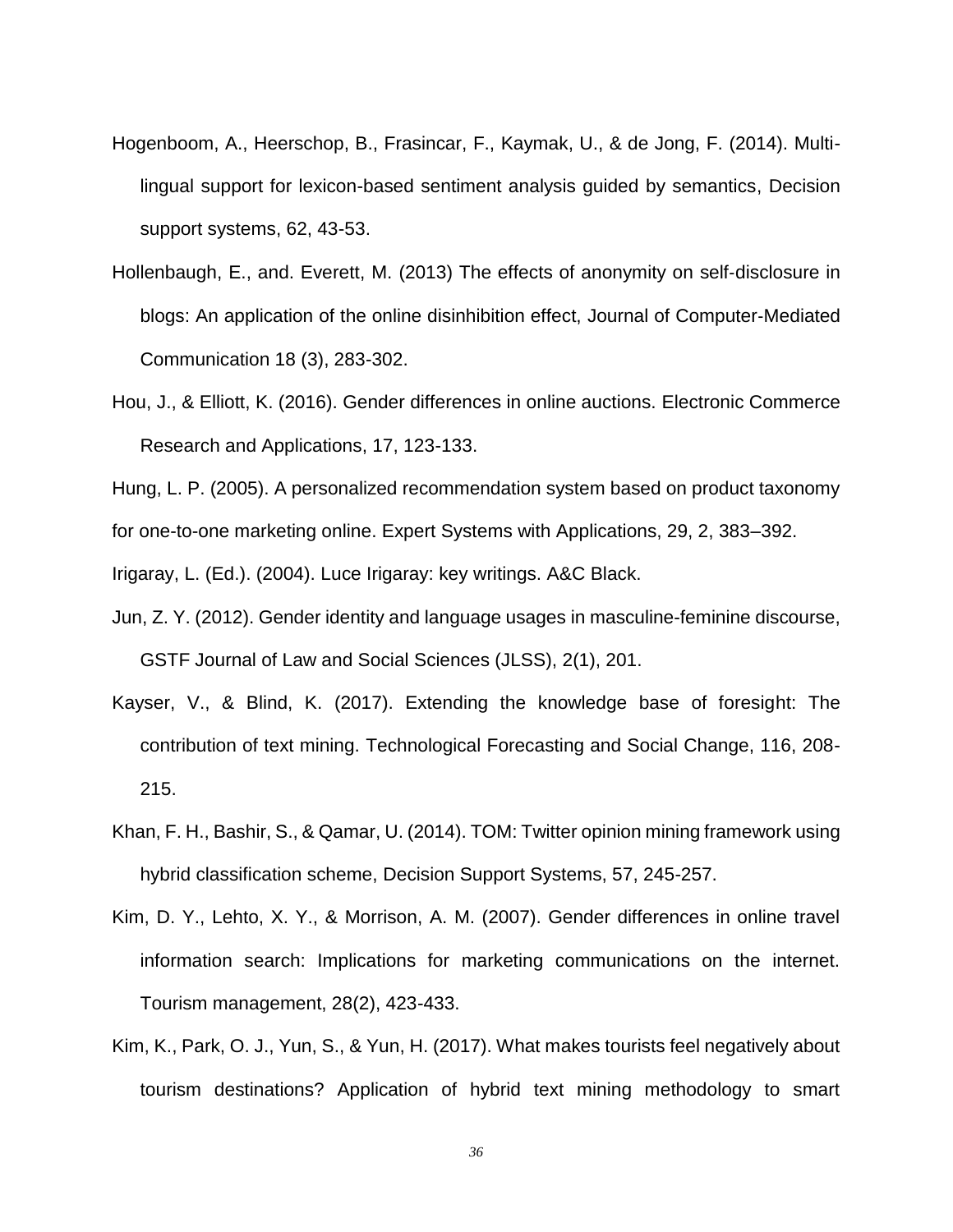destination management. Technological Forecasting and Social Change, doi 10.1016/j.techfore.2017.01.001

- Koppel, M., Argamon, S., & Shimoni, A. R. (2004). Automatically categorizing written texts by author gende,. Computing Reviews, 45(1), 43.
- Kovanović, V., Joksimović, S., Gašević, D., Hatala, M., & Siemens, G. (2015). Content Analytics: the definition, scope, and an overview of published research. Handbook of Learning Analyitcs, 77-92.
- Kucukyilmaz, T., Cambazoglu, B. B., Aykanat, C., & Can, F. (2008). Chat mining: Predicting user and message attributes in computer-mediated communication, Information Processing & Management, 44(4), 1448-1466.
- Lee, T. Y., & Bradlow, E. T. (2011). Automated marketing research using online customer reviews. Journal of Marketing Research, 48(5), 881-894.
- Luca, M. (2016) User-generated content and social media in Anderson, S et al (eds.) Handbook of media Economics, North-Holland Publishing
- Mackiewicz, J. (2010) "Assertions of Expertise in Online Product Reviews." The Journal of Business and Technical Communications,
- Martínez-Torres, M. R., Toral, S. L., Barrero, F., Gregor, D. (2013). A text categorisation tool for open source communities based on semantic analysis, Behaviour & Information Technology, 32 (6) 532-544.
- Martínez-Torres, M. R. (2014). Analysis of open innovation communities from the perspective of Social Network Analysis. Technology Analysis & Strategic Management, 26(4), 435-451.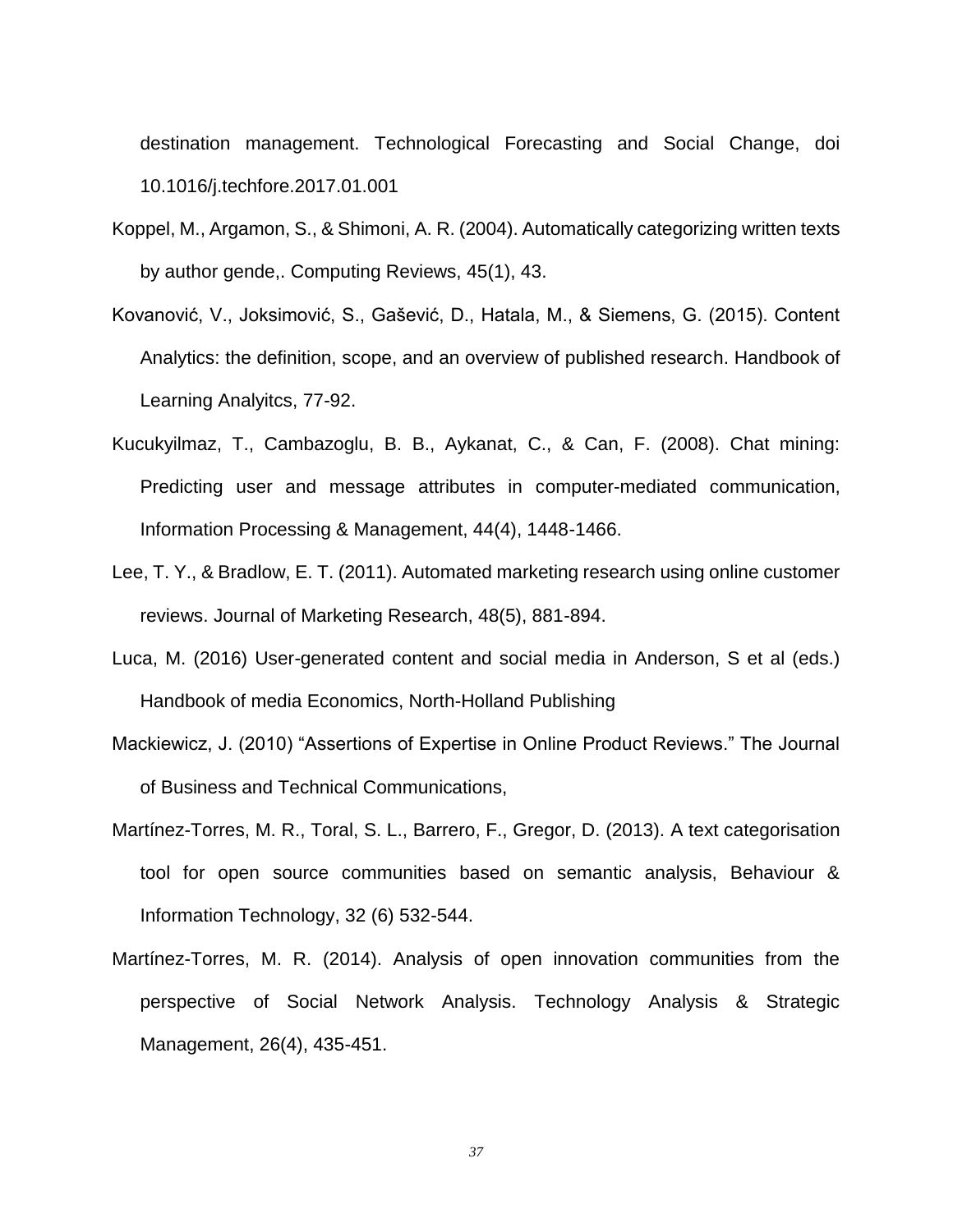- Martínez-Torres, M. R., Diaz-Fernandez, M. C. (2014). Current issues and research trends on open-source software communities, Technology Analysis & Strategic Management, 26 (1) 55-68.
- Martínez-Torres, M. D. R., Rodriguez-Piñero, F., & Toral, S. L. (2015a). Customer preferences versus managerial decision-making in open innovation communities: the case of Starbucks. Technology Analysis & Strategic Management, 27(10), 1226-1238.
- Martínez-Torres, M. R. (2015). Content analysis of open innovation communities using latent semantic indexing, Technology Analysis & Strategic Management, 27 (7) 859- 875.
- Martínez-Torres, M. R., Díaz-Fernández, M. D. C., Toral, S. L., & Barrero, F. (2015b). The moderating role of prior experience in technological acceptance models for ubiquitous computing services in urban environments. Technological Forecasting and Social Change, 91, 146-160.
- Martinez-Torres, R., & Olmedilla, M. (2016). Identification of innovation solvers in open innovation communities using swarm intelligence. Technological Forecasting and Social Change, 109, 15-24.
- Mehl, M. R., & Pennebaker, J. W. (2003). The sounds of social life: a psychometric analysis of students' daily social environments and natural conversations. Journal of personality and social psychology, 84(4), 857.
- Mendoza, M. (2012). A new term-weighting scheme for naïve Bayes text categorization. International Journal of Web Information Systems, 8(1), 55-72.
- Mishra, R., Kumar, P., & Bhasker, B. (2015). A web recommendation system considering sequential information. Decision Support Systems, 75, 1-10.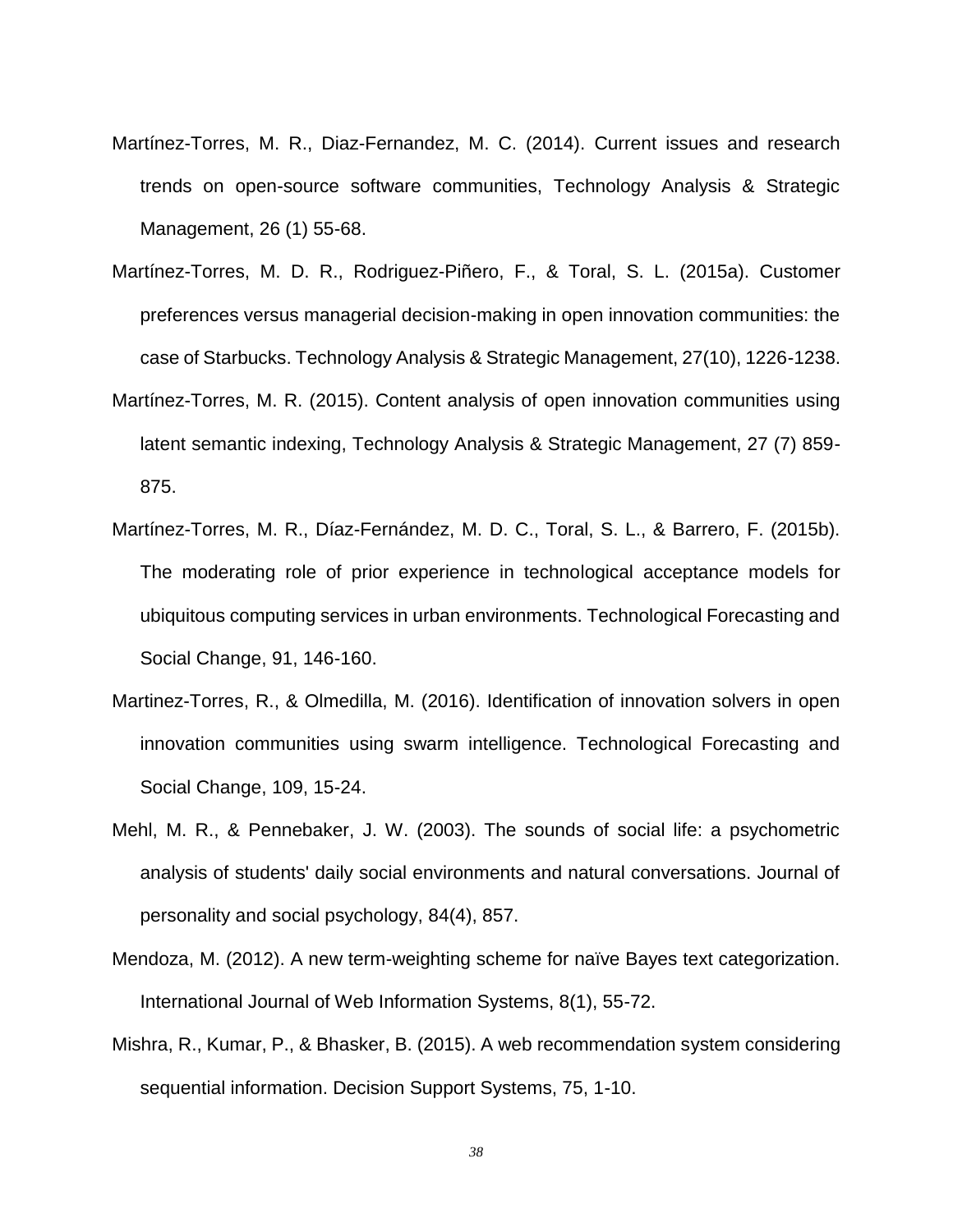- Momeni, A., & Rost, K. (2016). Identification and monitoring of possible disruptive technologies by patent-development paths and topic modeling. Technological Forecasting and Social Change, 104, 16-29.
- Mo, P. K., Malik, S. H., & Coulson, N. S. (2009). Gender differences in computer-mediated communication: a systematic literature review of online health-related support groups. Patient education and counseling, 75(1), 16-24.
- Monay, F., & Gatica-Perez, D. (2003). On image auto-annotation with latent space models. In Proceedings of the eleventh ACM international conference on Multimedia (pp. 275-278). ACM.
- Mohr, K. A. (2006). Children's choices for recreational reading: A three-part investigation of selection preferences, rationales, and processes. Journal of Literacy Research, 38(1), 81-104.
- Moss, G., Hamilton, C., & Neave, N. (2007). Evolutionary factors in design preferences. Journal of Brand Management, 14(4), 313-323.
- Mulac, A., & Lundell, T. L. (1994). Effects of gender-linked language differences in adults' written discourse: Multivariate tests of language effects. Language & Communication, 14(3), 299-309.
- Newman, M. L., Groom, C. J., Handelman, L. D., & Pennebaker, J. W. (2008). Gender differences in language use: An analysis of 14,000 text samples. *Discourse Processes*, 45(3), 211-236.
- Nielsen, F. A. (2011). A new ANEW: Evaluation of word list for sentiment analysis in microblogs, In Proc. of the ESW2011 Workshop on 'Making sense of Microposts: Big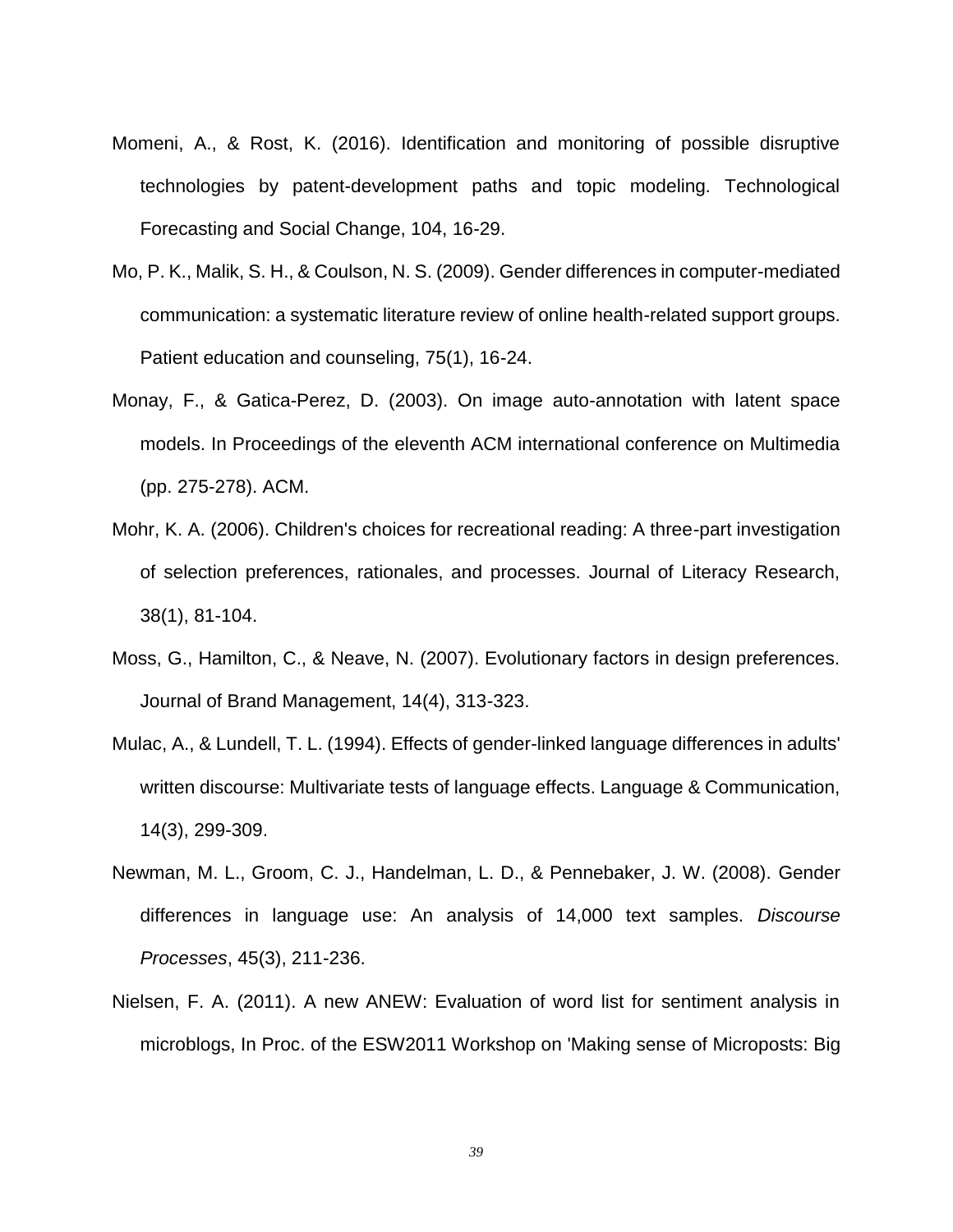Things come in small packages, no. 78 in CEUR Workshop Proceedings, Heraklion, pp. 93-98.

- Olmedilla, M., Martínez-Torres, M. R., & Toral, S. L. (2016a). Harvesting Big Data in social science: A methodological approach for collecting online user-generated content. Computer Standards & Interfaces, 46, 79-87.
- Olmedilla, M., Martinez-Torres, M. R., Toral, S. (2016b). Examining the Power Law Distribution among eWOM communities: A characterization approach of the Long Tail, Technology Analysis & Strategic Management, 28 (5), 601-613.
- Ortigosa, A., Martín, J. M., Carro, R. M. (2014). Sentiment analysis in Facebook and its application to e-learning, Computers in Human Behavior, 31, 527-541.
- Paltoglou, G., & Thelwall, M. (2010). A study of information retrieval weighting schemes for sentiment analysis. In Proceedings of the 48th Annual Meeting of the Association for Computational Linguistics (pp. 1386-1395). Association for Computational Linguistics.
- Pang, B., & Lee, L. (2008). Opinion mining and sentiment analysis. Foundations and trends in information retrieval, 2(1-2), 1-135.
- Park, J., Yoon, Y., & Lee, B. (2009). The effect of gender and product categories on consumer online information search. ACR North American Advances.
- Pennebaker, J. W. & Graybeal, A. (2001). Patterns of natural language use: Disclosure, personality, and social integration, Current Directions in Psychological Science, 10 (3) 90-93.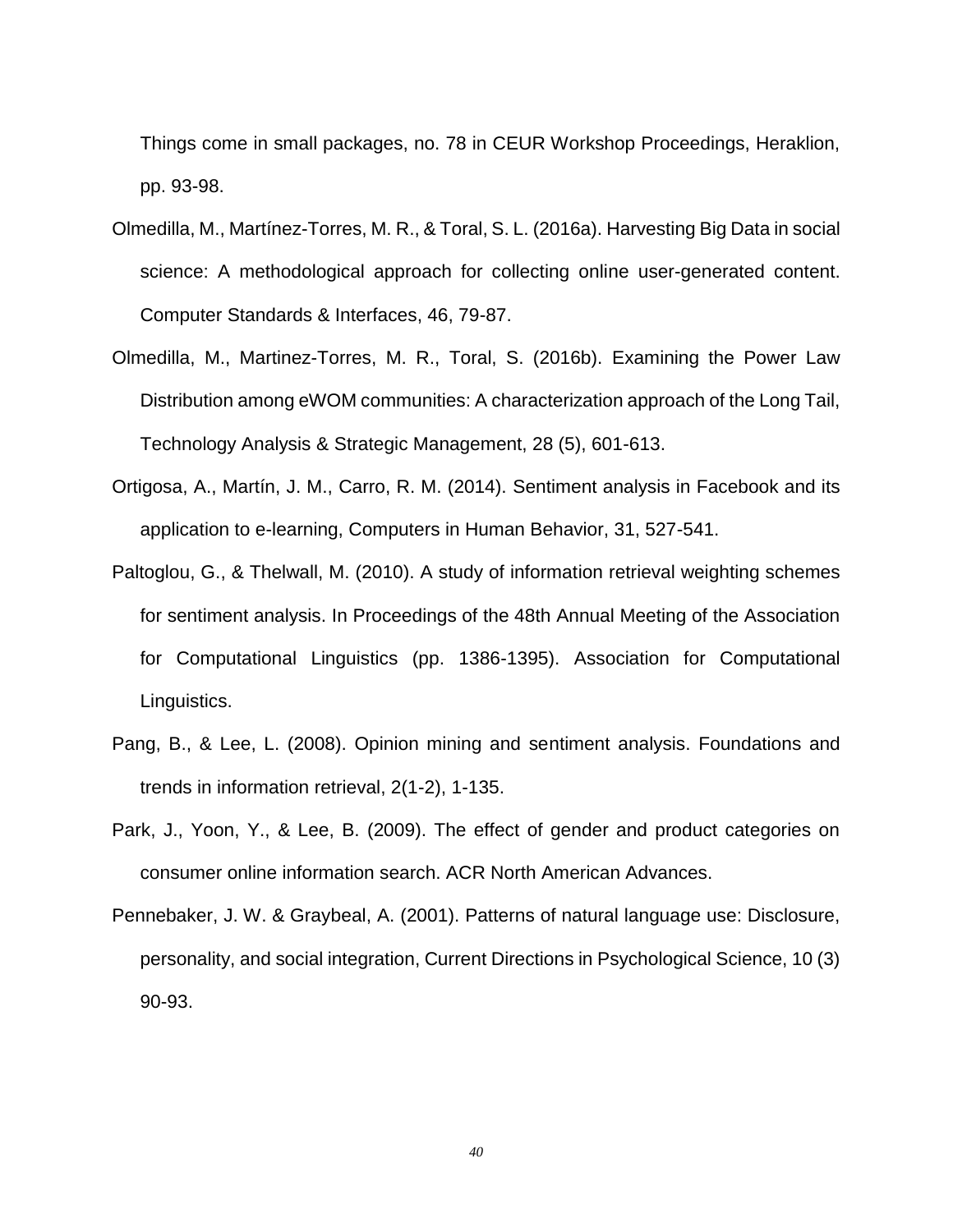- Pennebaker, J. W., Mehl, M. R., Niederhoffer, K. G. (2003). Psychological aspects of natural language use: Our words, our selves, Annual Review of Psychology, 54 (1) 547-577.
- Pennebaker, J. W., Boyd, R. L., Jordan, K., & Blackburn, K. (2015). The development and psychometric properties of LIWC2015, Repository Home, University of Texas, http://hdl.handle.net/2152/31333
- Pollach, I. (2006) Electronic word of mouth: A genre analysis of product reviews on consumer opinion web sites, Proceedings of the 39th Hawaii International Conference on System Sciences.
- Porter, M. F. (1980). An algorithm for suffix stripping. Program, 14(3), 130–137.
- Richard, M.-O., Chebat, J.-C., Yang, Z., & Putrevu, S.(2010).A proposed model of online consumer behavior: Assessing the role of gender. Journal of Business Research, 63, 926–934
- Schiffrin, D., Tannen, D., & Hamilton, H. E. (Eds.). (2008). The handbook of discourse analysis. John Wiley & Sons.
- Sproull, L., Kiesler, S. (1986). Reducing social context cues: Electronic mail in organizational communication, Management science, 32 (11) 1492-1512.
- Tausczik, Y. R., & Pennebaker, J. W. (2010). The psychological meaning of words: LIWC and computerized text analysis methods. Journal of language and social psychology, 29(1), 24-54.
- Thomson, R., & Murachver, T. (2001). Predicting gender from electronic discourse. British Journal of Social Psychology, 40, 193–208.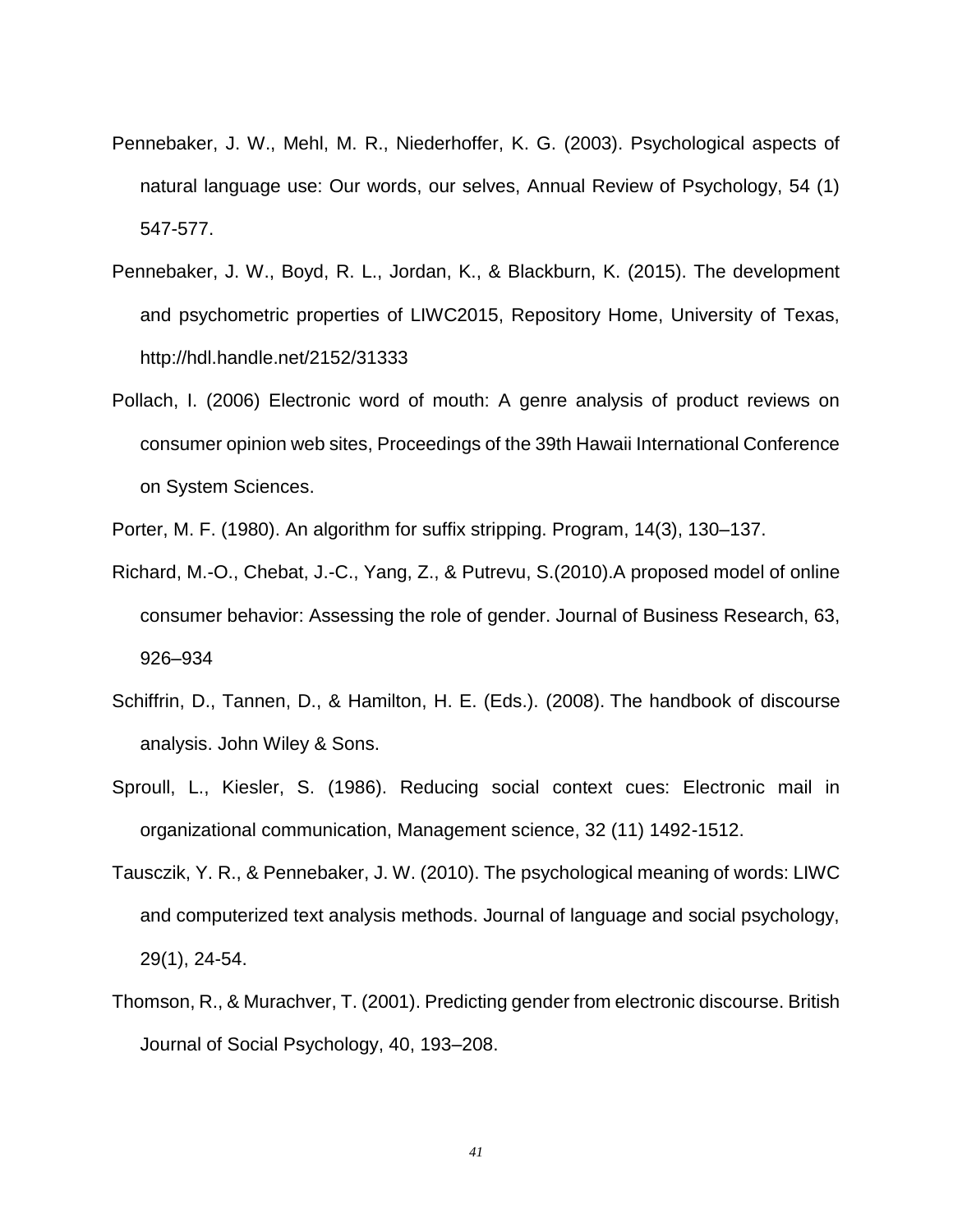- Thorleuchter, D., & Van den Poel, D. (2014). Quantitative cross impact analysis with latent semantic indexing. Expert Systems with Applications, 41(2), 406-411.
- Toral, S. L., Martínez-Torres, M. R., & Gonzalez-Rodriguez, M. R. (2017). Identification of the Unique Attributes of Tourist Destinations from Online Reviews. Journal of Travel Research, doi 10.1177/0047287517724918.
- Tvinnereim, E., & Fløttum, K. (2015). Explaining topic prevalence in answers to openended survey questions about climate change. Nature Climate Change, 5(8), 744.
- Ulbrich, F., Christensen, T., Stankus, L. (2011). Gender-specific on-line shopping preferences, Electronic Commerce Research, 11 (2) 181-199.
- Uys, J. W., Du Preez, N. D., & Uys, E. W. (2008, July). Leveraging unstructured information using topic modelling. In IEEE International Conference on Management of Engineering & Technology, 2008. PICMET 2008. Portland, pp. 955-961.
- Vásquez, C. (2012). [Narrativity and involvement in online consumer reviews: The case of](http://scholar.google.com/citations?view_op=view_citation&hl=en&user=XKAgr-oAAAAJ&citation_for_view=XKAgr-oAAAAJ:LkGwnXOMwfcC)  [TripAdvisor,](http://scholar.google.com/citations?view_op=view_citation&hl=en&user=XKAgr-oAAAAJ&citation_for_view=XKAgr-oAAAAJ:LkGwnXOMwfcC) Narrative Inquiry 22 (1), 105-121
- Vásquez, C. (2015), The discourse of online consumer reviews, Bloomsbury
- Walther, J. B. (1992). Interpersonal effects in computer-mediated interaction. A relational perspective. Communication research, 19 (1) 52-90.
- Wang, Y., & Rodgers, S. (2010). Electronic word of mouth and consumer generated content: From concept to application. Handbook of research on digital media and advertising: user generated content consumption, edited by Matthew S. Eastin, et al, 212-231.
- Whitlark, D. B., & Smith, S. M. (2001). Using correspondence analysis to map relationships. Marketing Research, 13(3), 22.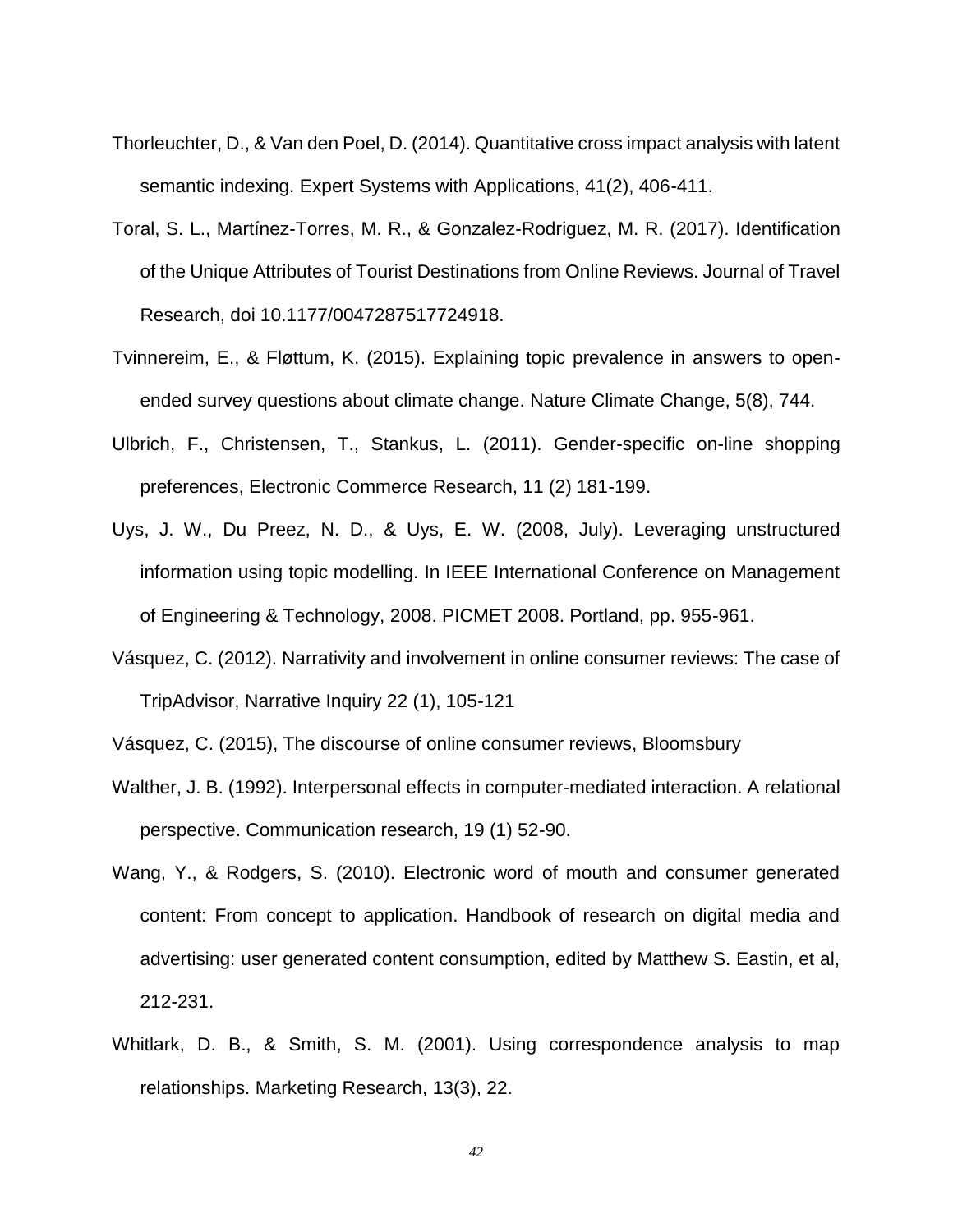- Xia, X. (2013). Gender Differences in Using Language, Theory and Practice in Language Studies, 3 (8) 1485-1489.
- Xiao, S., Wei, C. P., & Dong, M. (2016). Crowd intelligence: Analyzing online product reviews for preference measurement. Information & Management, 53(2), 169-182.
- Yan, Z., Xing, M., Zhang, D., & Ma, B. (2015). EXPRS: An extended pagerank method for product feature extraction from online consumer reviews. Information & Management, 52(7), 850-858.
- Zhang, Y., Dang, Y., Chen, H. (2013). Examining gender emotional differences in Web forum communication, Decision Support Systems, 55 (3) 851-860.
- Zhao, S., Grasmuck, S., & Martin, J. (2008). Identity construction on Facebook: digital empowerment in anchored relationships. Computers in Human Behavior, 24(5), 1816- 1836.
- Zheng, R., Li, J., Chen, H., & Huang, Z. (2006). A framework for authorship identification of online messages: Writing‐style features and classification techniques. Journal of the Association for Information Science and Technology, 57(3), 378-393.
- Ziegler, M., MacCann, C., & Roberts, R. (2011). New perspectives on faking in personality assessment. Oxford University Press.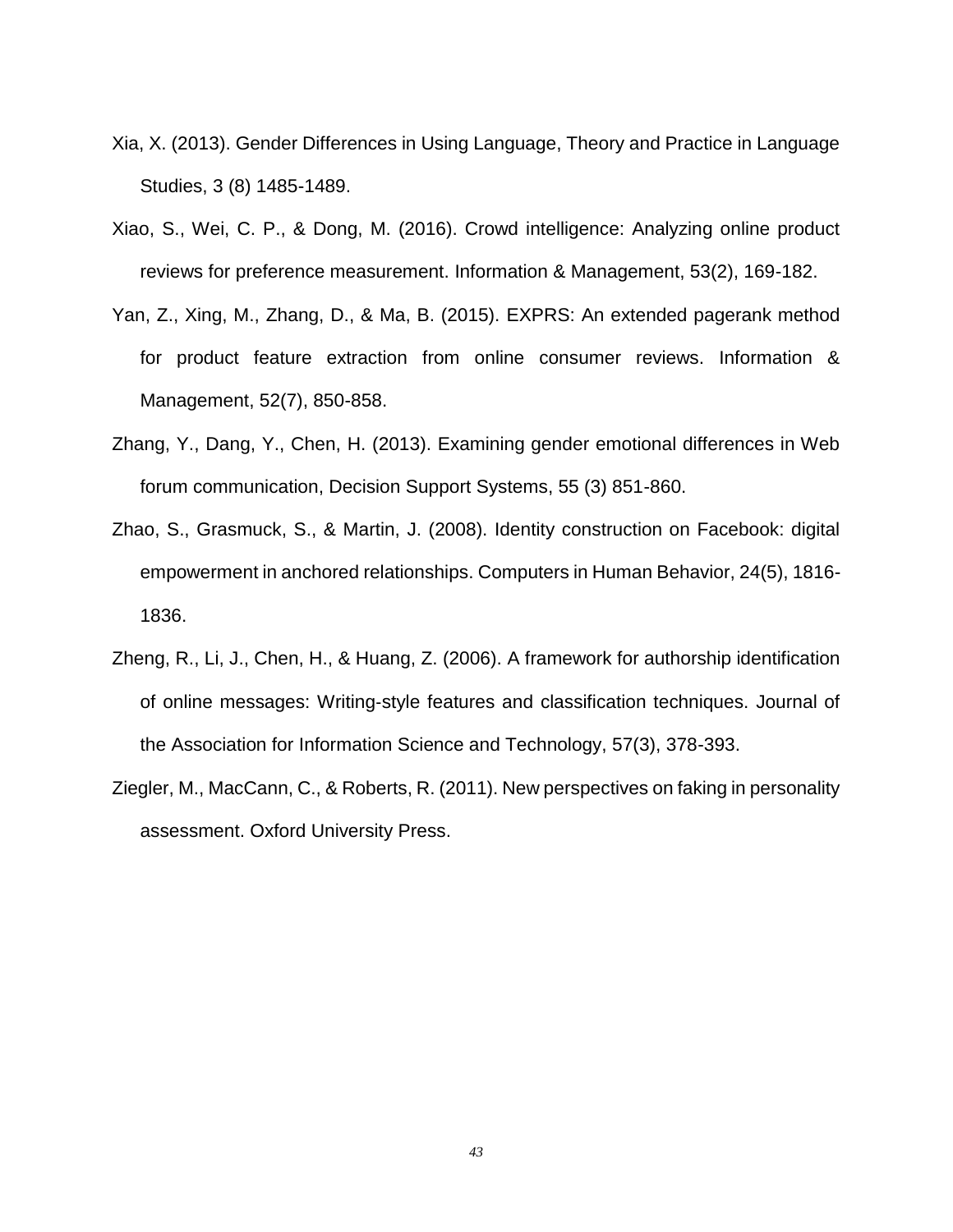## **Tables:**

|                                       |        | Male        | Chi-square test |       |                |
|---------------------------------------|--------|-------------|-----------------|-------|----------------|
|                                       | Female |             | Chi sq.         | р     | Predict        |
| Total                                 |        |             |                 |       | Female         |
| Pronouns                              | 2771   | 2248        | 54.248          | 0.000 |                |
| <b>Swear Words</b>                    | 505    | 637         | 15.321          | 0.000 | Male           |
| Quantifiers                           |        | 19145 18229 | 22.013          | 0.000 | Female         |
| <b>Present Tense</b>                  |        | 18104 13231 | 755.478         | 0.000 | Female         |
| Past Tense                            | 640    | 462         | 28.666          | 0.000 | Female         |
| <b>Auxiliary Verbs</b>                | 166    | 74          | 35.223          | 0.000 | Female         |
| Common<br>Verbs                       |        | 18624 13483 | 820.716         | 0.000 | Female         |
| Impersonal<br>Pronouns                | 2692   | 2165        | 56.929          | 0.000 | Female         |
| Negations                             | 213    | 139         | 15.521          | 0.000 | Female         |
| <b>Articles</b>                       | 223    | 302         | 11.926          | 0.001 | Male           |
| 1 <sup>st</sup><br>person<br>Singular | 37     | 14          | 10.362          | 0.001 | Female         |
| Prepositions                          | 503    | 408         | 9.861           | 0.002 | Female         |
| <b>Numbers</b>                        | 2429   | 2644        | 9.215           | 0.002 | Male           |
| 2 <sub>nd</sub><br>person<br>singular | 29     | 53          | 7.036           | 0.008 | Male           |
| Adverbs<br>Function                   | 2761   | 2907        | 3.831           | 0.050 | Male<br>Female |
| Words                                 |        | 19453 19088 | 3.284           | 0.070 |                |
| <b>Future Tense</b>                   | 52     | 43          | 0.848           | 0.357 | Female         |
| 3rd Singular                          | 12     | 15          | 0.335           | 0.563 | Male           |
| Personal                              |        |             |                 |       | Male           |
| Pronouns                              | 79     | 83          | 0.101           | 0.751 |                |
| Conjunctions                          | 47     | 46          | 0.010           | 0.919 | Female         |
| 3rd Plural                            | 1      | 1           | 0.000           | 1.000 | Female         |

**Table 1. Linguistic dimension of shared opinions by gender.**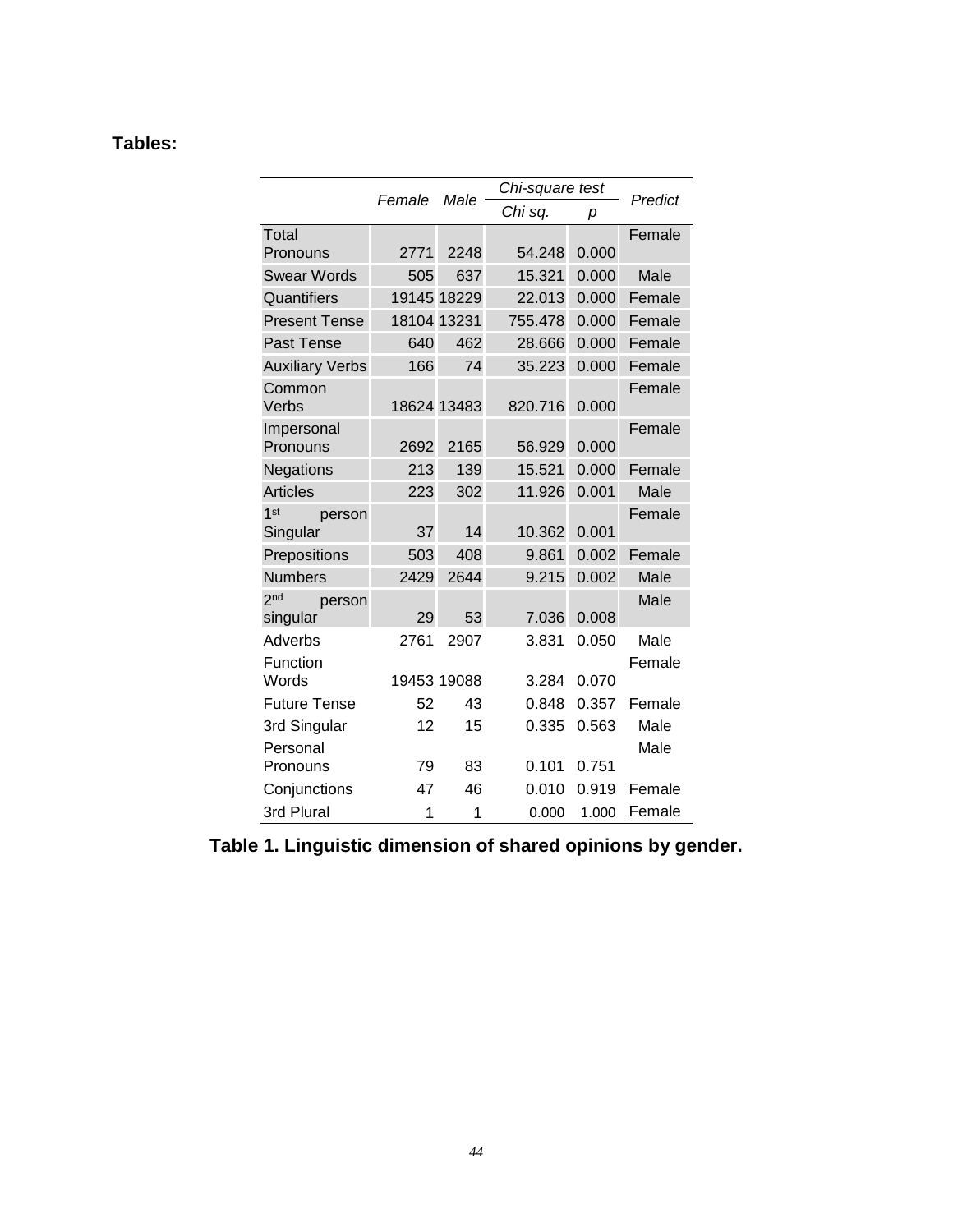|                         |             |             |          | Chi-square test |         |  |  |
|-------------------------|-------------|-------------|----------|-----------------|---------|--|--|
|                         | Female Male |             | Chi sq.  | р               | Predict |  |  |
| Family                  | 10298       | 5647        | 1354.420 | 0.000           | Female  |  |  |
| Sexual                  | 4951        | 2983        | 487.211  | 0.000           | Female  |  |  |
| <b>Positive Emotion</b> |             | 50505 44508 | 375.644  | 0.000           | Female  |  |  |
| Anger                   |             | 9204 11590  | 274.927  | 0.000           | Male    |  |  |
| <b>Friends</b>          | 3376        | 2302        | 202.633  | 0.000           | Female  |  |  |
| Affective Processes     |             | 78378 73636 | 145.657  | 0.000           | Female  |  |  |
| Relativity              |             | 85125 89007 | 88.416   | 0.000           | Male    |  |  |
| <b>Body</b>             | 7221        | 6521        | 35.322   | 0.000           | Female  |  |  |
| <b>Negative Emotion</b> |             | 27496 28843 | 32.855   | 0.000           | Male    |  |  |
| Anxiety                 | 5736        | 5244        | 21.810   | 0.000           | Female  |  |  |
| Time                    |             | 40789 41770 | 12.132   | 0.000           | Male    |  |  |
| Certainty               | 8817        | 9246        | 10.396   | 0.001           | Male    |  |  |
| Health                  | 9085        | 8702        | 8.064    | 0.005           | Female  |  |  |
| Sadness                 | 5481        | 5223        | 6.095    | 0.014           | Female  |  |  |
| <b>Discrepancy</b>      | 3435        | 3234        | 5.962    | 0.015           | Female  |  |  |

**Table 2. Psychological processes of shared opinions by gender.**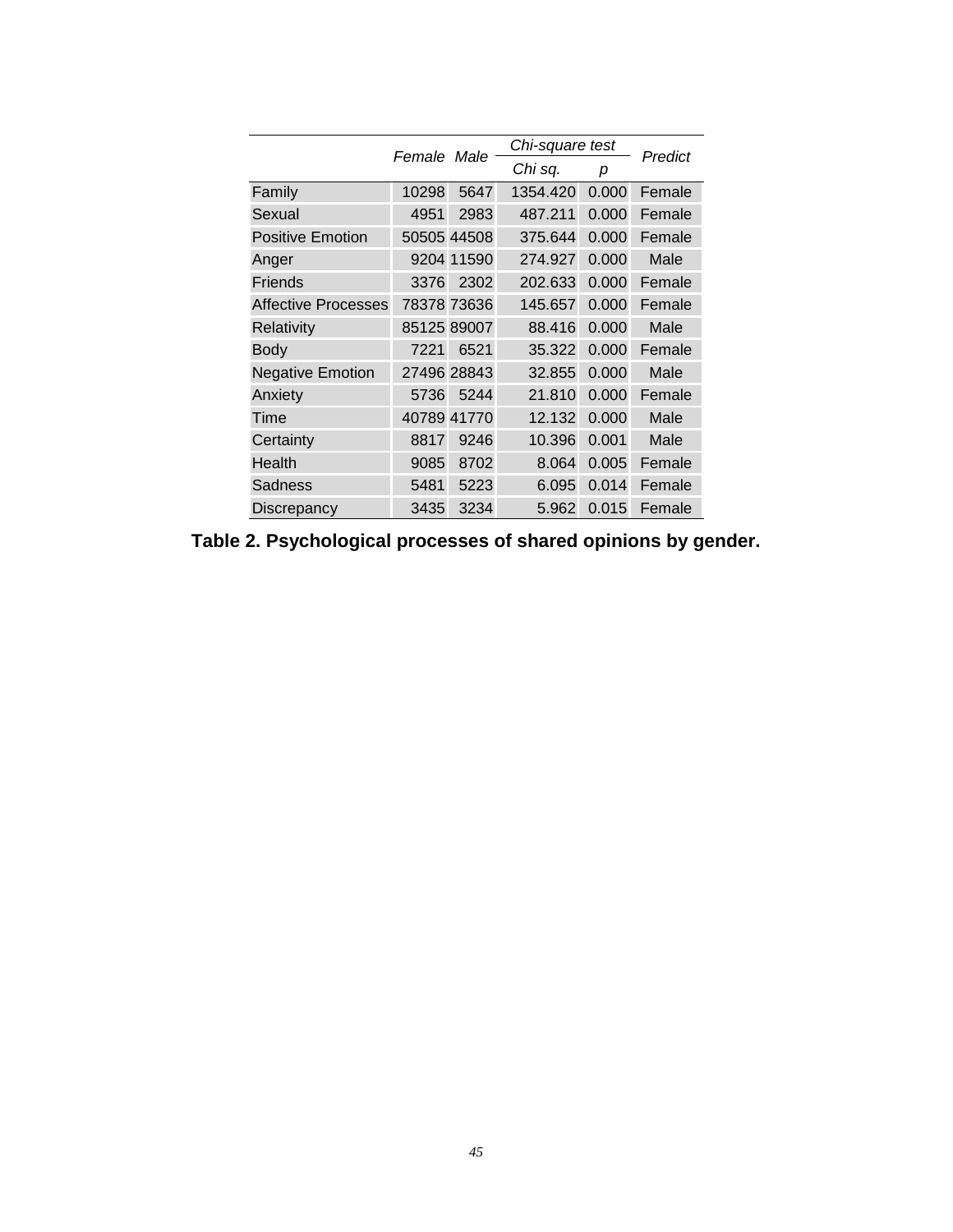| Female        | Chi-square<br>test |                      | Female                    | Chi-square<br>test    |                  | Female                   | Chi-square test |              |  |
|---------------|--------------------|----------------------|---------------------------|-----------------------|------------------|--------------------------|-----------------|--------------|--|
| words         | Chi sq             | $\boldsymbol{p}$     | words                     | Chi sq                | $\boldsymbol{p}$ | words                    | Chi sq          | p            |  |
| Love          |                    |                      | 219.13 0.0000 Character   | 53.64 0.0000 Kind     |                  |                          |                 | 16.87 0.0000 |  |
| Price         |                    |                      | 178.08 0.0000 Amazon      | 51.73 0.0000 Dog      |                  |                          |                 | 16.19 0.0001 |  |
| Children      |                    | 148.15 0.0000 Friend |                           | 51.43 0.0000 Word     |                  |                          |                 | 15.66 0.0001 |  |
| Child         |                    | 141.49 0.0000 Feel   |                           | 48.48 0.0000 Author   |                  |                          |                 | 14.41 0.0001 |  |
| Girl          |                    | 131.43 0.0000 Son    |                           |                       |                  | 47.32 0.0000 Favourite   |                 | 13.79 0.0002 |  |
| Husband       |                    | 126.42 0.0000 Recipe |                           | 47.05 0.0000 Clear    |                  |                          |                 | 12.69 0.0004 |  |
| Cover         |                    | 126.33 0.0000 Lot    |                           | 46.99 0.0000 Local    |                  |                          |                 | 12.40 0.0004 |  |
| Recommend     |                    | 99.96 0.0000 Friend  |                           | 46.61 0.0000 Person   |                  |                          |                 | 11.55 0.0007 |  |
| Easy          |                    | 97.41 0.0000 Family  |                           | 45.34 0.0000 Life     |                  |                          |                 | 11.40 0.0007 |  |
| <b>Mother</b> |                    | 93.75 0.0000 Sister  |                           |                       |                  | 42.84 0.0000 Information |                 | 10.77 0.0010 |  |
| <b>ISBN</b>   |                    | 93.31 0.0000 Happy   |                           | 42.21 0.0000 Plot     |                  |                          |                 | 9.25 0.0023  |  |
| Paperback     |                    | 83.09 0.0000 Young   |                           | 38.83 0.0000 Reader   |                  |                          |                 | 8.96 0.0028  |  |
| Reading       |                    | 74.69 0.0000 School  |                           | 36.21 0.0000 Follow   |                  |                          |                 | 8.72 0.0031  |  |
| <b>Bit</b>    |                    | 74.06 0.0000 Page    |                           | 27.23 0.0000 Whilst   |                  |                          |                 | 8.65 0.0033  |  |
| Felt          |                    |                      | 73.69 0.0000 Thought      | 25.49 0.0000 Start    |                  |                          |                 | 8.33 0.0039  |  |
| Parent        |                    | 72.34 0.0000 House   |                           | 25.04 0.0000 Live     |                  |                          |                 | 8.25 0.0041  |  |
| Woman         |                    | 70.88 0.0000 Buy     |                           |                       |                  | 24.77 0.0000 Character   |                 | 7.91 0.0049  |  |
| Daughter      |                    | 70.48 0.0000 Simple  |                           | 24.66 0.0000 Job      |                  |                          |                 | 7.86 0.0051  |  |
| <b>Baby</b>   |                    |                      | 69.85 0.0000 Relationship | 24.51 0.0000 Text     |                  |                          |                 | 6.55 0.0105  |  |
| <b>Thing</b>  |                    |                      | 67.06 0.0000 Women        |                       |                  | 23.68 0.0000 Language    |                 | 6.40 0.0114  |  |
| Live          |                    | 61.82 0.0000 Fun     |                           | 23.13 0.0000 Night    |                  |                          |                 | 6.13 0.0133  |  |
| Understand    |                    | 60.14 0.0000 Food    |                           | 21.53 0.0000 Crime    |                  |                          |                 | 5.66 0.0173  |  |
| Enjoy         |                    | 60.10 0.0000 Ending  |                           | 21.27 0.0000 Chapter  |                  |                          |                 | 5.48 0.0192  |  |
| <b>Story</b>  |                    | 58.38 0.0000 Year    |                           | 19.58 0.0000 Thriller |                  |                          |                 | 5.48 0.0192  |  |
| Copy          |                    | 57.12 0.0000 Nice    |                           | 18.67 0.0000 Worth    |                  |                          |                 | 5.42 0.0200  |  |
| Learn         |                    |                      | 54.52 0.0000 Difficult    | 18.01 0.0000 Dark     |                  |                          |                 | 4.93 0.0264  |  |
| Home          |                    | 53.92 0.0000 Picture |                           | 17.51 0.0000 UK       |                  |                          |                 | 4.69 0.0304  |  |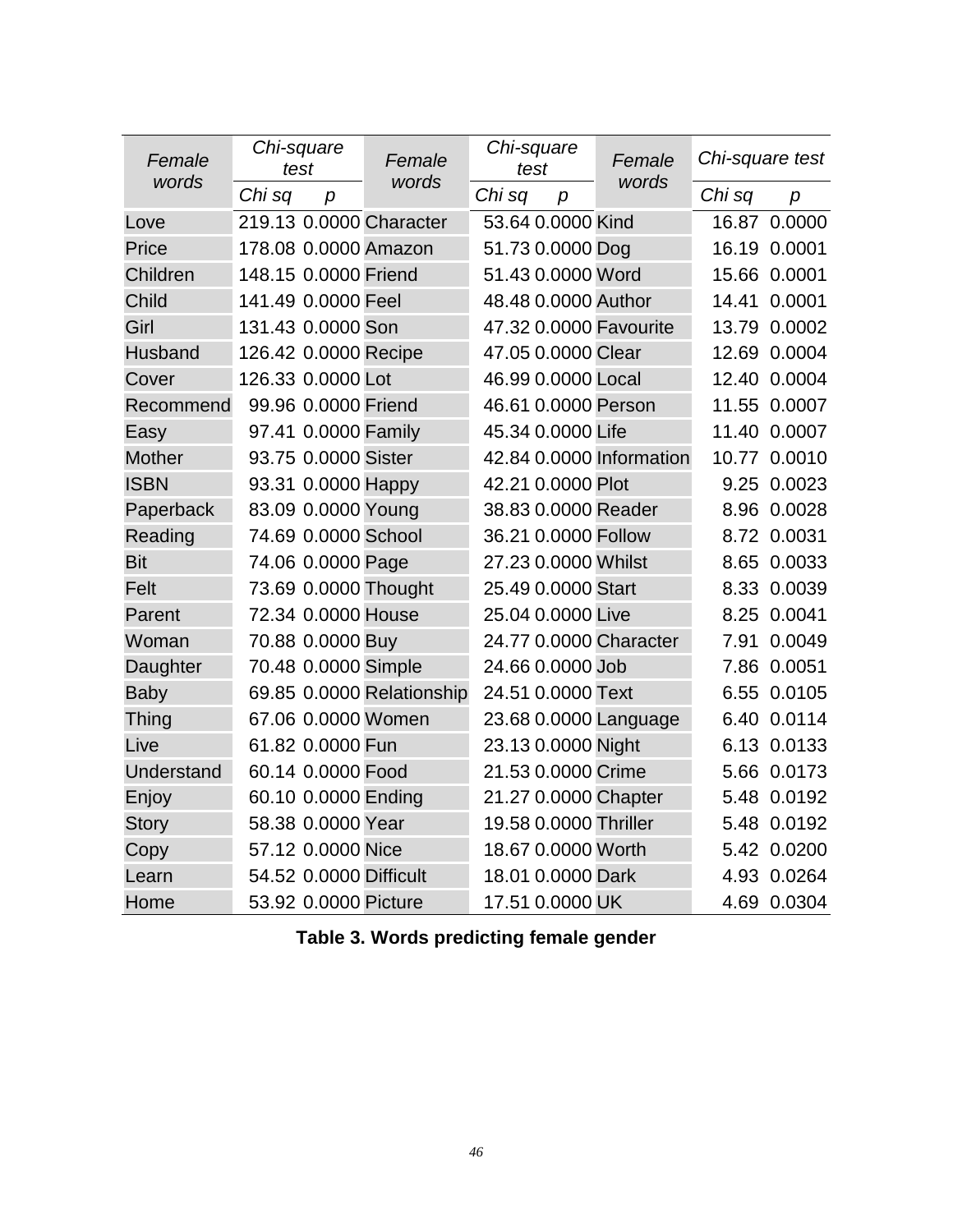| Male<br>words  |        | Chi-square<br>test  | Male<br>words        | Chi-square<br>test |        |  |
|----------------|--------|---------------------|----------------------|--------------------|--------|--|
|                | Chi sq | р                   |                      | Chi sq             | р      |  |
| War            |        | 181.99 0.0000 Men   |                      | 17.57              | 0.0000 |  |
| <b>British</b> |        | 163.72 0.0000 Death |                      | 16.03              | 0.0001 |  |
| John           |        |                     | 114.65 0.0000 Reader | 13.74              | 0.0002 |  |
| King           | 82.43  |                     | 0.0000 London        | 12.82              | 0.0003 |  |
| <b>History</b> | 77.00  | 0.0000 Day          |                      | 12.76              | 0.0004 |  |
| Early          | 73.49  | 0.0000              | Film                 | 11.79              | 0.0006 |  |
| World          | 63.40  | 0.0000 Detail       |                      | 10.27              | 0.0014 |  |
| <b>Number</b>  | 58.26  |                     | 0.0000 Previous      | 9.79               | 0.0018 |  |
| <b>Music</b>   | 57.91  | 0.0000 Write        |                      | 8.86               | 0.0029 |  |
| American       | 50.73  | 0.0000 Mind         |                      | 8.46               | 0.0036 |  |
| <b>TV</b>      | 46.11  | 0.0000 Series       |                      | 8.35               | 0.0039 |  |
| Man            | 44.95  | 0.0000 Work         |                      | 7.78               | 0.0053 |  |
| Order          | 43.71  | 0.0000 City         |                      | 7.66               | 0.0056 |  |
| Human          | 36.97  | 0.0000 Black        |                      | 7.50               | 0.0062 |  |
| James          | 30.78  | 0.0000 Style        |                      | 6.83               | 0.0090 |  |
| Fact           | 26.00  | 0.0000 Time         |                      | 6.49               | 0.0109 |  |
| Writer         | 25.54  | 0.0000 Great        |                      | 6.38               | 0.0116 |  |
| Event          | 23.12  | 0.0000 Age          |                      | 5.44               | 0.0197 |  |
| Society        | 23.05  |                     | 0.0000 Section       | 4.96               | 0.0260 |  |
| Case           | 22.90  | 0.0000 Place        |                      | 4.94               | 0.0263 |  |
| Country        | 21.37  |                     | 0.0000 Interesting   | 4.43               | 0.0354 |  |
| Year           | 18.98  | 0.0000 Left         |                      | 4.17               | 0.0411 |  |
| <b>Short</b>   | 18.05  |                     | 0.0000 Interest      | 4.10               | 0.0430 |  |

**Table 4. Words predicting male gender.**

<span id="page-47-0"></span>

|        | Predicted   |      |                               |  |  |
|--------|-------------|------|-------------------------------|--|--|
|        | Female Male |      | <b>Total Precision Recall</b> |  |  |
| Female | 1532        |      | 552 2084 0.6307 0.7351        |  |  |
| Male   | 897         |      | 1187 2084 0.6824 0.5694       |  |  |
| Total  | 2429        | 1739 | 7450   0.6566   0.6522        |  |  |

**Table 5. Naïve Bayes results.**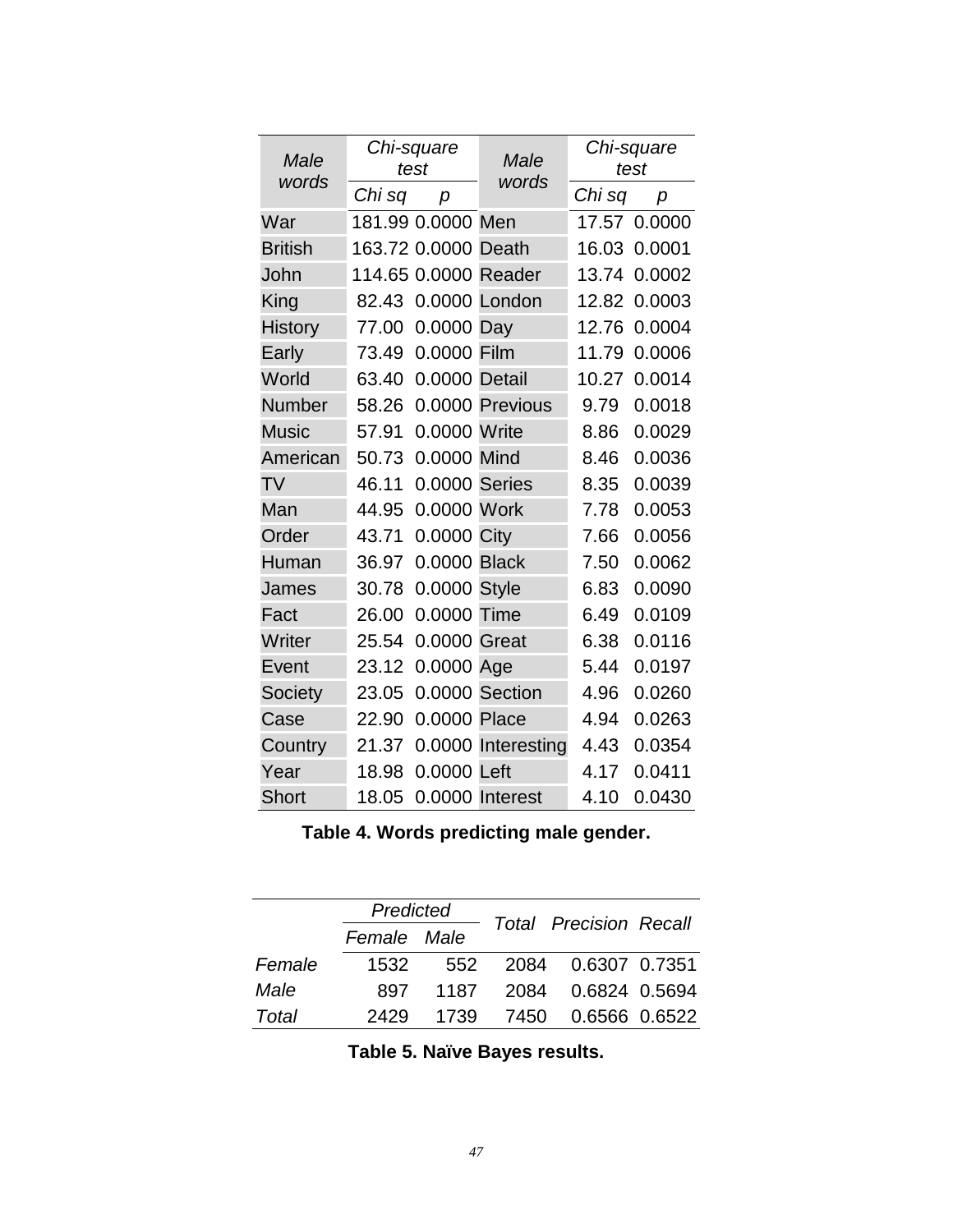|   | Topics                      | Keywords                                                                                                        | %Var |
|---|-----------------------------|-----------------------------------------------------------------------------------------------------------------|------|
|   | Love & character<br>stories | Character; Story; Feel; Lot; Plot; Enjoy; Bit; Start; Life;<br>Author; Recommend; Love; Friend; Year; Page      | 9.25 |
| 2 | Recommendations             | ISBN; Paperback; Price; UK; Amazon; Cover; Copy;<br>Page; Author                                                | 3.07 |
| 3 | Learning                    | Language; Understand; Clear; Learn; Difficult; Text;<br>Kind                                                    | 6.31 |
|   | Family                      | Mother; Family; Daughter; Husband; Sister; Woman;<br>Child; Life; Home; Live; Young; Year; House; Baby;<br>Girl | 5.26 |
| 5 | Cookbooks                   | Recipe; Food; Buy; Information; Easy; Follow                                                                    | 2.99 |
| 6 | <b>Thriller</b>             | <b>Thriller: Crime: Plot</b>                                                                                    | 2.59 |
|   | Infant                      | Fun; Picture; Child; Favourite; Simple; Children; Dog;<br>Text; Baby                                            | 2.04 |

**Table 6. Clusters representing the main distinctive topics of interest for females.**

|                  | Name              | Keywords                                                                                                                                  | %Var  |  |  |  |
|------------------|-------------------|-------------------------------------------------------------------------------------------------------------------------------------------|-------|--|--|--|
|                  |                   | Time; Write; Interest; Fact; Reader; Great; Detail;<br>Recommendations Style; Section; Number; Place; Case; Short; Mind;<br><b>Series</b> | 14.77 |  |  |  |
| 2                | War               | British; History; World; Society;<br>War; Country;<br>American                                                                            | 5.09  |  |  |  |
| 3                | Humanistic        | Human; Death                                                                                                                              | 4.20  |  |  |  |
| $\boldsymbol{4}$ | <b>Historical</b> | King; James; Previous; Series                                                                                                             |       |  |  |  |
| 6                | Entertainment     | Film; Music; Tv; John; London                                                                                                             | 2.39  |  |  |  |

**Table 7. Clusters representing the main distinctive topics of interest for males.**

| Tag | Female Male Tag | <sup>-</sup> emale Male |
|-----|-----------------|-------------------------|
|     |                 |                         |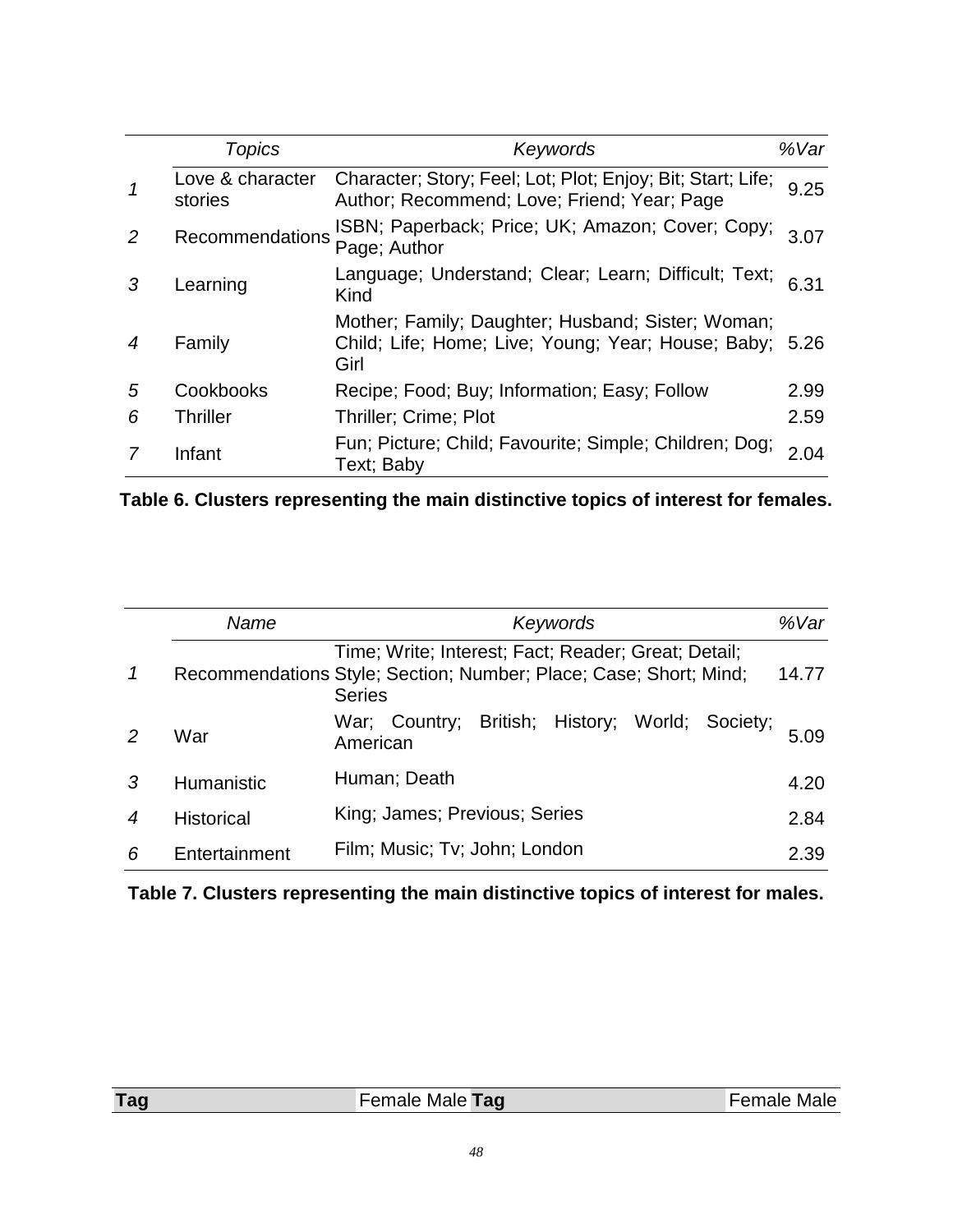| <b>Arts &amp; Music Books</b>       | 83  | 22 Humour Books                  | 87  | 19                |
|-------------------------------------|-----|----------------------------------|-----|-------------------|
| <b>Biography Books</b>              | 263 | 112 Information Technology Books | 23  | 3                 |
| <b>Business &amp; Finance Books</b> | 24  | 5 Language & Linguistics Books   | 13  | $12 \overline{ }$ |
| Psychology/Sociology Books          | 13  | 8 Lifestyle Books                | 58  | 138               |
| <b>Political Books</b>              | 20  | 3 Comics                         | 15  | 2                 |
| <b>Reference Books</b>              | 25  | 22 Modern Fiction Books          | 288 | 540               |
| <b>Children's Books</b>             | 175 | 424 Philosophy Books             | 13  | 1                 |
| <b>Classics</b>                     | 41  | 24 Religious                     | 12  | 4                 |
| <b>Crime Books</b>                  | 125 | <b>181 Romance Books</b>         |     | 66                |
| <b>Fantasy Books</b>                | 74  | 99 Science Fiction Books         | 107 | 22                |
| Gay & Lesbian Books                 | 7   | 3 Sport Books                    | 67  | $\Omega$          |
| <b>Graphic Novels</b>               | 20  | 5 Thriller Books                 | 107 | 170               |
| <b>History Books</b>                | 225 | <b>66 Travel Books</b>           | 61  | 41                |
| <b>Horror Books</b>                 | 51  | 26 Others                        | 79  | 65                |

<span id="page-49-0"></span>**Table 8. Distribution of reviews using the tag system of books categories at Ciao UK.**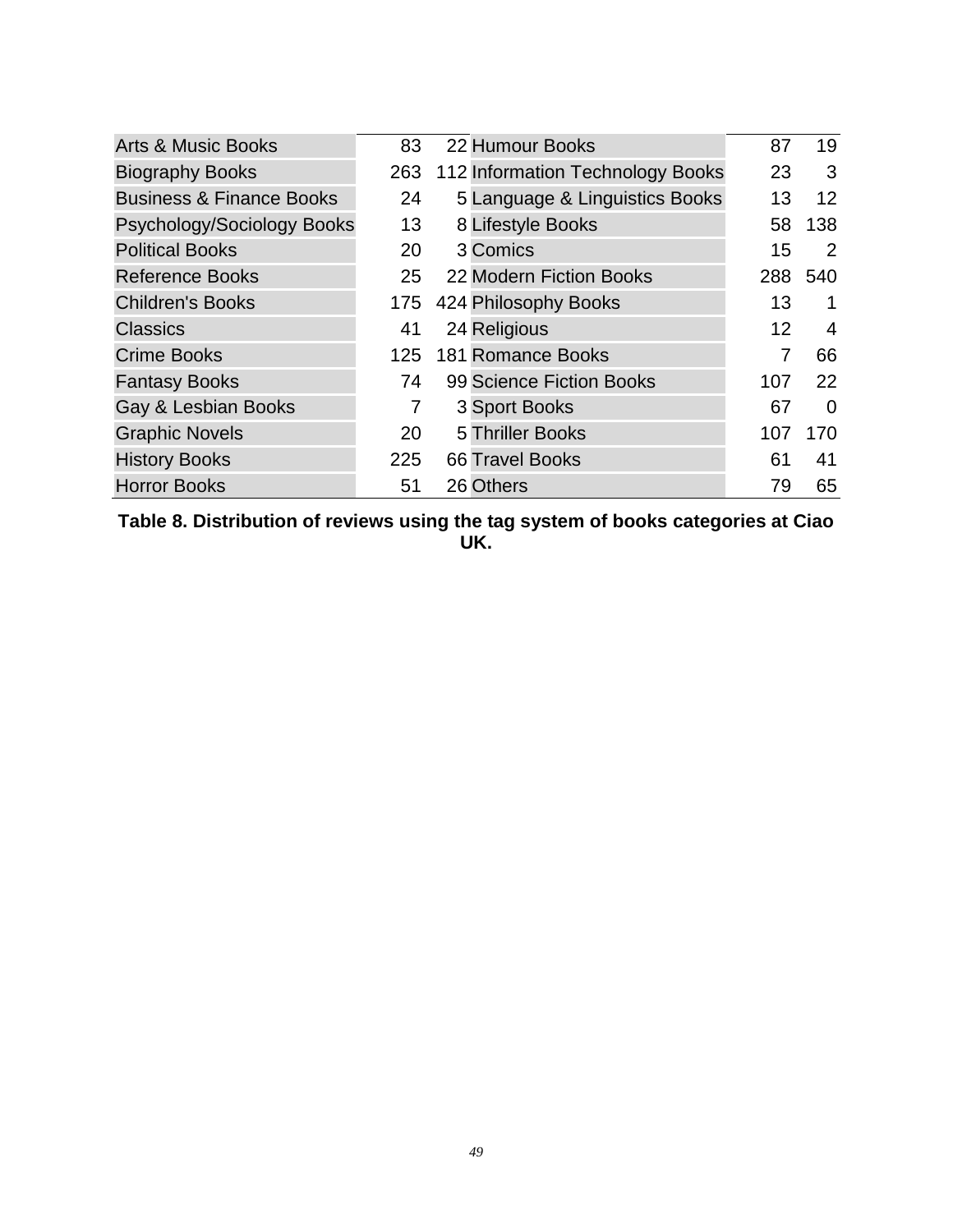## **Figures:**



<span id="page-50-0"></span>**Figure 1. Block diagram of the methodological approach.**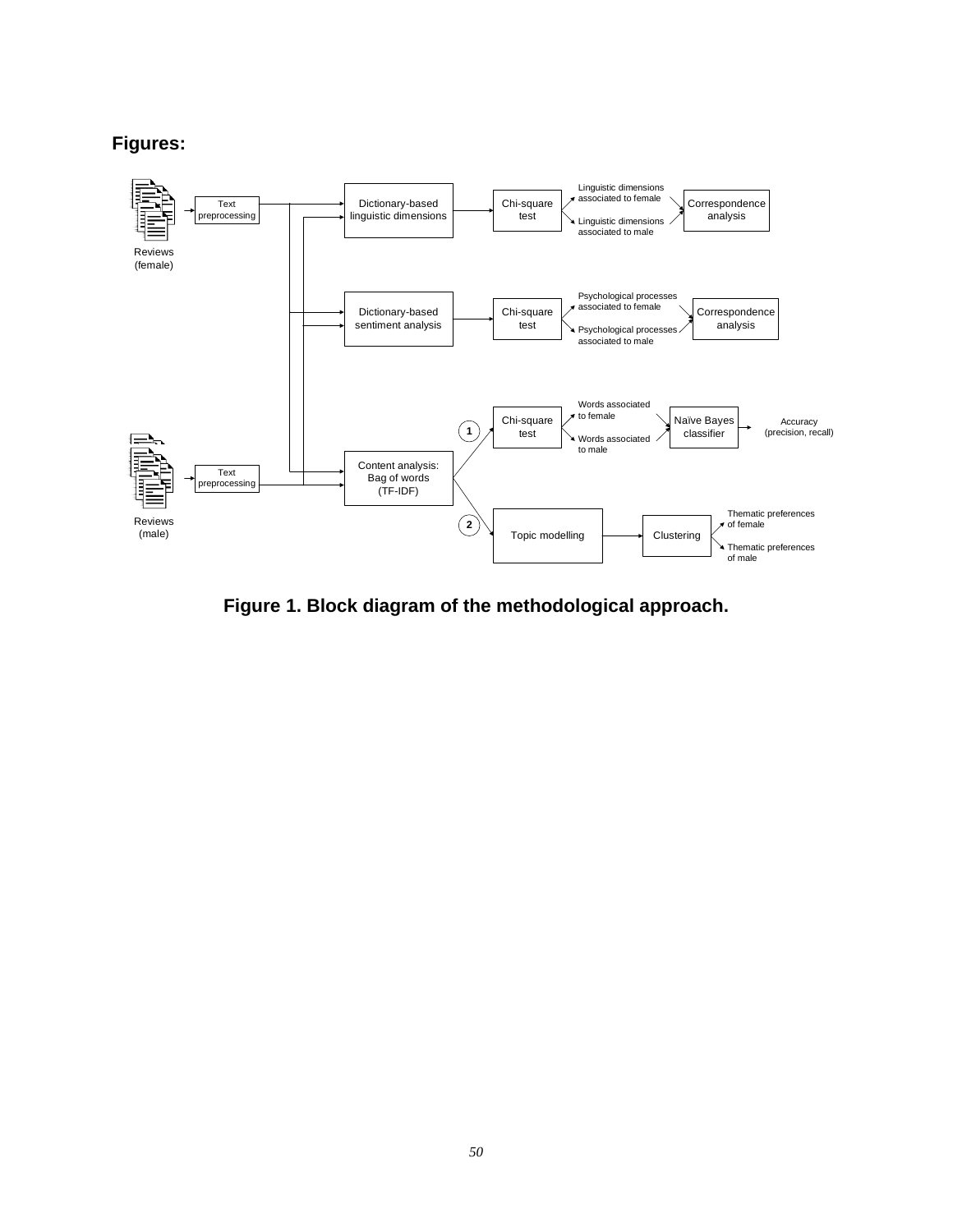

<span id="page-51-0"></span>**Figure 2. Distribution of the linguistic dimensions over a bi-dimensional plane.**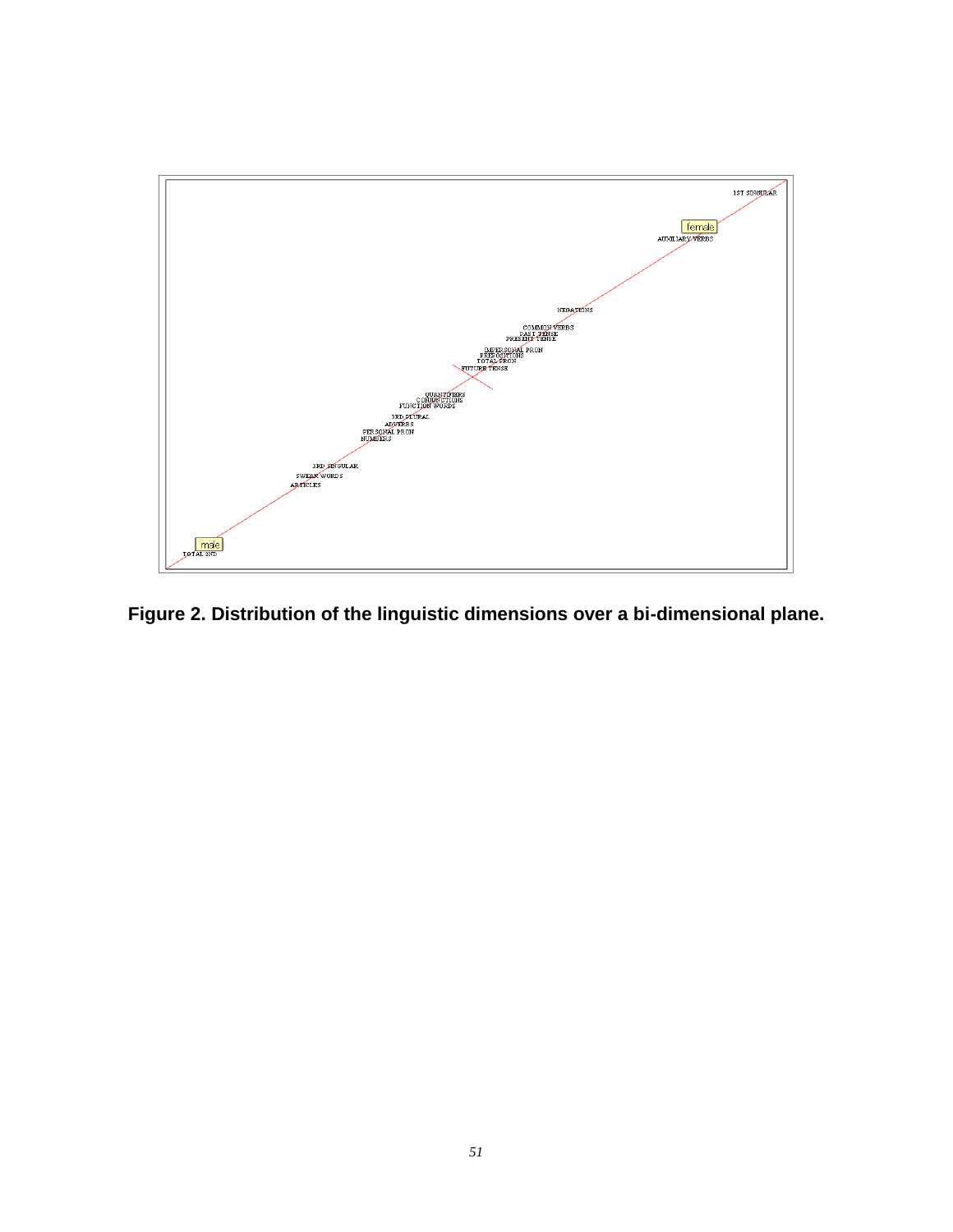

<span id="page-52-0"></span>**Figure 3. Distribution of the psychological dimensions over a bi-dimensional plane.**